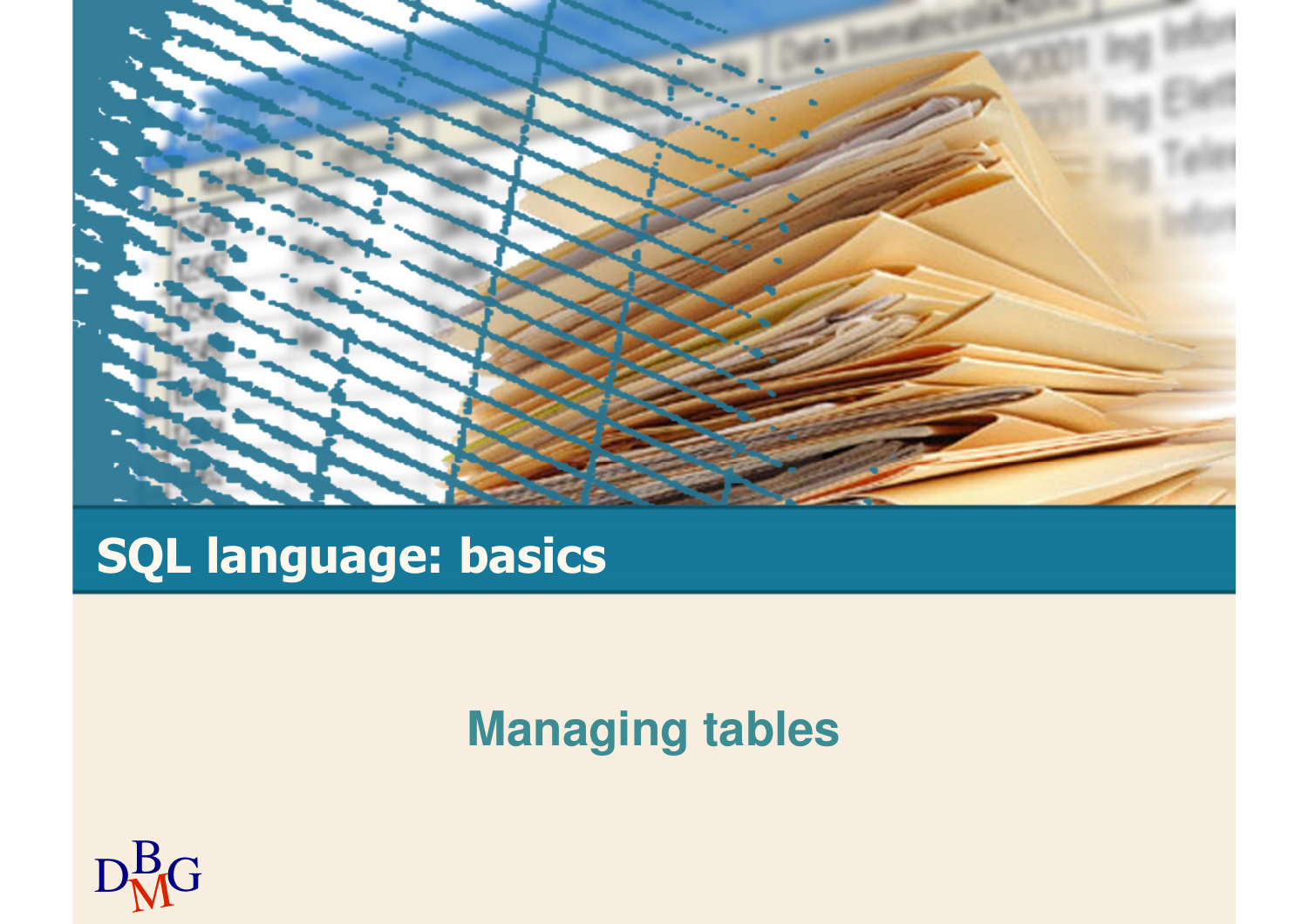### **Managing tables**

 $\Sigma$  Creating a table  $\Sigma$  Modifying table structure  $\Sigma$  Deleting a table  $\Sigma$  The data dictionary  $\Sigma$  Data integrity

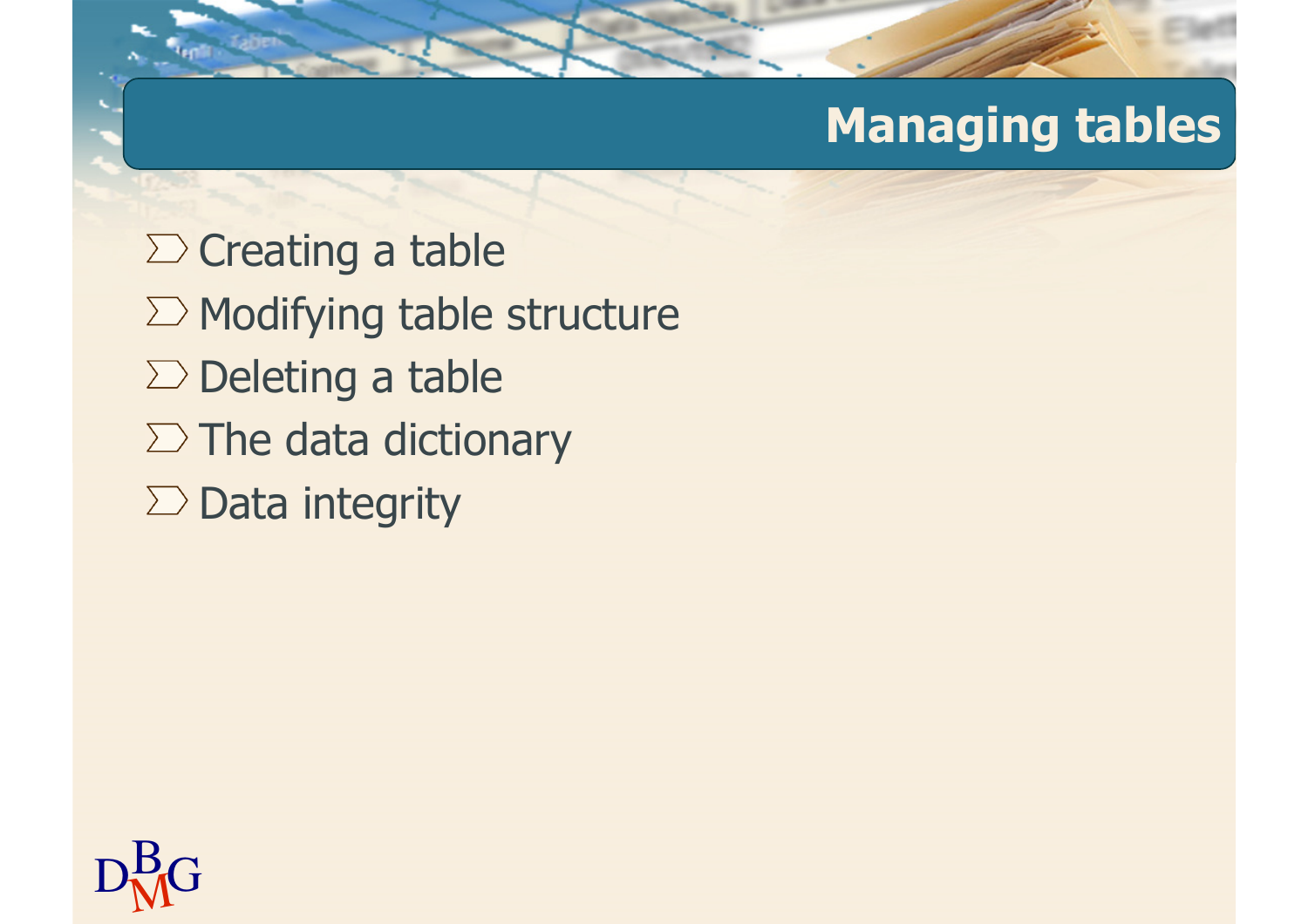

### **Managing tables**

#### **Creating a table**

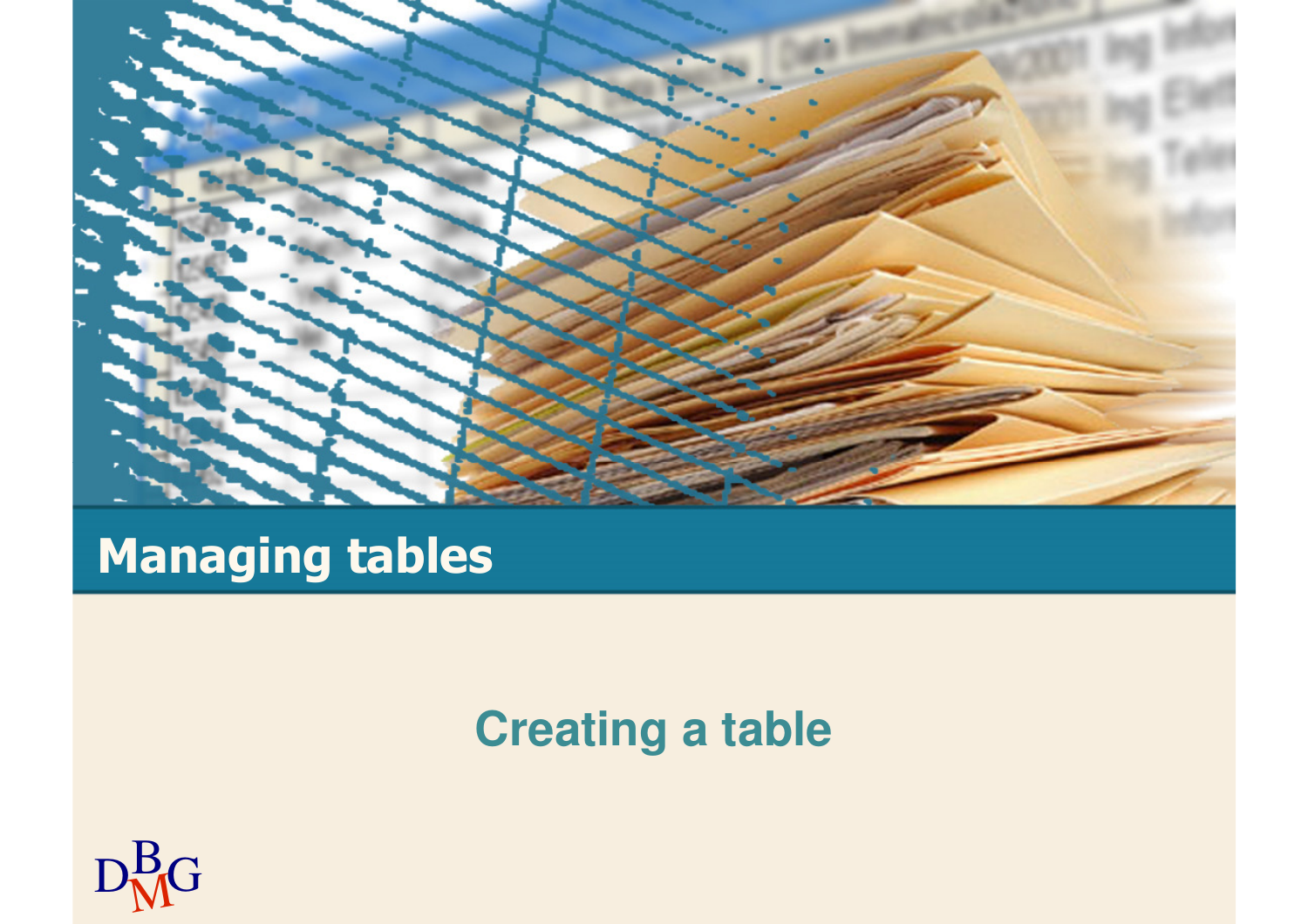### **Creating a table (1/3)**

 $\Sigma$  The following SQL DDL (Data Definition Language) command must be used

### CREATE TABLE

#### $\sum$  It allows

- defining all attributes (i.e., columns) in the table
- defining integrity constraints on the table data

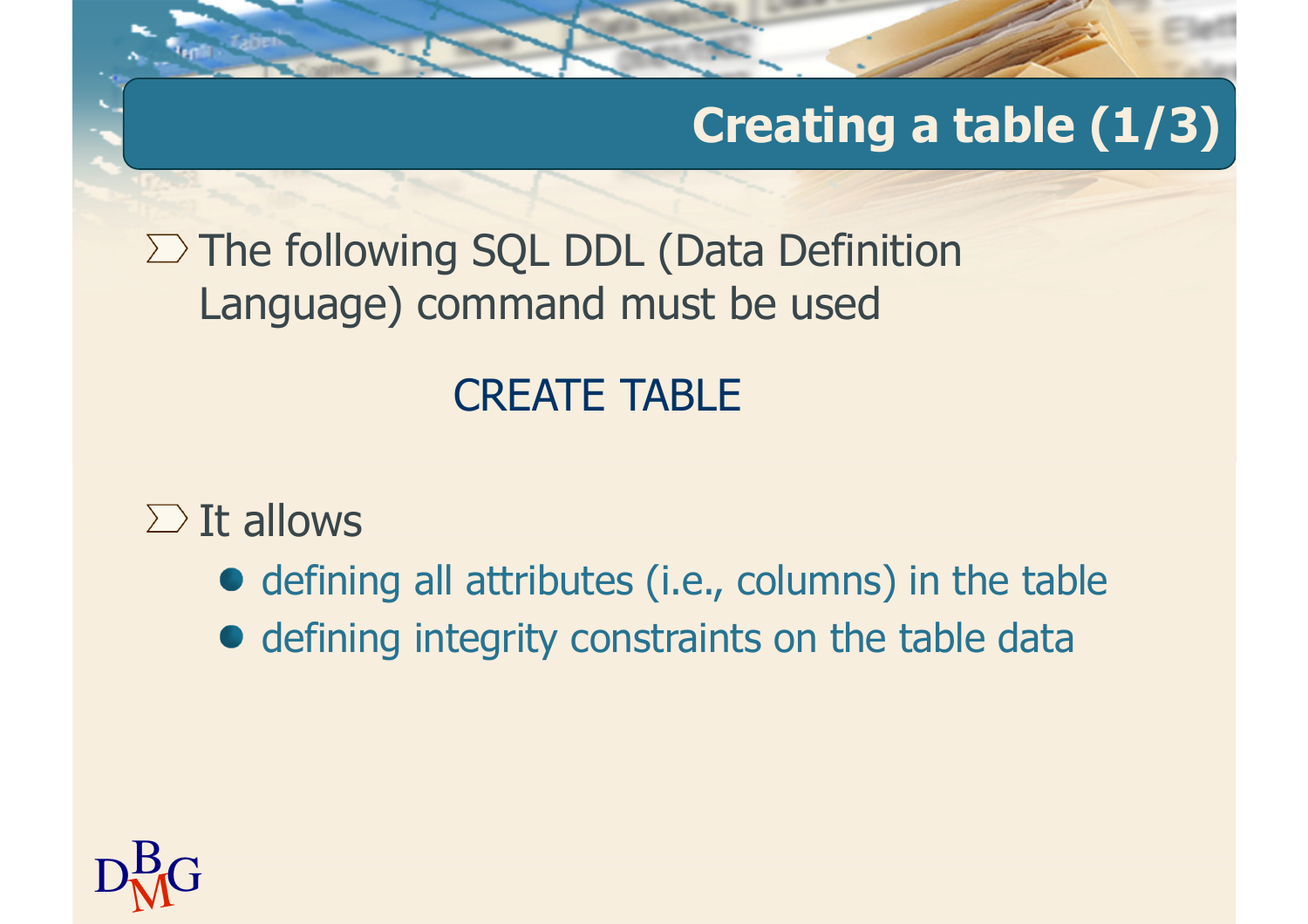### **Creating a table (2/3)**

CREATE TABLE TableName (AttributeName Domain [DefaultValue ][Constraints] { , AttributeName Domain [DefaultValue ] [Constraints]} **OtherConstraints** );

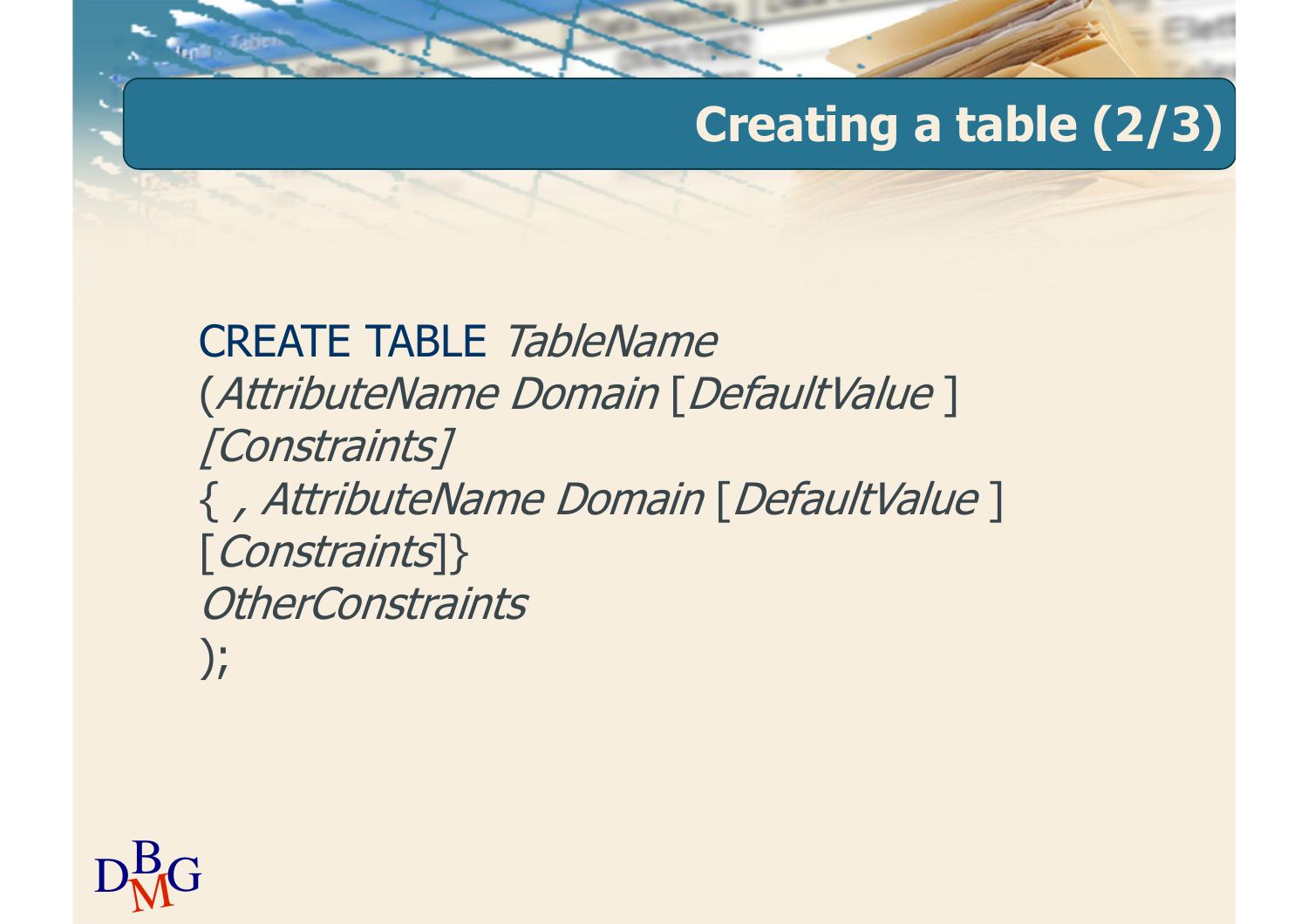# **Creating a table (3/3)**

### $\sum$  Domain

- it defines the data type of the attribute
	- **•** predefined domains of the SQL language (elementary domains)
	- user-defined domains (using the predefined domains)
- $\sum$  Constraints

 $\mathrm{D}^\mathrm{B}_\mathrm{M}$ G

- $\bullet$  it allows specifying integrity constraints for the attribute
- $\sum$  OtherConstraints
	- $\bullet$  it allows specifying general integrity constraints on the table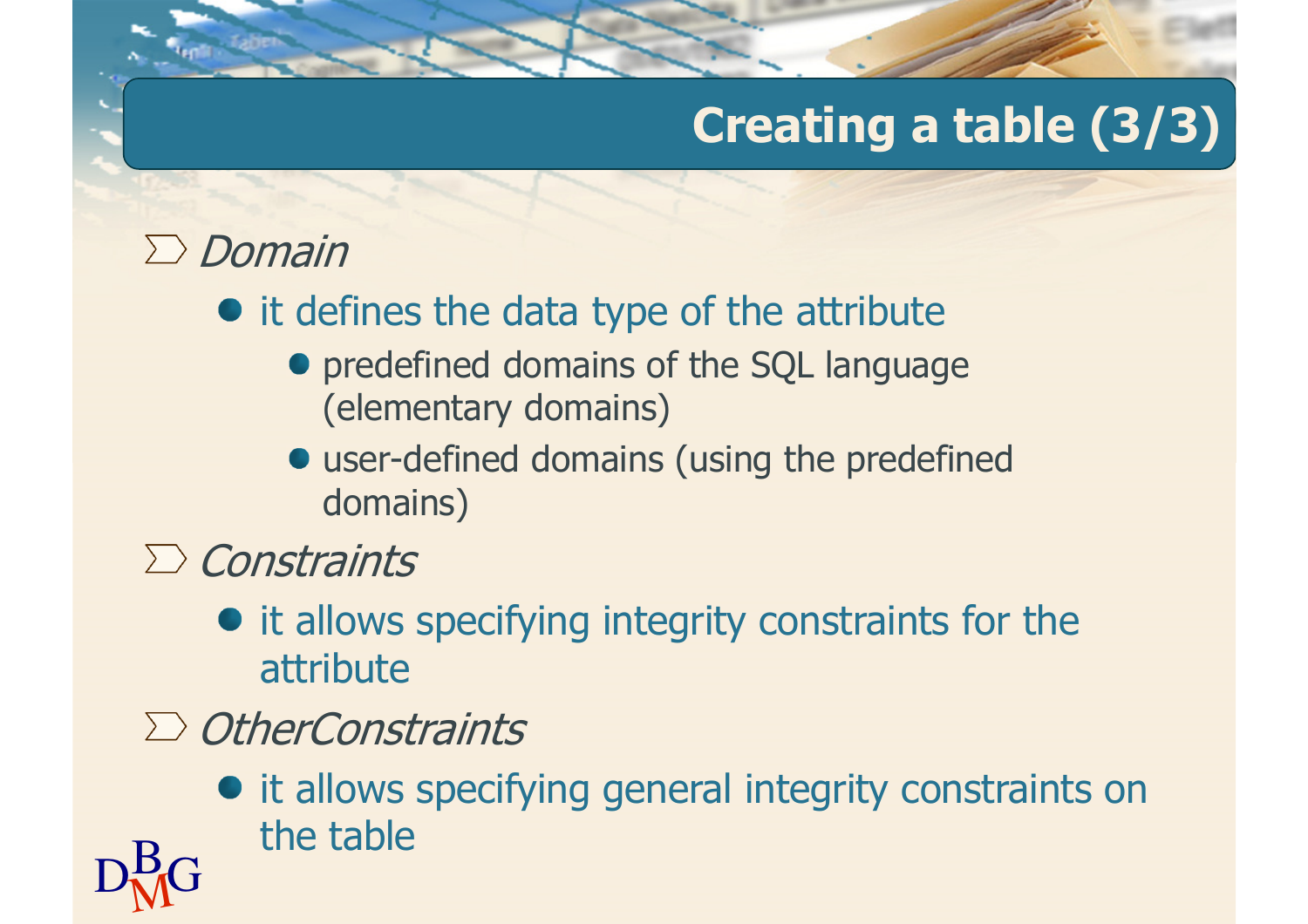### **Domain definition (1/2)**

#### $\sum$  Default Value

• it allows specifying a default value for the attribute

#### **DEFAULT**

< GenericValue | USER | CURRENT\_USER <sup>|</sup> SESSION\_USER | SYSTEM\_USER | NULL>

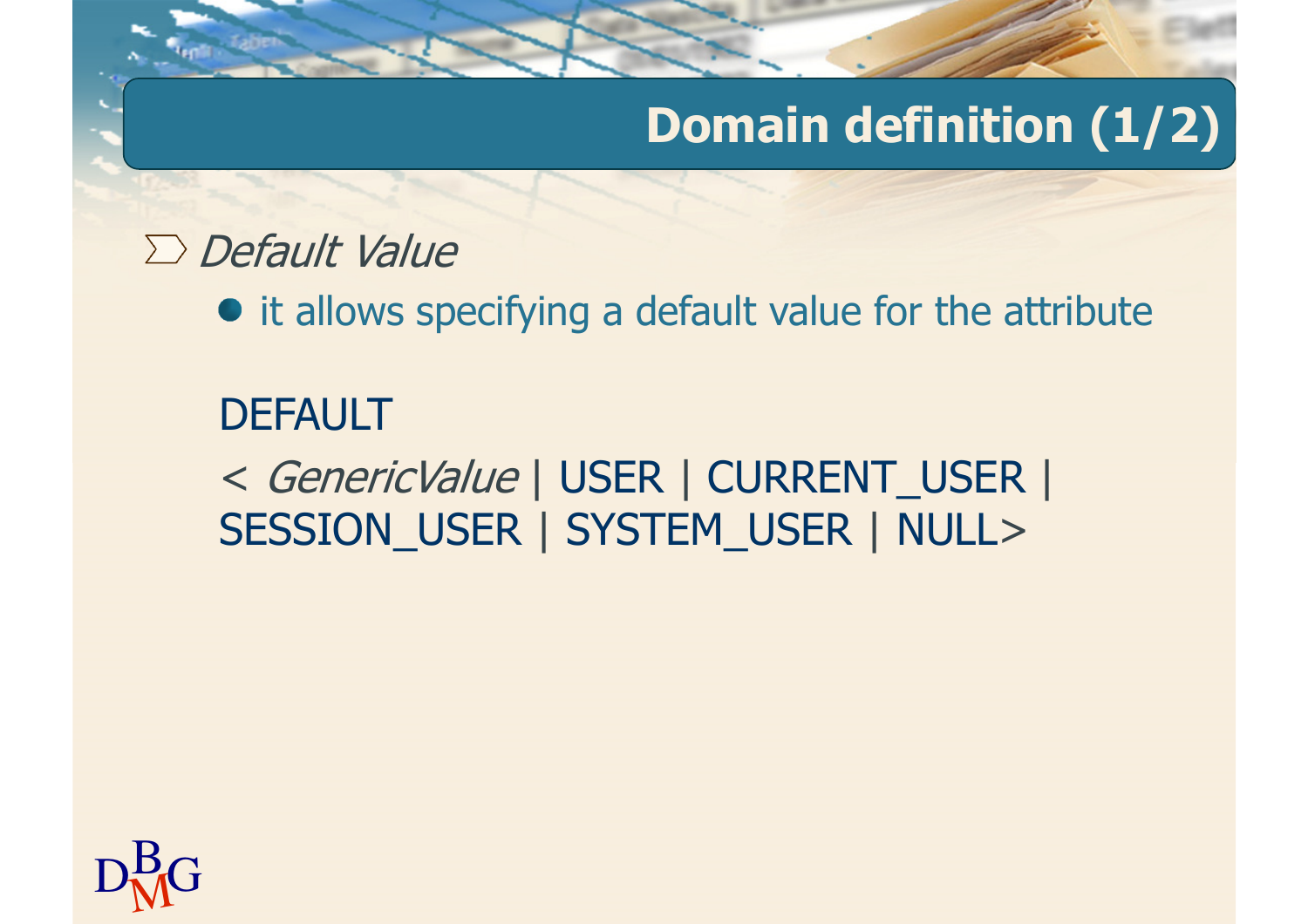### **Domain definition (2/2)**

#### $\sum$  GenericValue

 a value compatible with the attribute domain∑ \*USER

user identifier

- $\sum$  NULL
	- **•** base default value

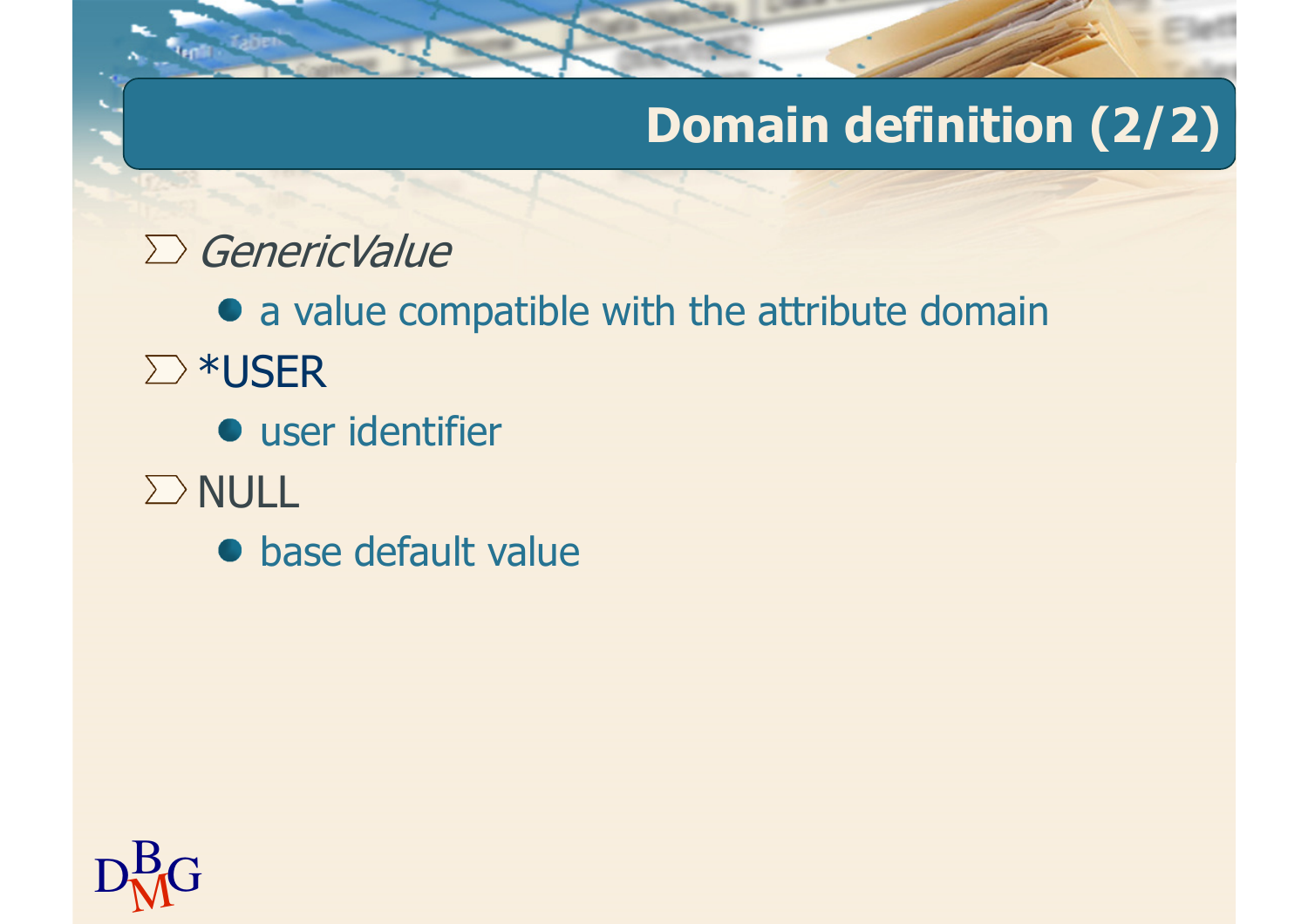### **Elementary domains (1/6)**

 $\sum$  Character: single characters or strings (possibly variable-length)

# CHARACTER [VARYING] [(*Length*)] [CHARACTER SET *CharacterFamilyName*]

VARCHAR for short

 $\Sigma$  Single bits (booleans) or bit strings

BIT [VARYING] [(Length)]

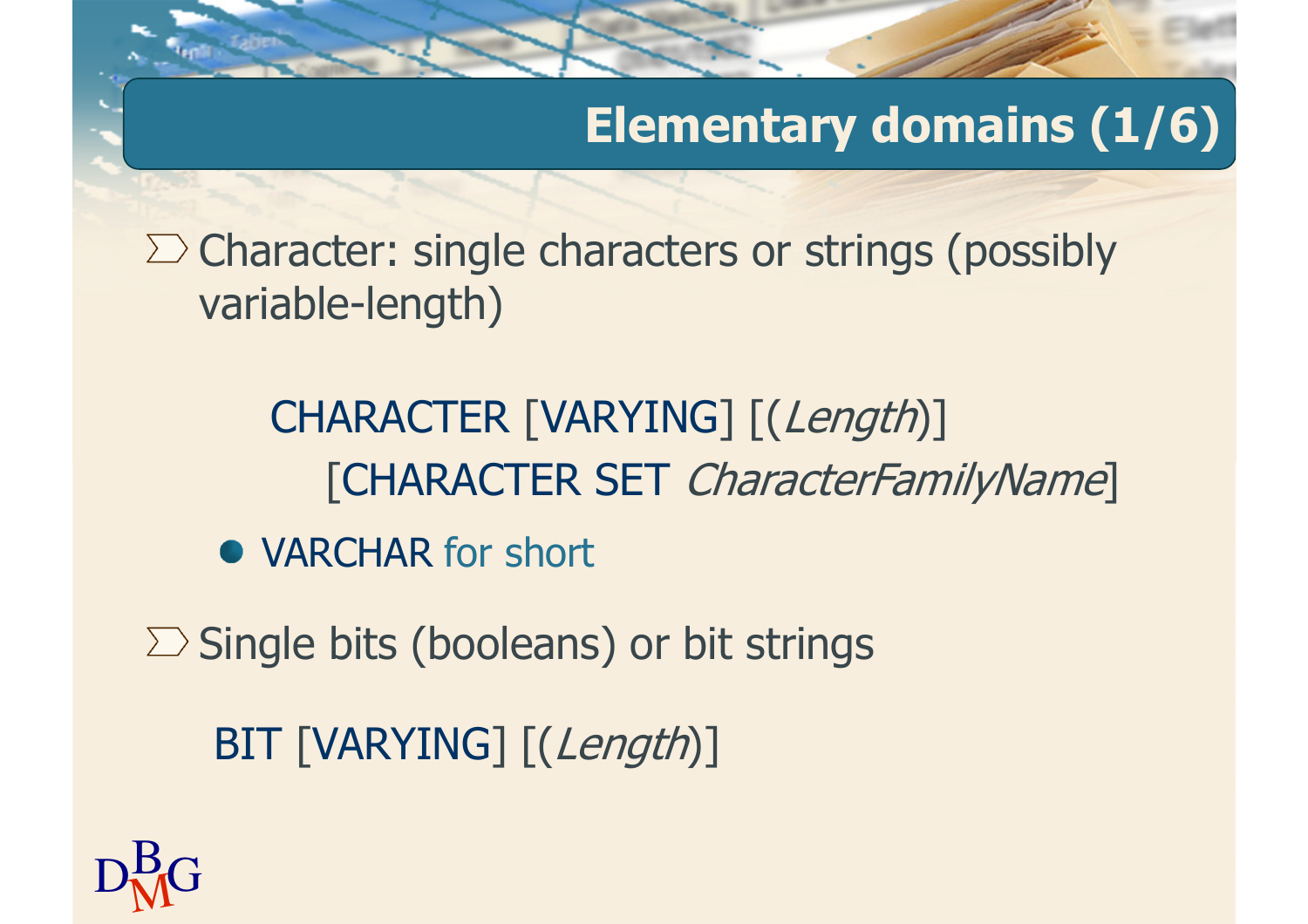### **Elementary domains (2/6)**

NUMERIC [( *Precision, Scale* )] DECIMAL [( *Precision, Scale* )] INTEGER SMALLINT $\Sigma$  Exact numeric domains

NUMERIC and DECIMAL are base-ten numbers

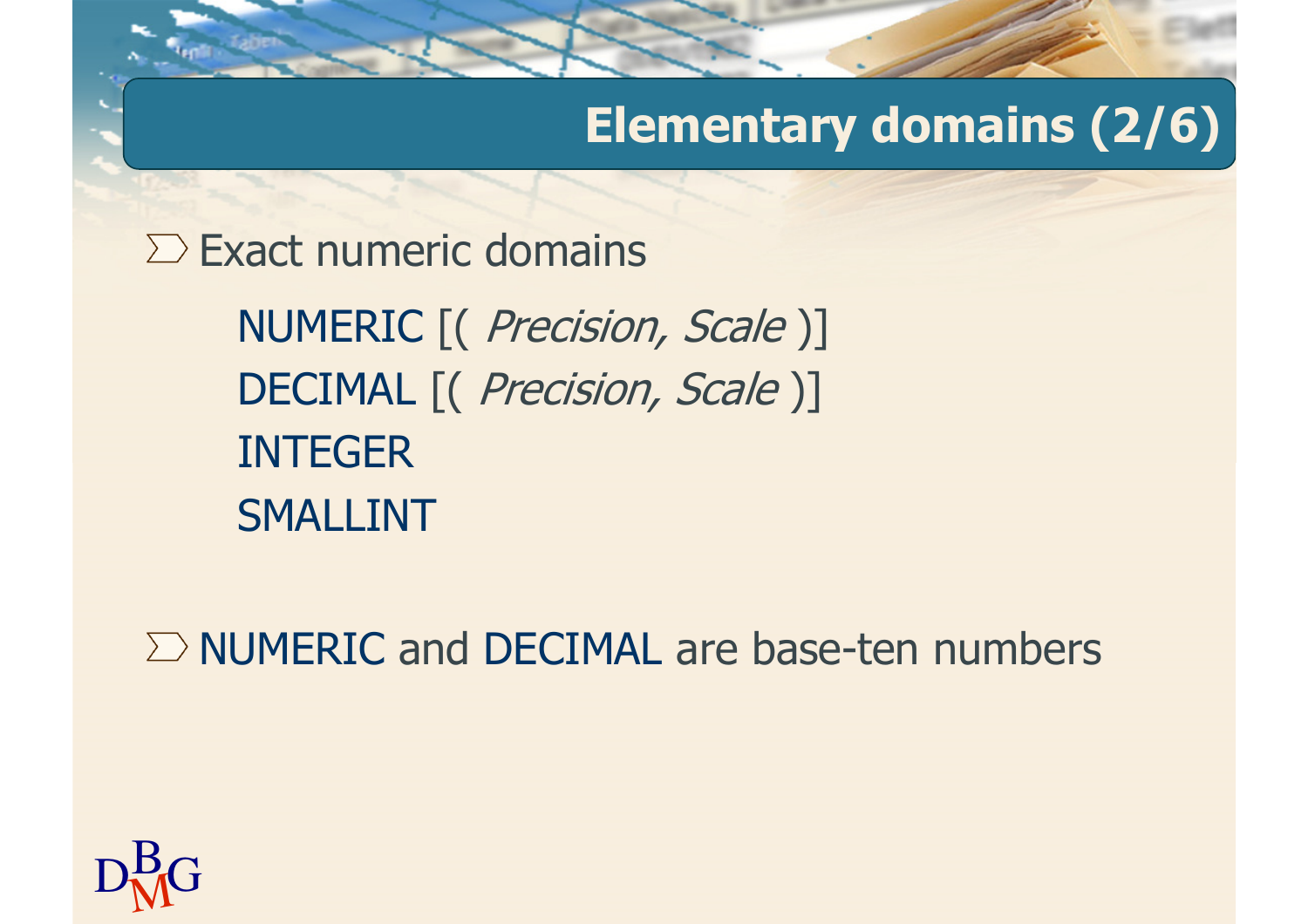### **Elementary domains (3/6)**

NUMERIC [( *Precision, Scale* )] DECIMAL [( *Precision, Scale* )]

 $\sum$  Precision

- total number of digits
- for the NUMERIC domain, precision represents an exact requirement
- for the DECIMAL domain, precision is a minimum requirement

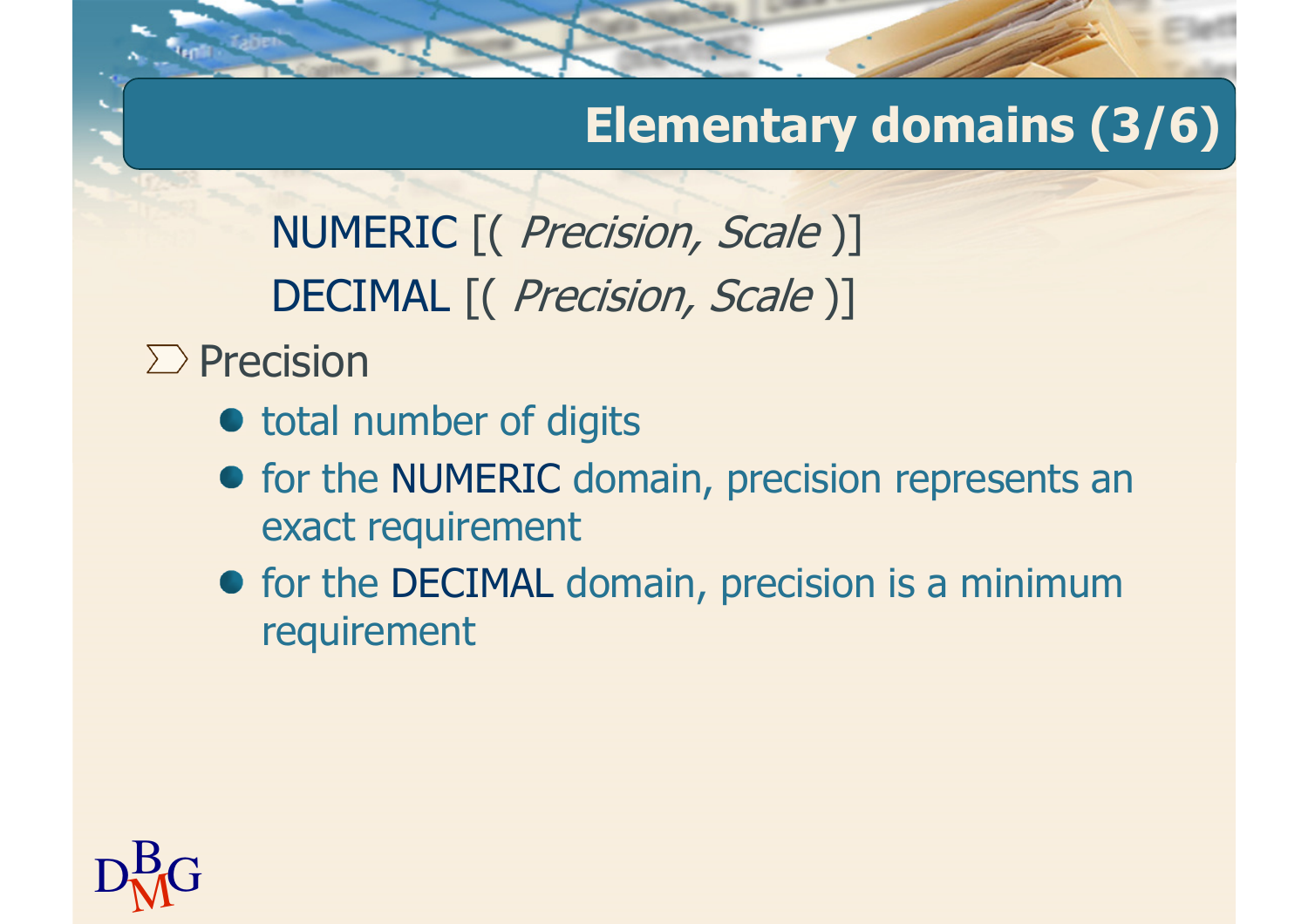#### **Elementary domains (3/6)**

NUMERIC [( *Precision, Scale* )] DECIMAL [( *Precision, Scale* )]

 $\sum$  Scale

• number of decimal places  $\Sigma$  Example: for number 123.45

• precision is 5, scale is 2

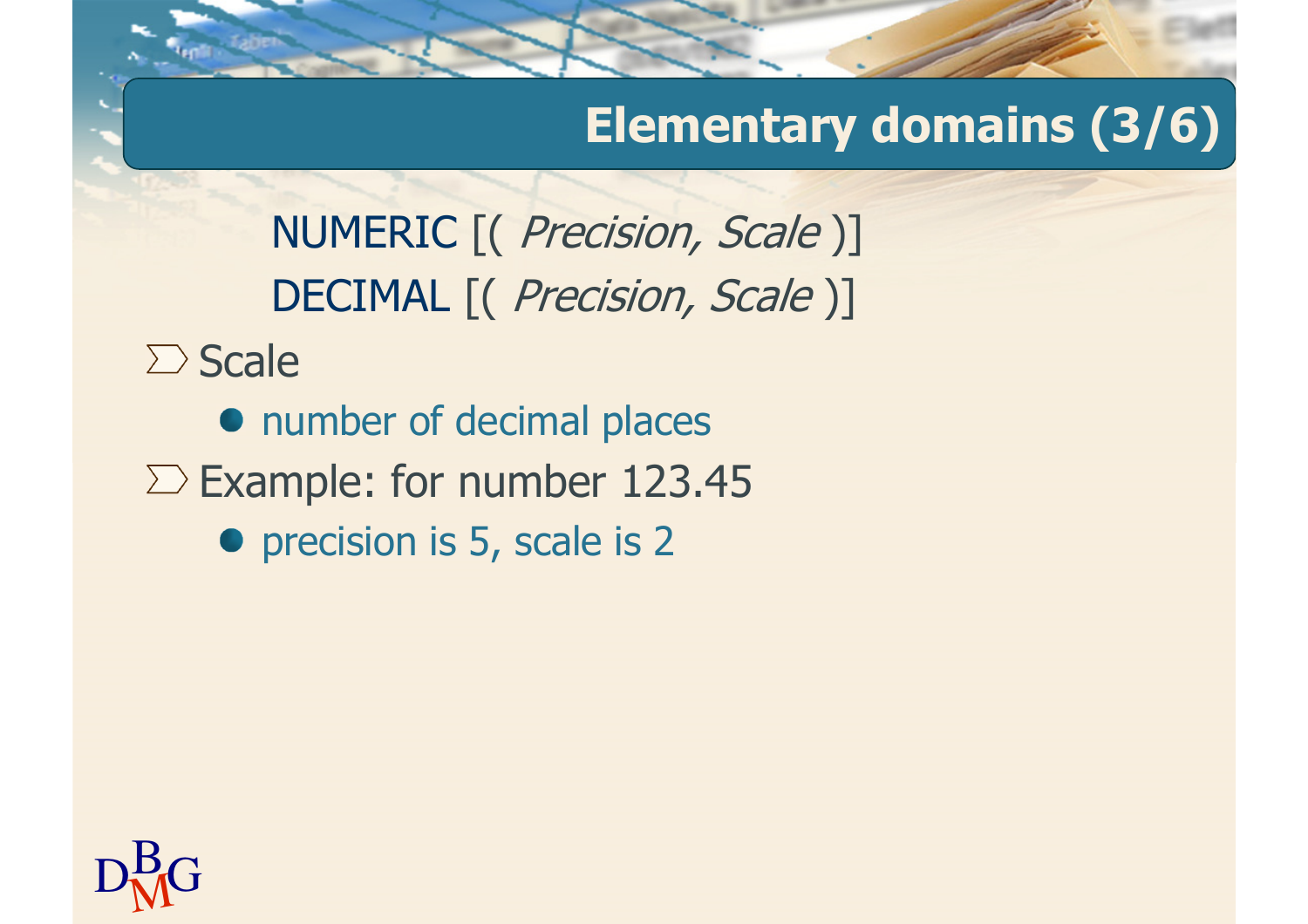### **Elementary domains (4/6)**

 $\Sigma$  Approximate numeric domains

 $\mathsf{FLOAT}\left[ \left( n\right) \right]$ REALDOUBLE PRECISION

- $\Sigma$  n specifies precision
	- it is the number of bits used to store the mantissa of a floating point number represented in scientific notation
	- it is a value ranging from 1 to 53
	- $\bullet$  the default value is 53

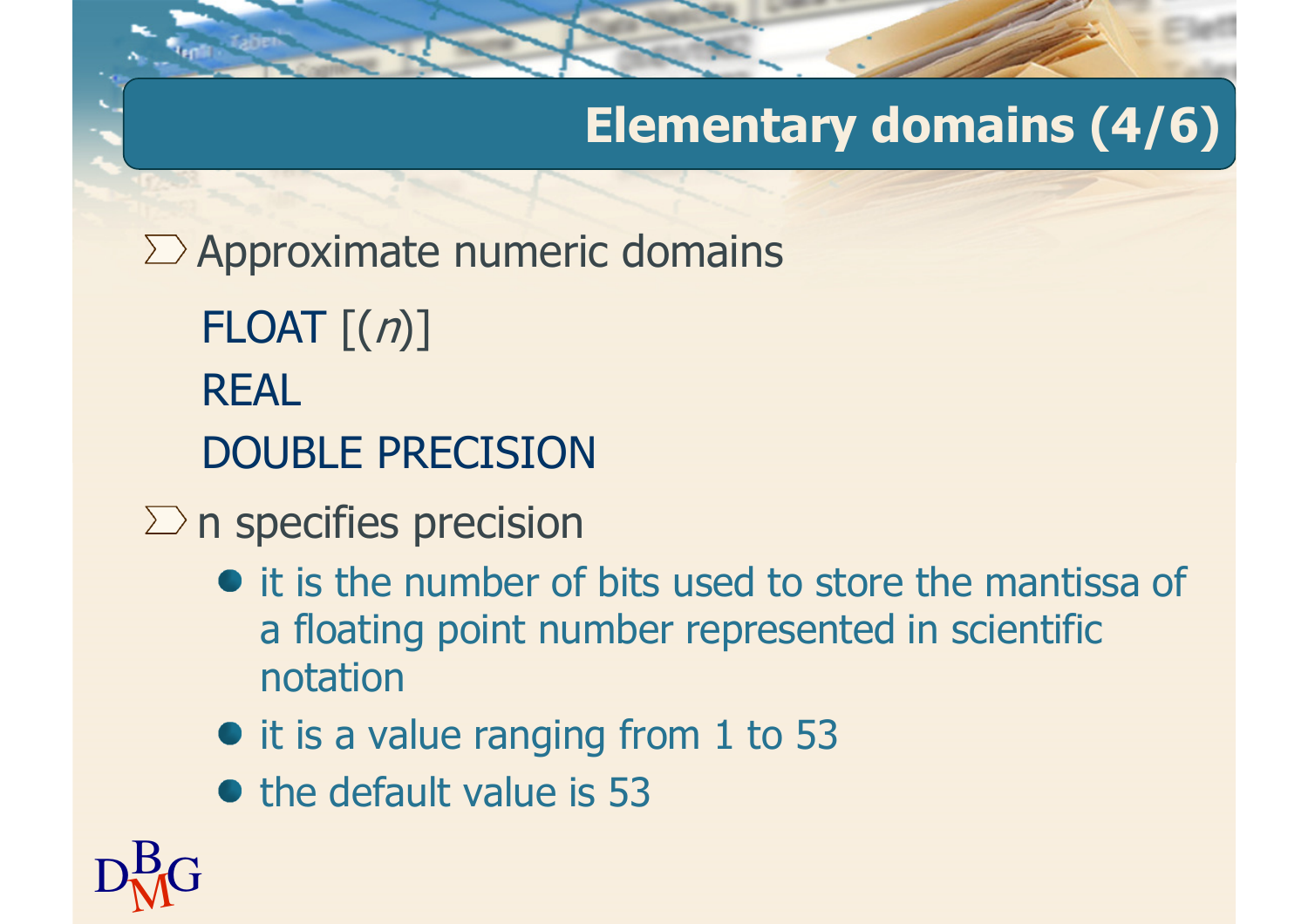### **Elementary domains (5/6)**

INTERVAL FirstUnitOfTime[TO LastUnitOfTime]

 $\Sigma$  Units of time are divided into two groups

• year, month

 $\mathrm{D}^\mathrm{B}_\mathrm{M}$ G

- day, hour, minute, second
- Example: INTERVAL year TO month
	- stores a period of time using the year and month fields
- Example: INTERVAL day TO second
	- stores a period of time using the day, hour, minute and second field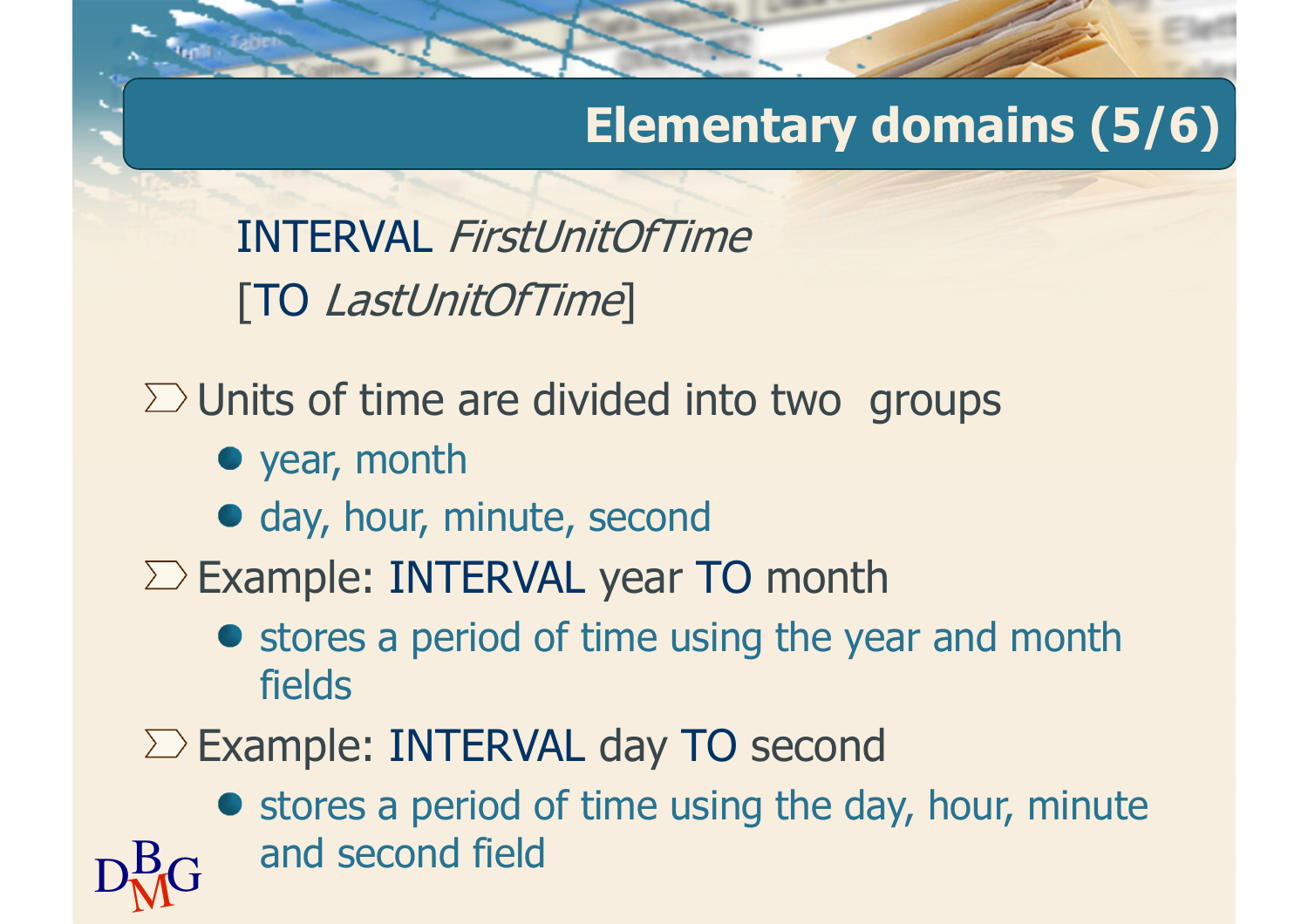### **Elementary domains (6/6)**

# TIMESTAMP [(*Precision*)] [WITH TIME ZONE]

- it stores the values specifying the year, the month, the day, the hour, the minutes, the seconds and possibly the fraction of second
- $\bullet$  it uses 19 characters, plus the characters needed to represent the precision

• notation

YYYY-MM-DD hh:mm:ss:p

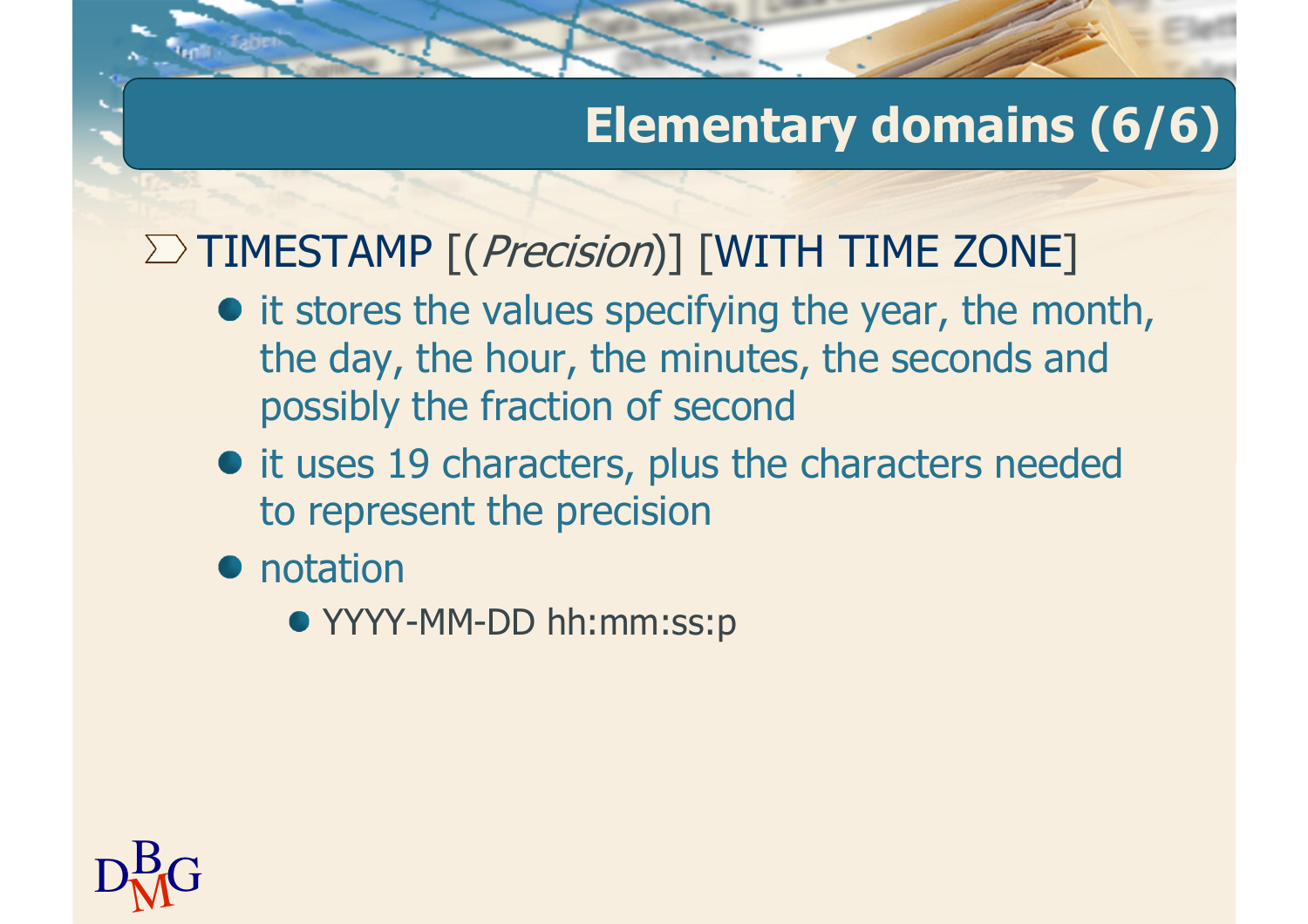### **Defining a domain (1/2)**

# CREATE DOMAIN command

• it defines a new domain that may be used in attribute definitions

 $\sum$  Syntax CREATE DOMAIN *DomainName* AS *DataType* [ DefaultValue ] [ Constraint ]

*DataType* is an elementary domain

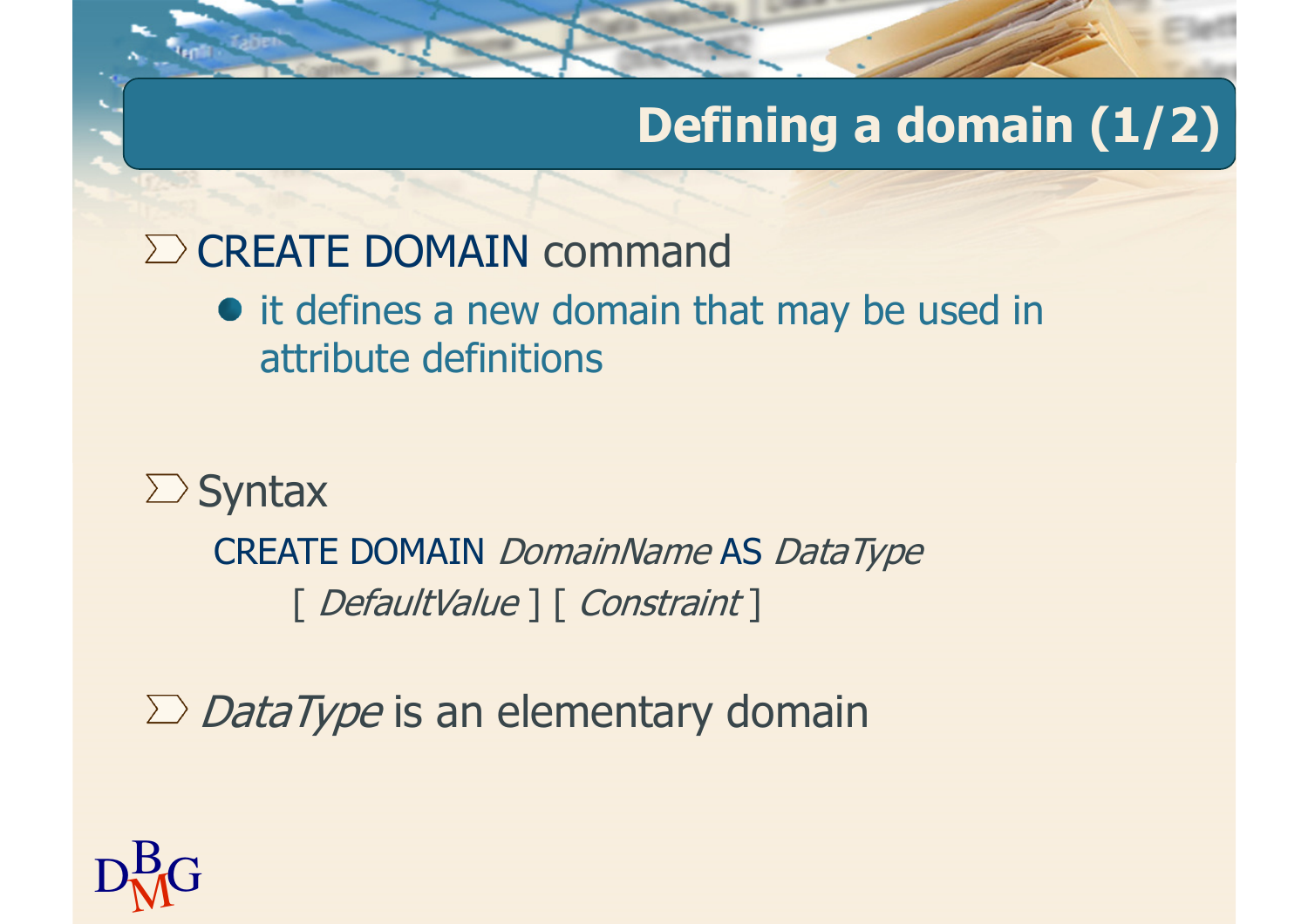### **Defining a domain (2/2)**

 $\Sigma$  Example

# CREATE DOMAIN Grade AS SMALLINT DEFAULT NULL  $CHECK$  (Grade  $>= 18$  and Grade  $<= 30$ )

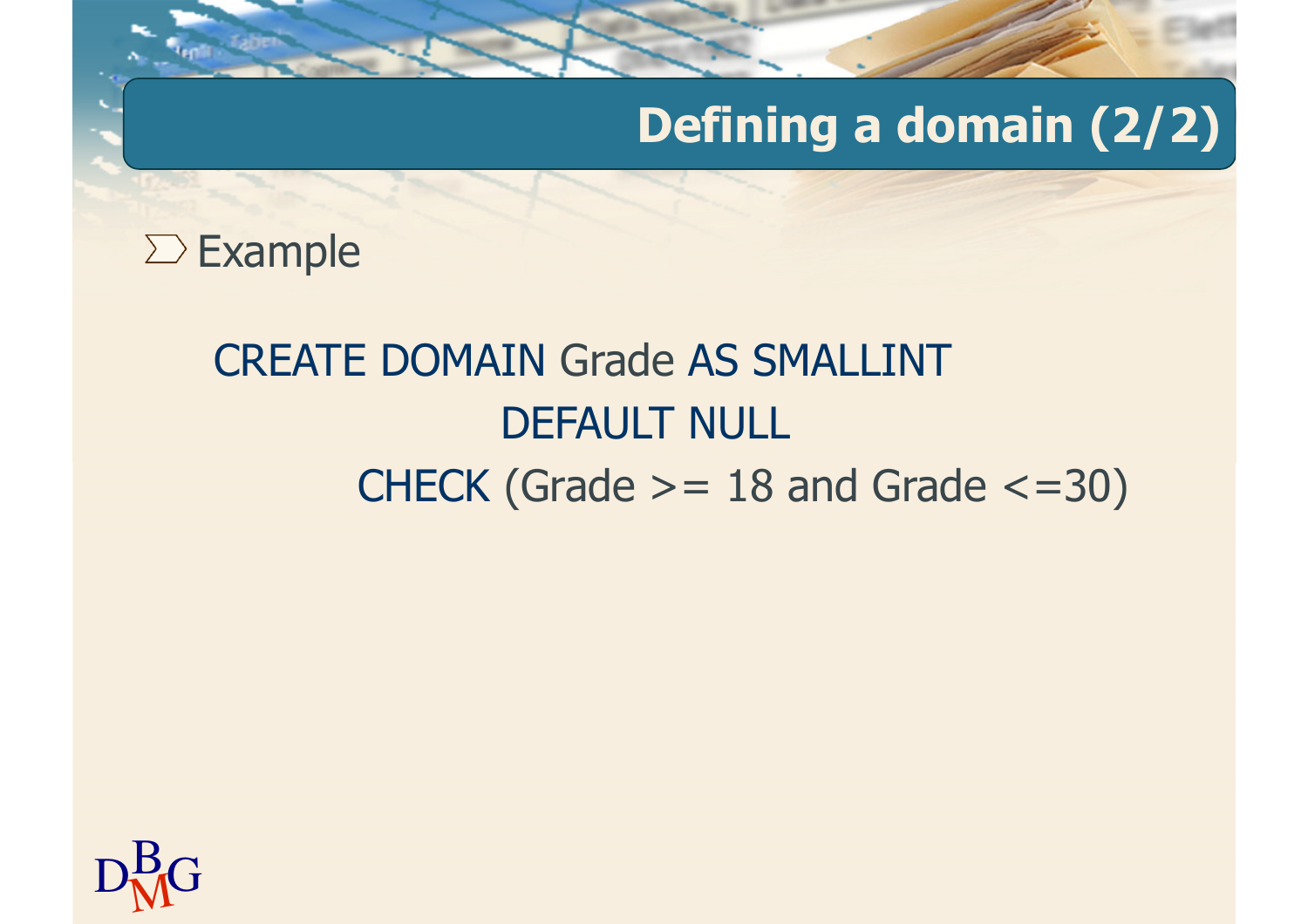#### **Definition of the supplier and product DB**

 $\Sigma$  Creation of the supplier table



**CREATE TABLE S (SId)**  $CHAR(5)$ , SName CHAR(20), #Employees SMALLINT,**City** CHAR(15));

 $\mathrm{D}^\mathrm{B}_\mathrm{M}$ G The definition of integrity constraints is missing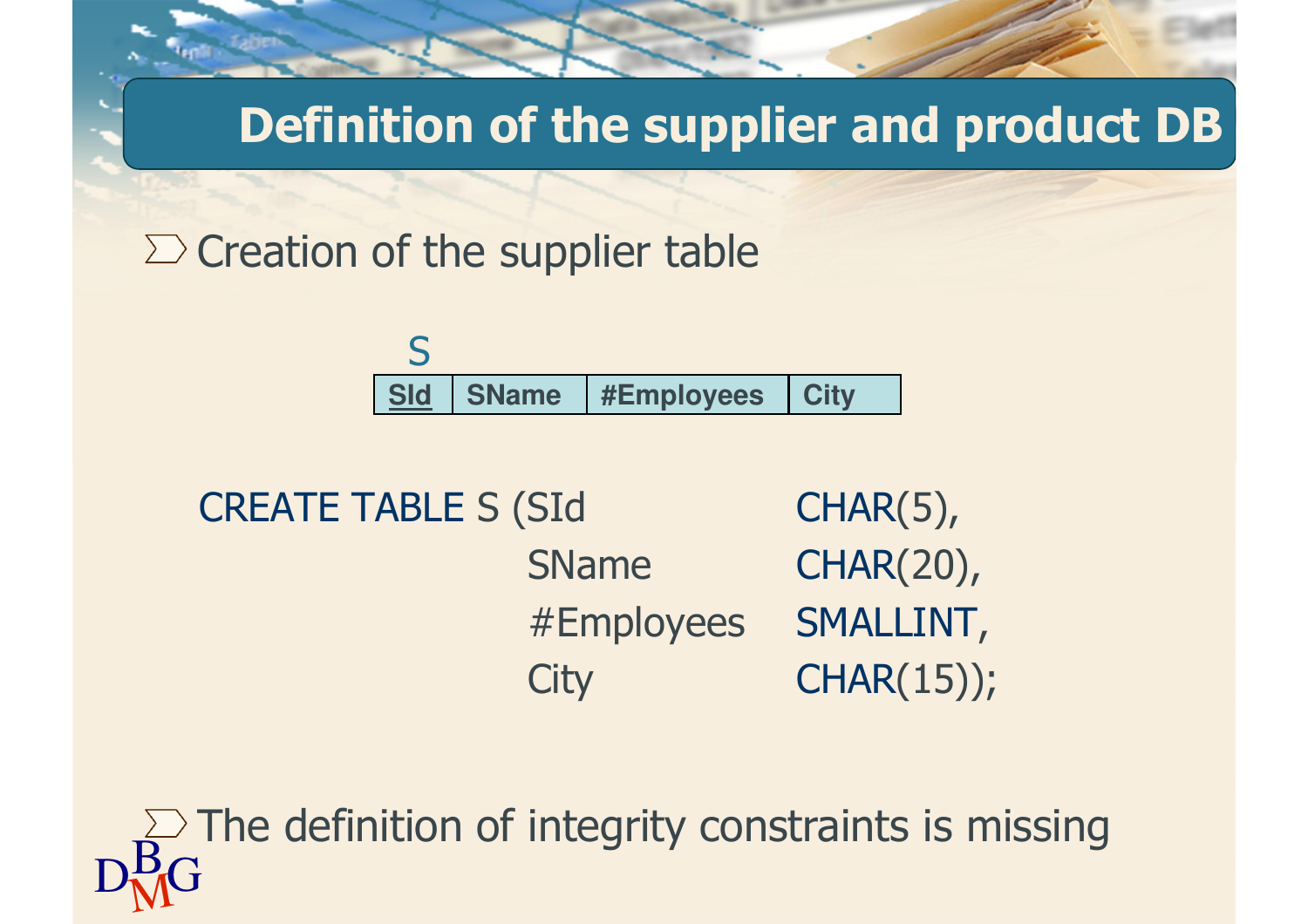#### **Definition of the supplier and product DB**

#### $\sum$  Creation of the product table



| <b>CREATE TABLE P (PId</b> |              | $CHAR(6)$ ,      |  |
|----------------------------|--------------|------------------|--|
|                            | <b>PName</b> | CHAR(20),        |  |
|                            | Color        | $CHAR(6)$ ,      |  |
|                            | <b>Size</b>  | <b>SMALLINT,</b> |  |
|                            | <b>Store</b> | CHAR(15));       |  |
|                            |              |                  |  |

 $\mathrm{D}^\mathrm{B}_\mathrm{M}$ G  $\supseteq$  The definition of integrity constraints is missing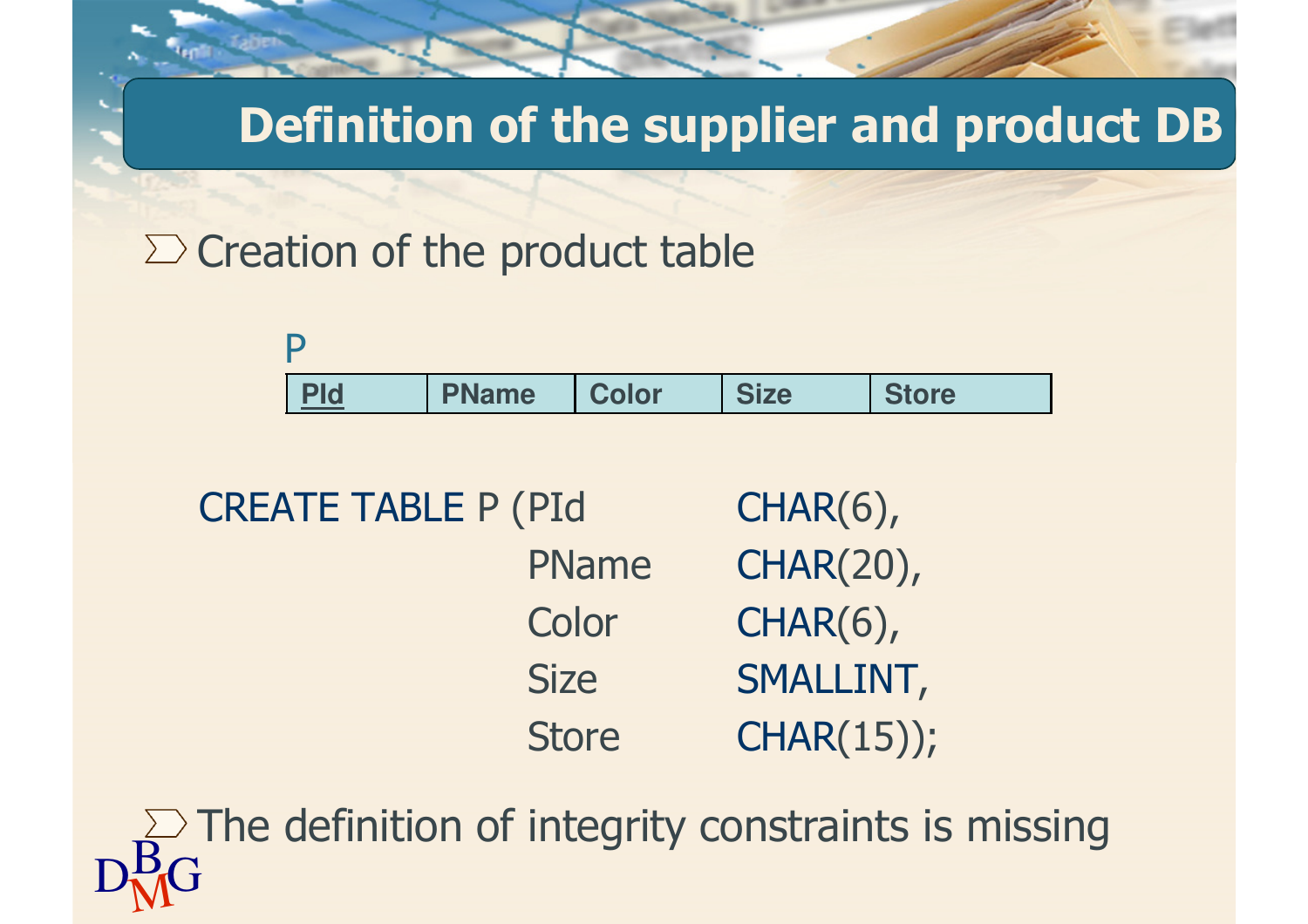#### **Definition of the supplier and product DB**

#### $\Sigma$  Creation of the supplier-product table



| <b>CREATE TABLE SP (SId)</b> | $CHAR(5)$ , |
|------------------------------|-------------|
| PId                          | $CHAR(6)$ , |
| Qty                          | INTEGER);   |

 $\mathrm{D}^\mathrm{B}_\mathrm{M}$ G  $\supseteq$  The definition of integrity constraints is missing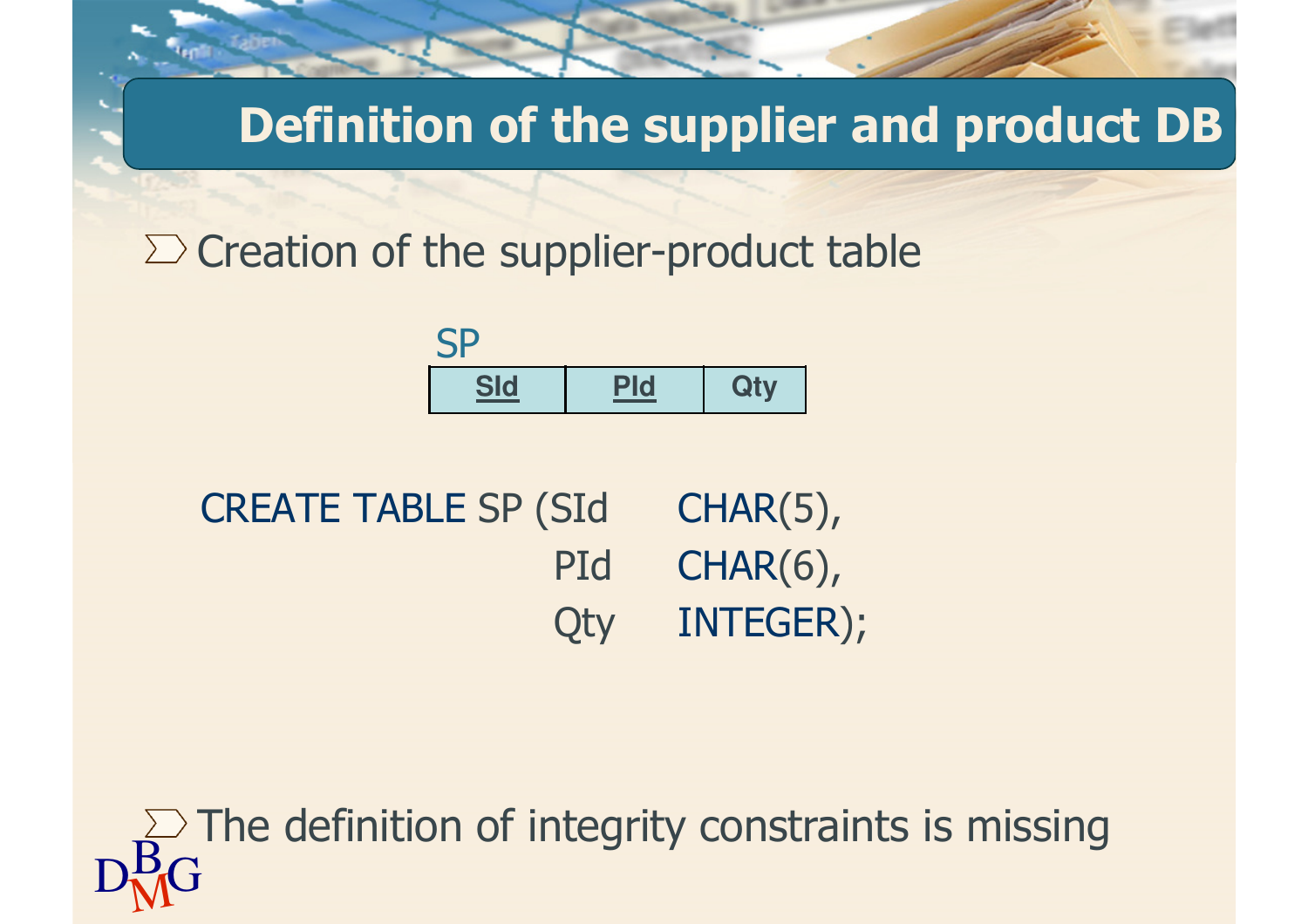

### **Managing tables**

#### **Modifying table structure**

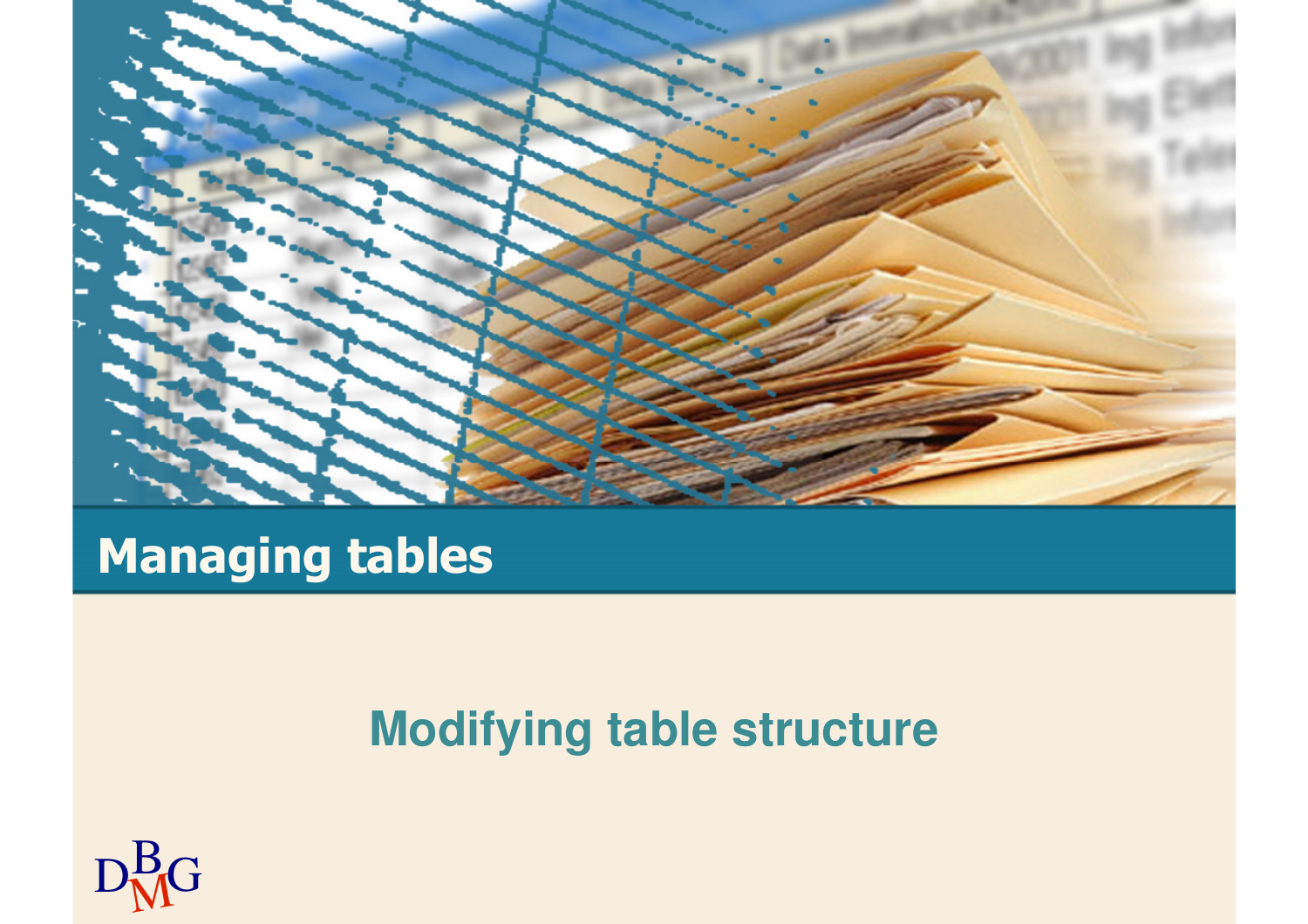### **The ALTER TABLE command (1/3)**

 $\Sigma$  The following "alterations" are possible

- adding a new column
- defining a new default value for an existing column (attribute)
	- **•** for example, replacing a previous default value
- deleting an existing column (attribute)
- $\bullet$  defining a new integrity constraint
- deleting an existing integrity constraint

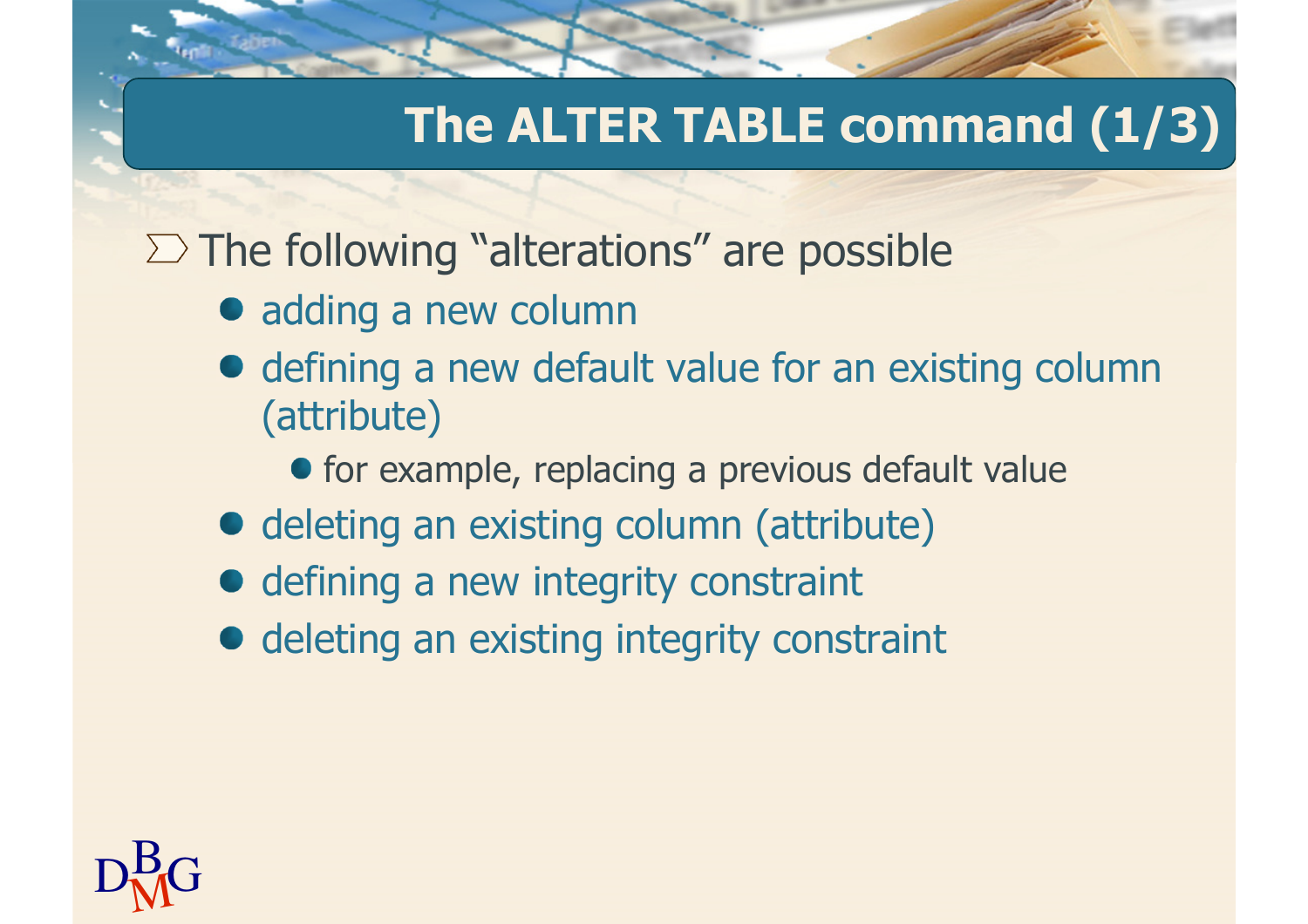### **The ALTER TABLE command (2/3)**

ALTER TABLE TableName < ADD COLUMN <Attribute-Definition> | ALTER COLUMN AttributeName < SET <Default-Value-Definition> | DROP DEFAULT>| DROP COLUMN AttributeName < CASCADE | RESTRICT > | ADD CONSTRAINT [ConstraintName] < unique-constraint-definition > | < referential-integrity-constraint-definition > | < check-constraint-definition > |DROP CONSTRAINT [ConstraintName] < CASCADE | RESTRICT <sup>&</sup>gt;

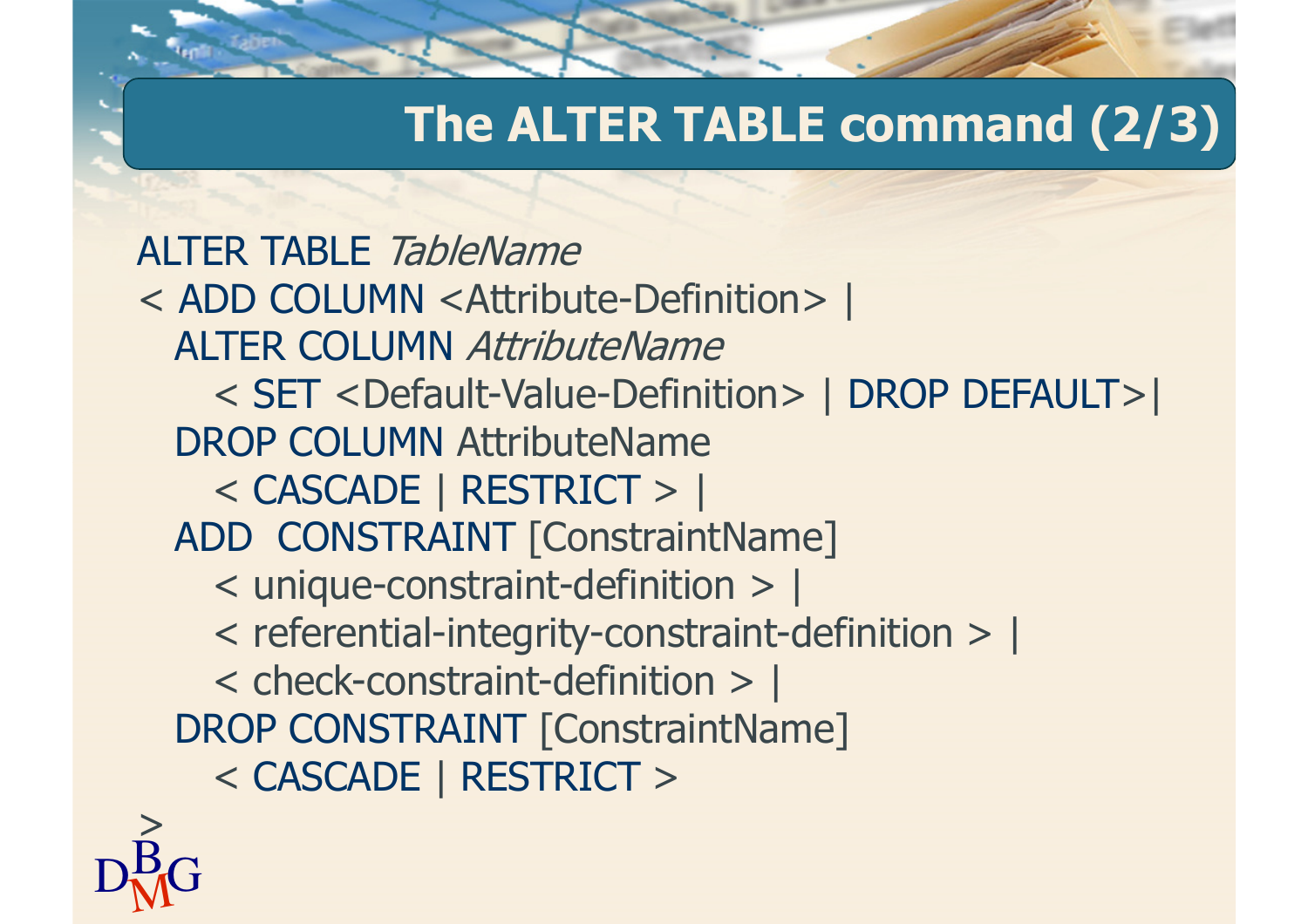### **The ALTER TABLE command (3/3)**

### $\sum$  RESTRICT

- the element (column or constraint) is not removed if it appears in the definition of some other element
- $\bullet$  default option

#### $\sum$  CASCADE

 all elements with a dependency on a deleted element will be removed, until there are no unresolved dependencies (i.e., there are no more elements whose definition references a deleted element)

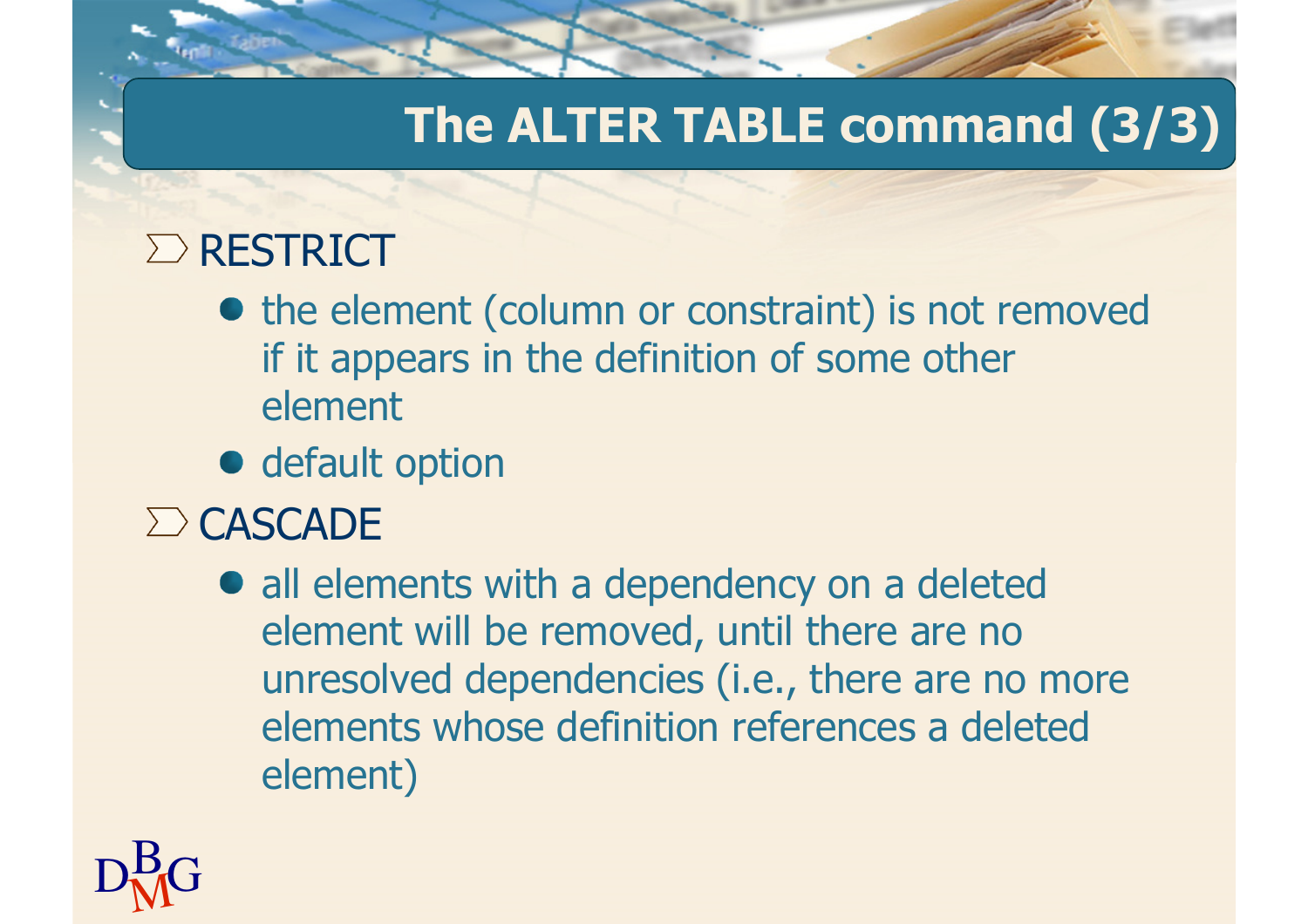### **The ALTER TABLE command: example no.1**

 $\sum$  Add column #Members to the supplier table



# ALTER TABLE <sup>S</sup> ADD COLUMN #Members SMALLINT;

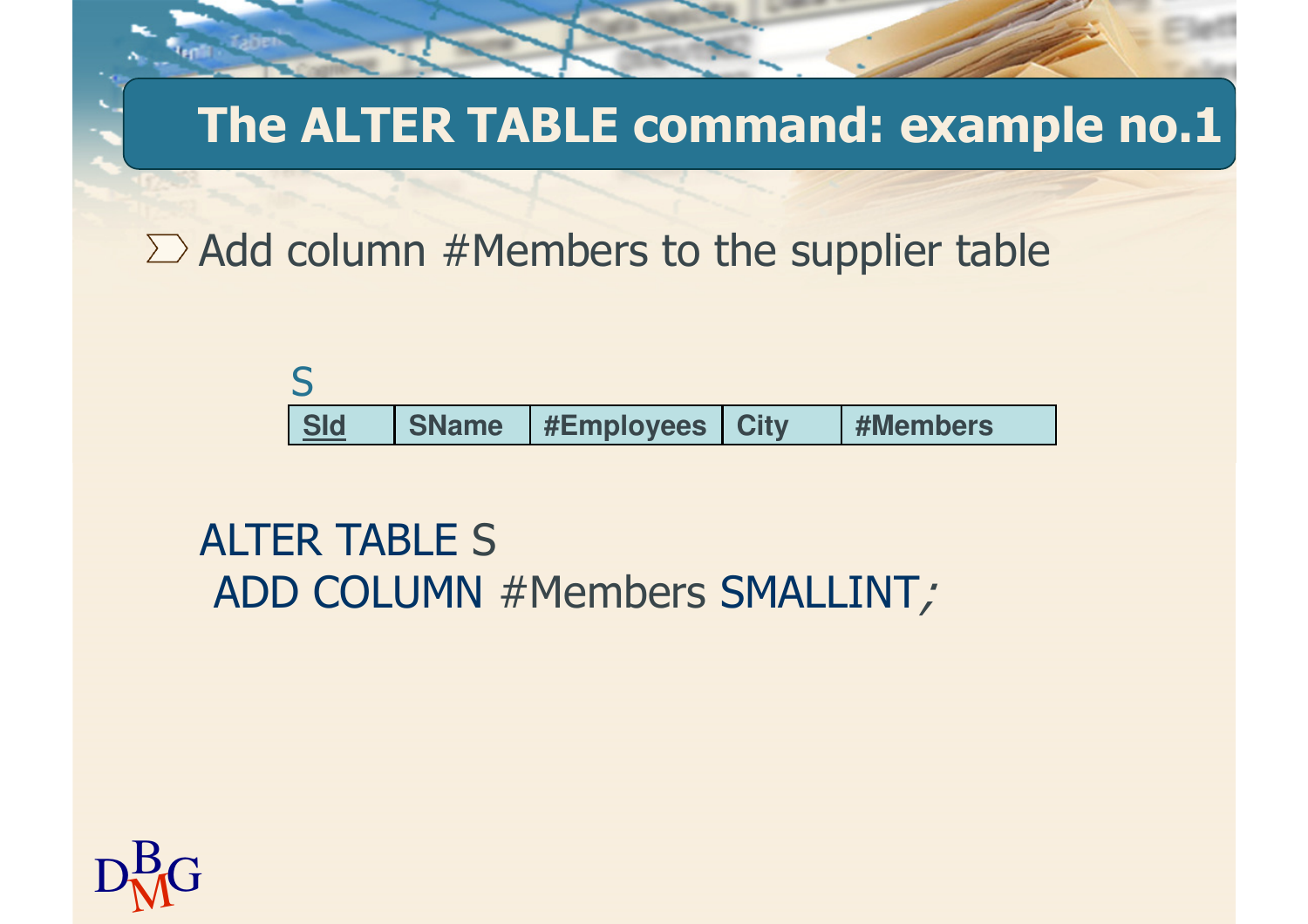### **The ALTER TABLE command: example no.2**

#### $\Sigma$  Delete column #Employees from the supplier table



# ALTER TABLE <sup>S</sup> DROP COLUMN #Employees RESTRICT;

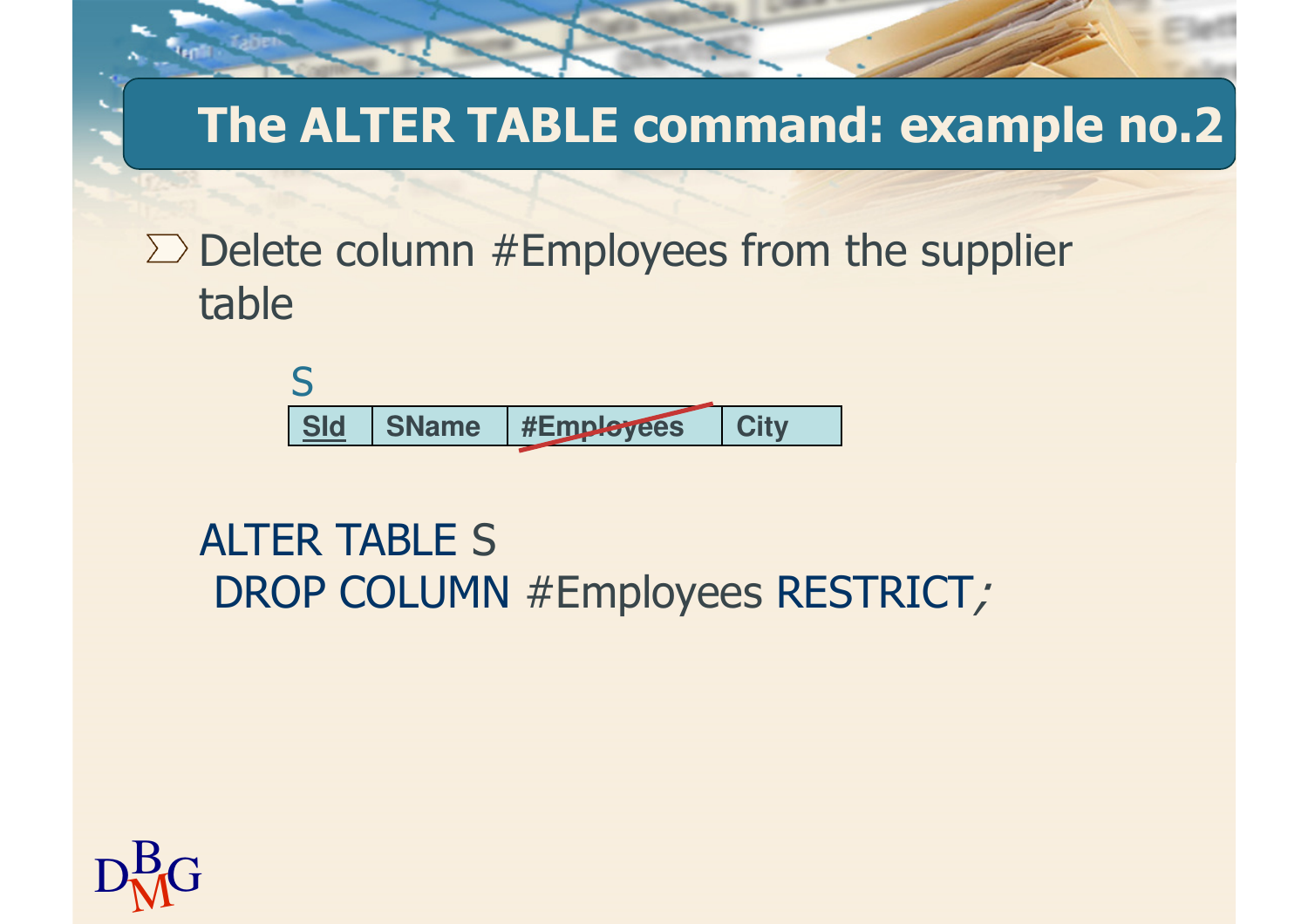### **The ALTER TABLE command: example no.3**

 $\sum$  Add a default value of 0 to column Quantity of the supplier-product table



# ALTER TABLE SP ALTER COLUMN Qty SET DEFAULT 0;

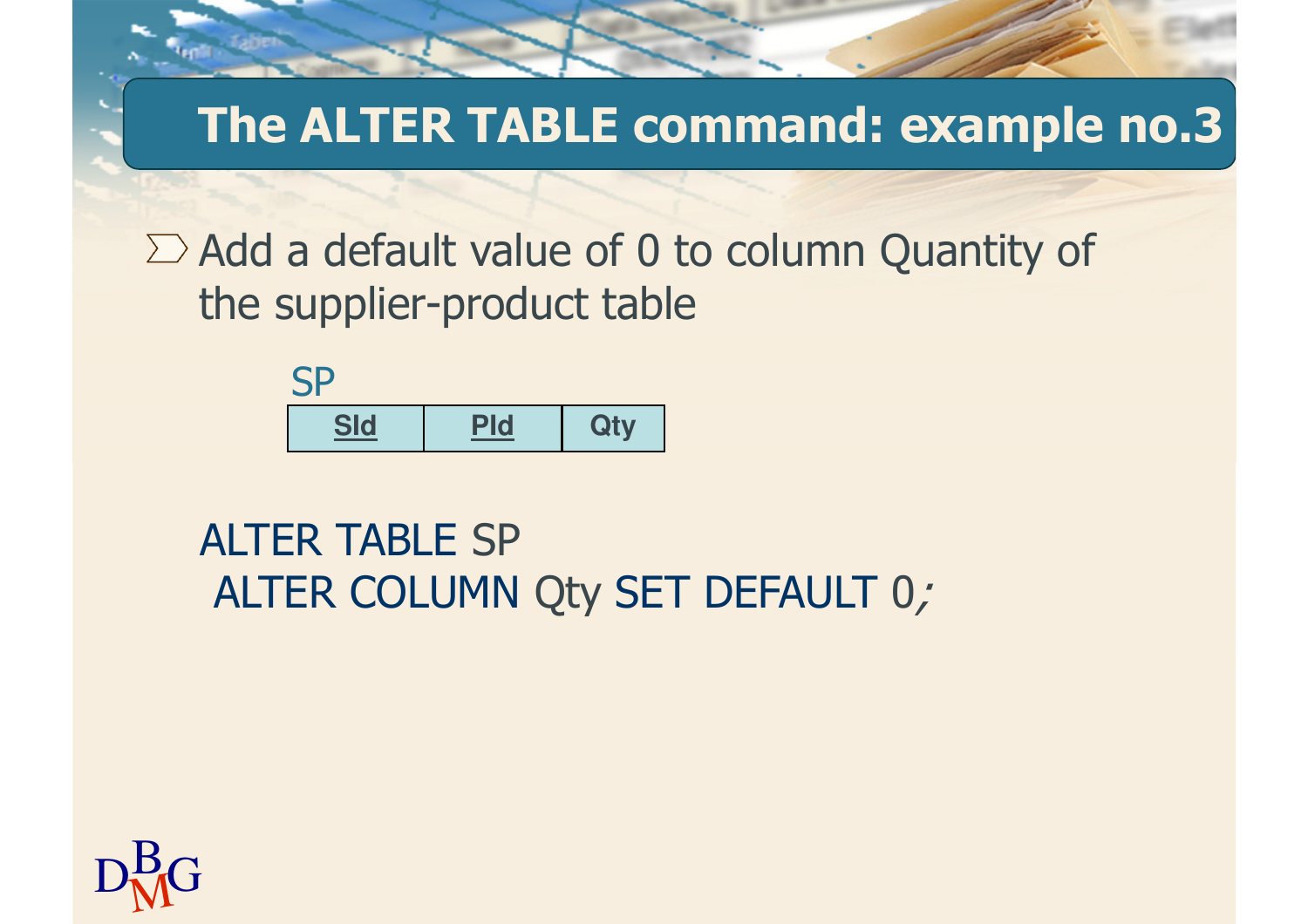

### **Managing tables**

#### **Deleting a table**

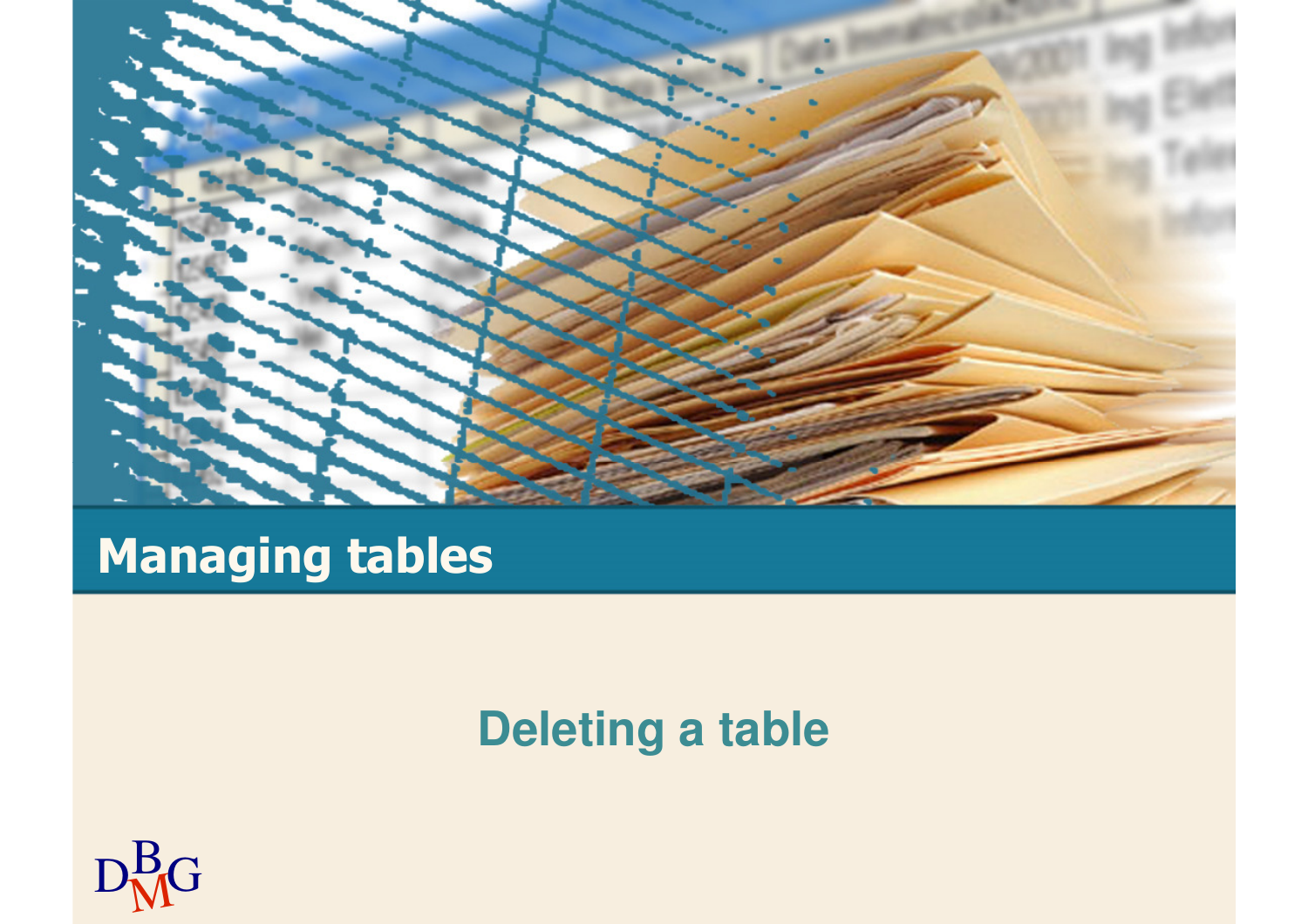### **Deleting a table**

### DROP TABLE TableName [RESTRICT| CASCADE];

 $\sum$  All of the table rows are deleted along with the table

#### $\sum$  RESTRICT

- the table is not deleted if it appears in the definition of some table, constraint or view
- **·** default option
- $\Sigma$  CASCADE

 $\mathrm{D}^\mathrm{B}_\mathrm{M}$ G

 if the table appears in the definition of some view, the latter is also deleted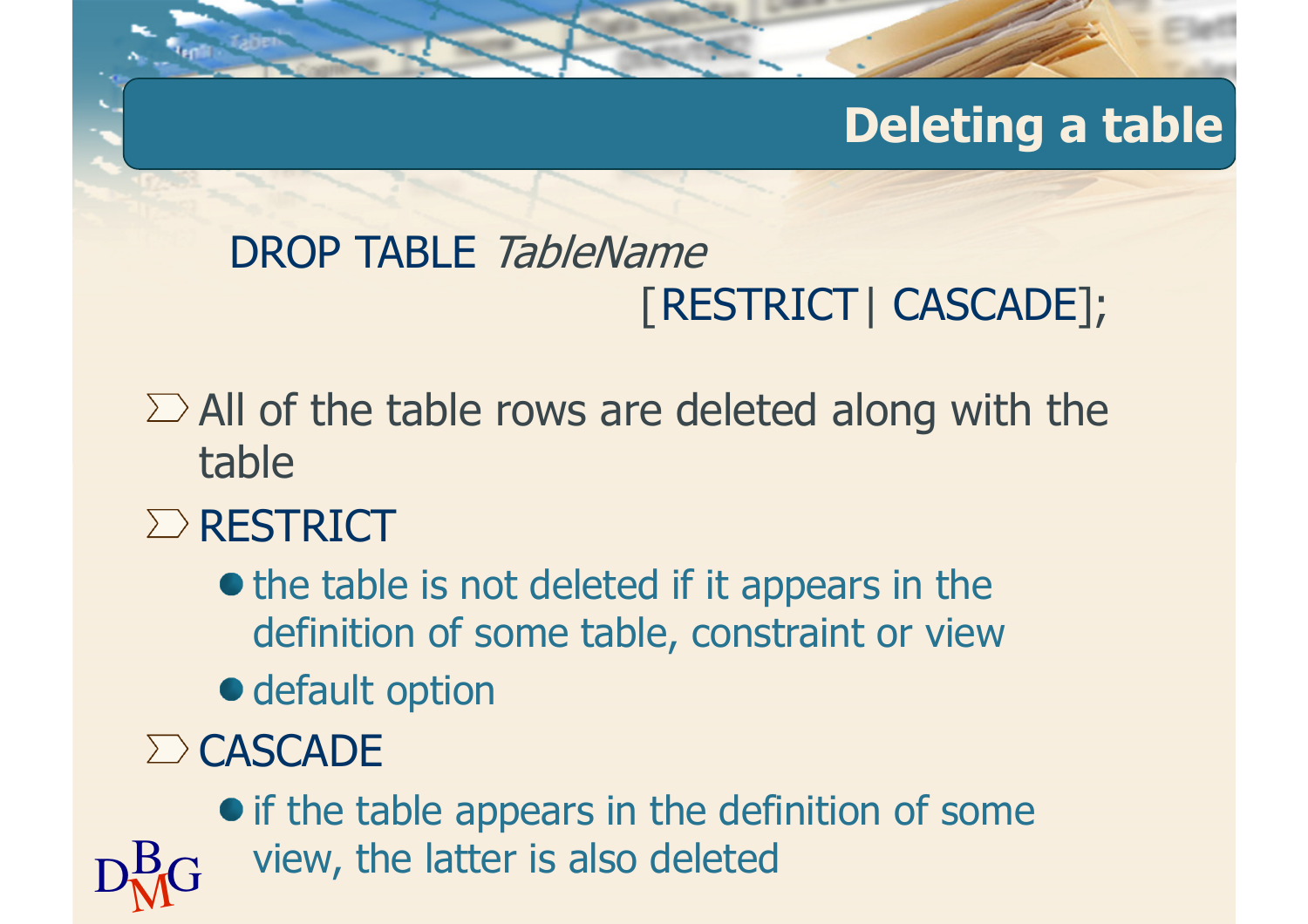### **Deleting a table: example**

 $\Sigma$  Delete the supplier table

| <b>Sld</b> | <b>SName</b> | #Employees | City |
|------------|--------------|------------|------|

DROP TABLE S;

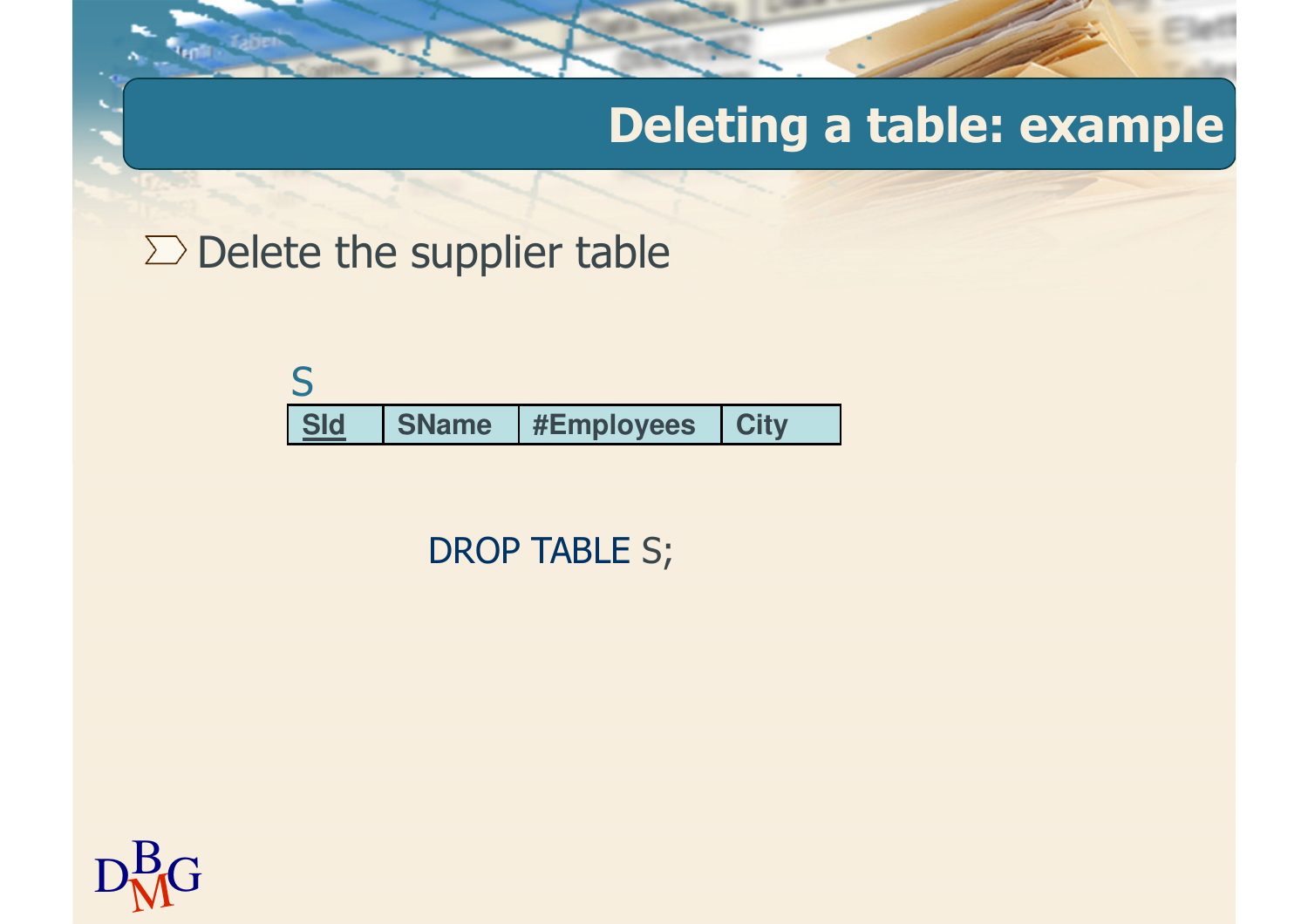

### **Managing tables**

#### **The data dictionary**

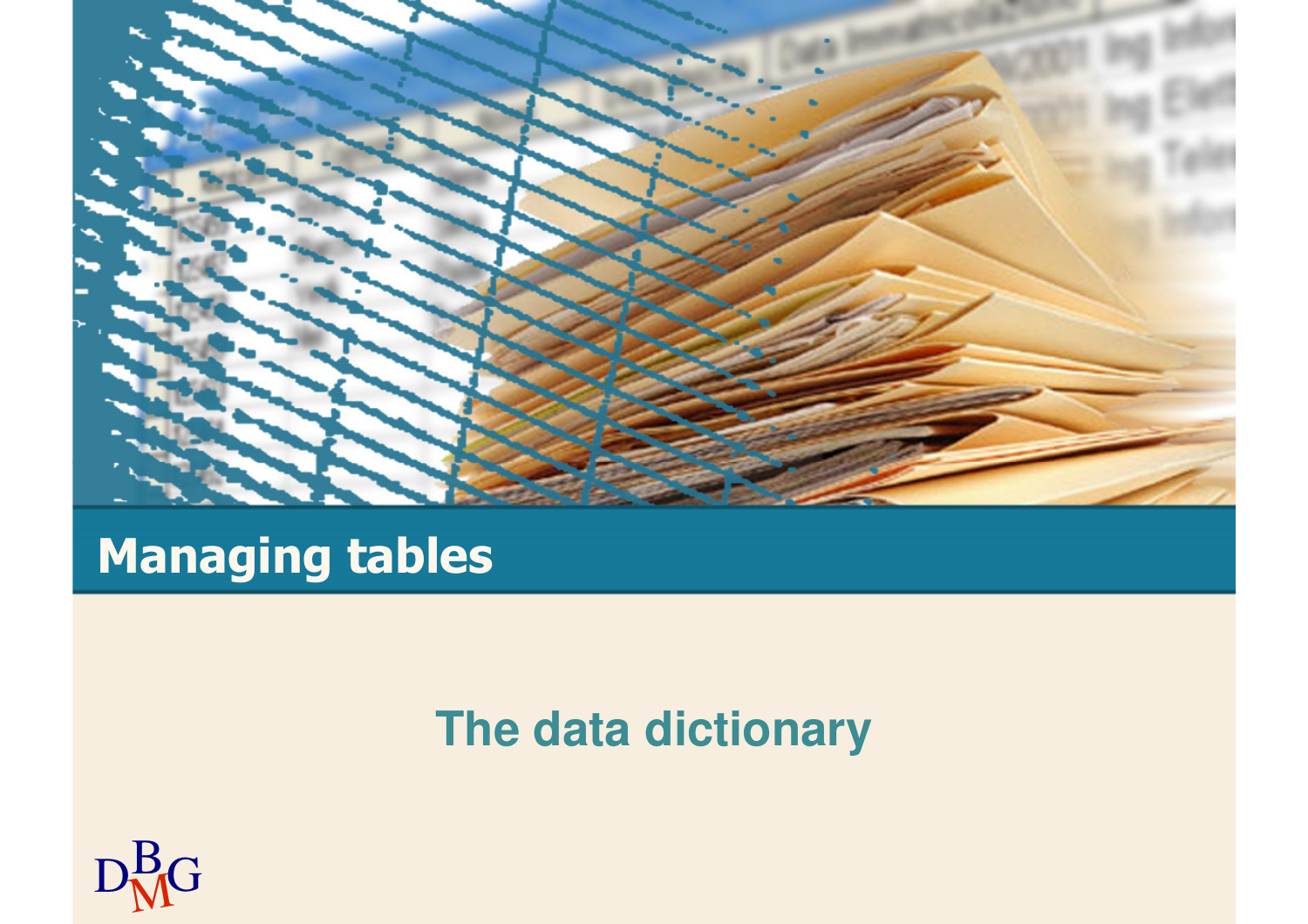### **The data dictionary (1/2)**

 $\sum$  Metadata are information (data) about data

- they may be stored in database tables
- $\Sigma$  The data dictionary contains the metadata of a relational database
	- $\bullet$  it contains information about the database objects
	- $\bullet$  it is managed directly by the relational DBMS
	- it may be queried by means of SQL commands

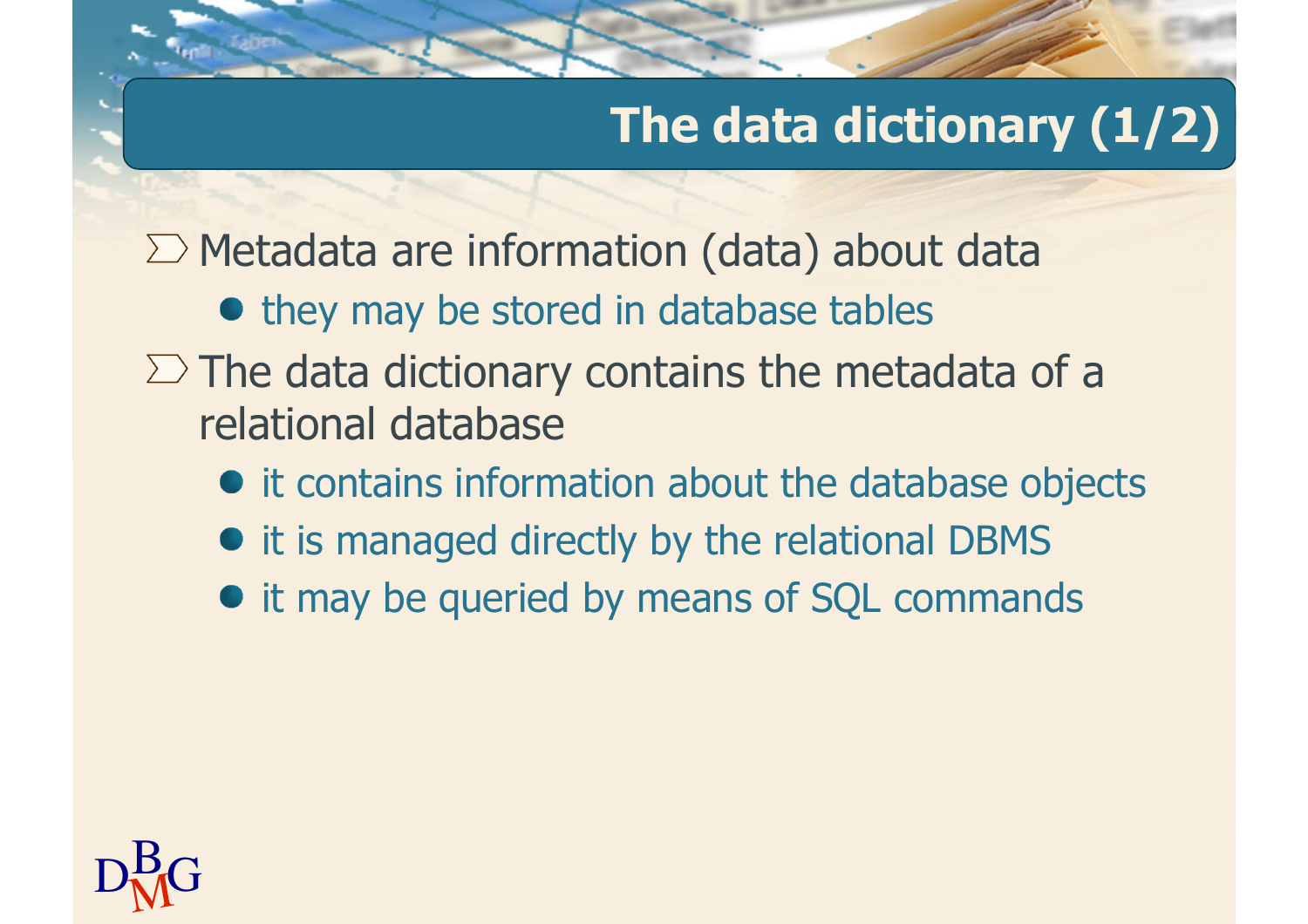### **The data dictionary (2/2)**

 $\Sigma$  It contains various pieces of information

- descriptions of all database structures (tables, indices, views)
- SQL stored procedures
- $\bullet$  user privileges
- **•** statistics
	- on the database tables
	- on the database indices
	- on the database views
	- on the evolution of the database

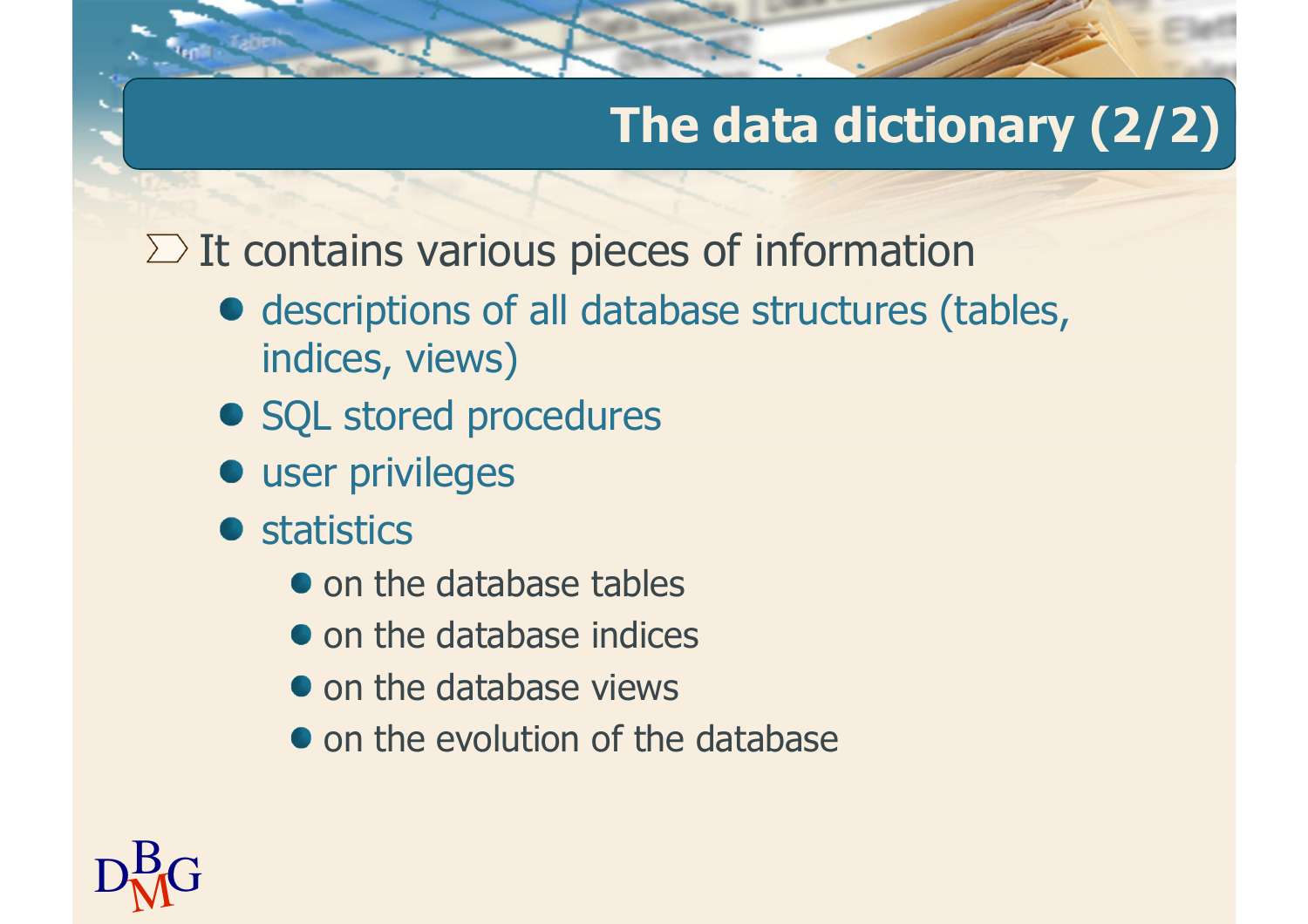### **Information about tables**

 $\Sigma$  For each database table, the data dictionary contains

- table name and physical structure of the file storing the table
- name and data type for each attribute
- name of all indices created on the table
- **•** integrity constraints

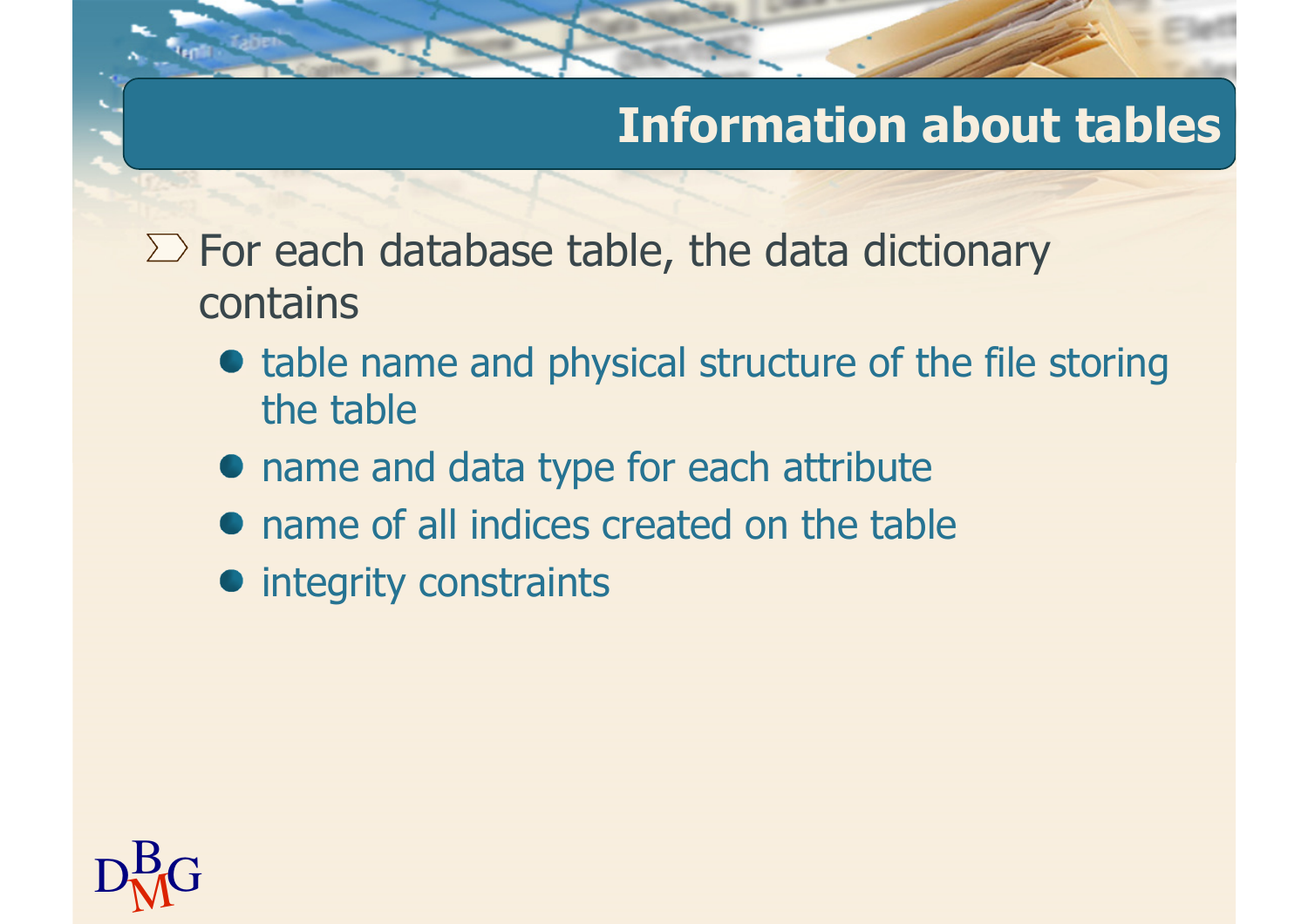### **Data dictionary tables**

 $\Sigma$  Data dictionary information is stored in several tables

- each DBMS uses different names for different tables
- $\Sigma$  The data dictionary may be queried by means of SQL commands

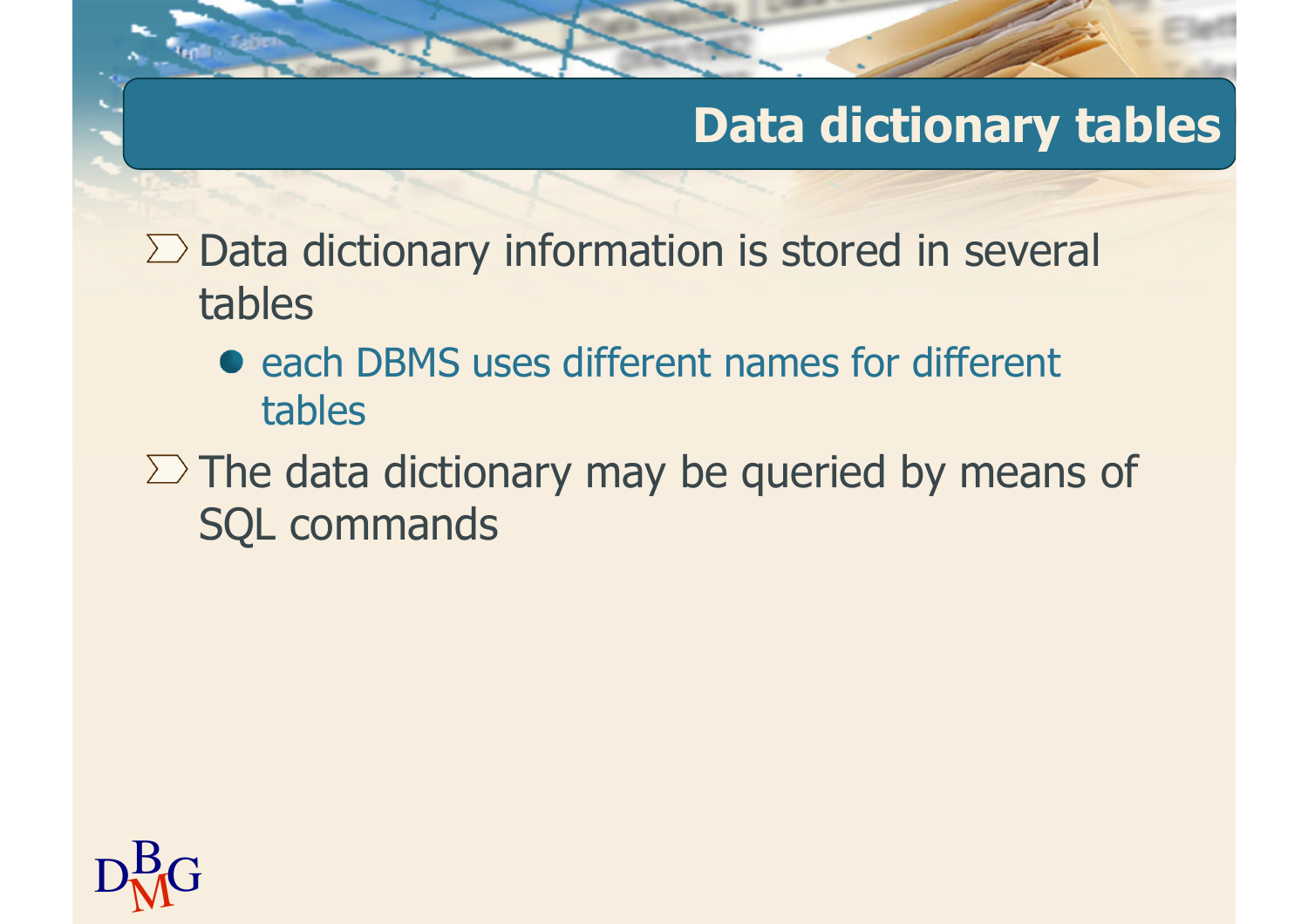### **The Oracle data dictionary (1/2)**

 $\Sigma$  In Oracle 3 collections of information are defined for the data dictionary

- USER \*: metadata related to the current user's data
- ALL \*: metadata related to all users' data
- DBA\_\*: metadata about system tables

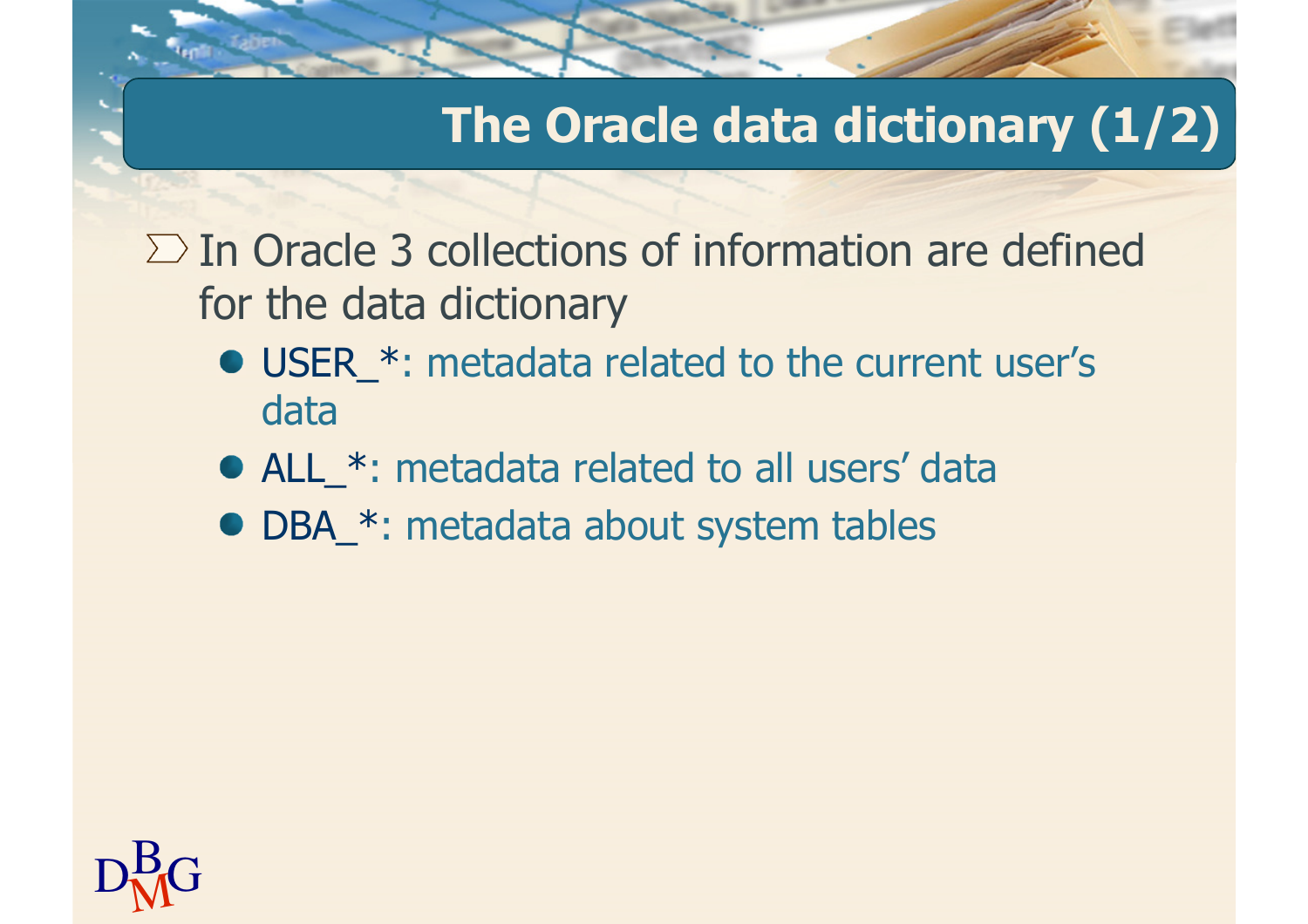## **The Oracle data dictionary (2/2)**

- $\Sigma$  USER  $*$  contains different tables and views, including:
	- USER\_TABLES contains metadata to the user tables
	- USER\_TAB\_STATISTICS contains statistics computed on the user tables
	- USER\_TAB\_COL\_STATISTICS contains statistics computed on user table columns

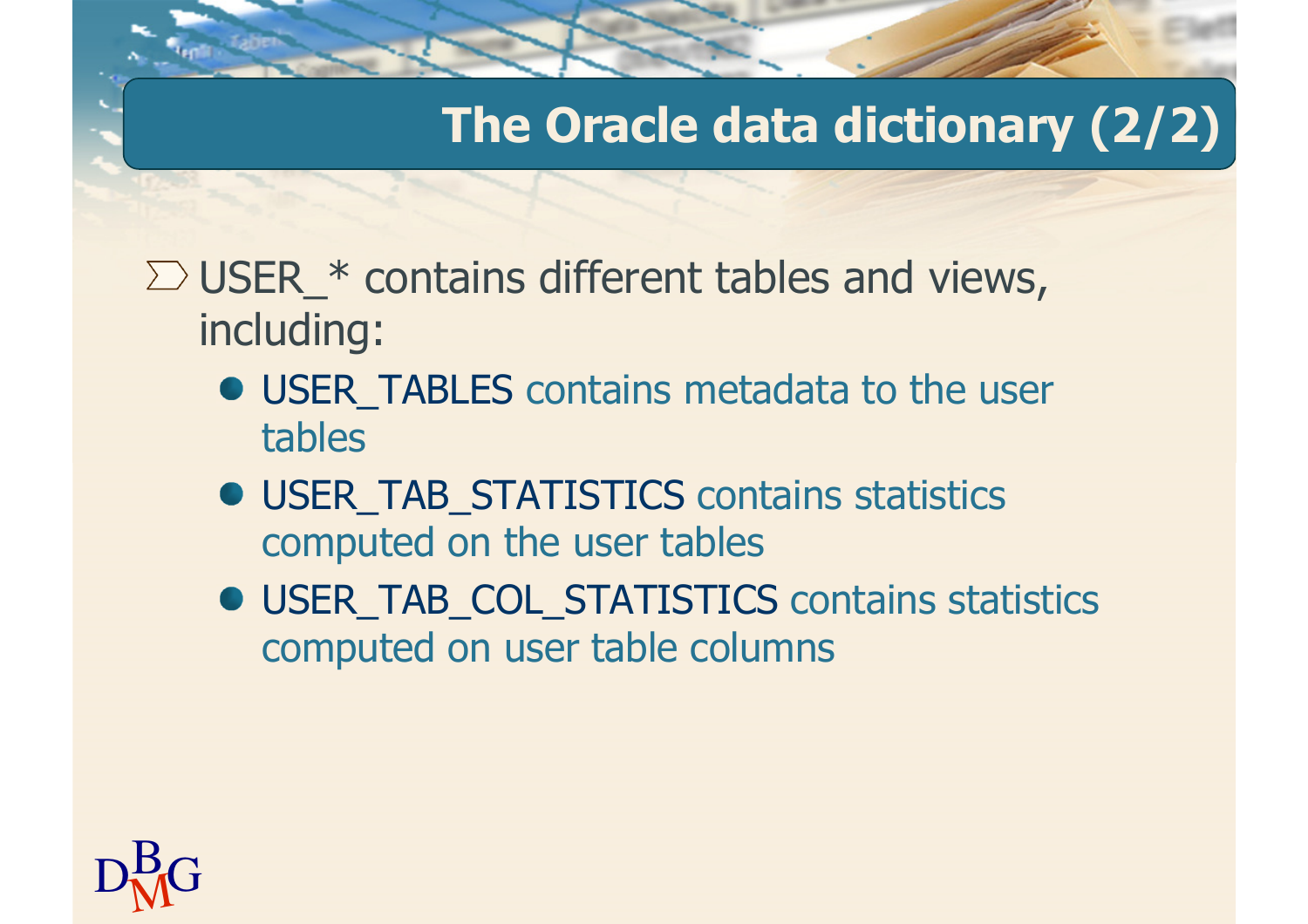### **Querying the data dictionary no.1**

 $\sum$  Show the name of user-defined tables and the number of tuples stored in each table

# SELECT Table\_Name, Num\_Rows FROM USER\_TABLES;

R

| <b>Table Name</b> | <b>Num Rows</b> |
|-------------------|-----------------|
| S                 |                 |
| P                 | 6               |
| <b>SP</b>         | 12              |
|                   |                 |

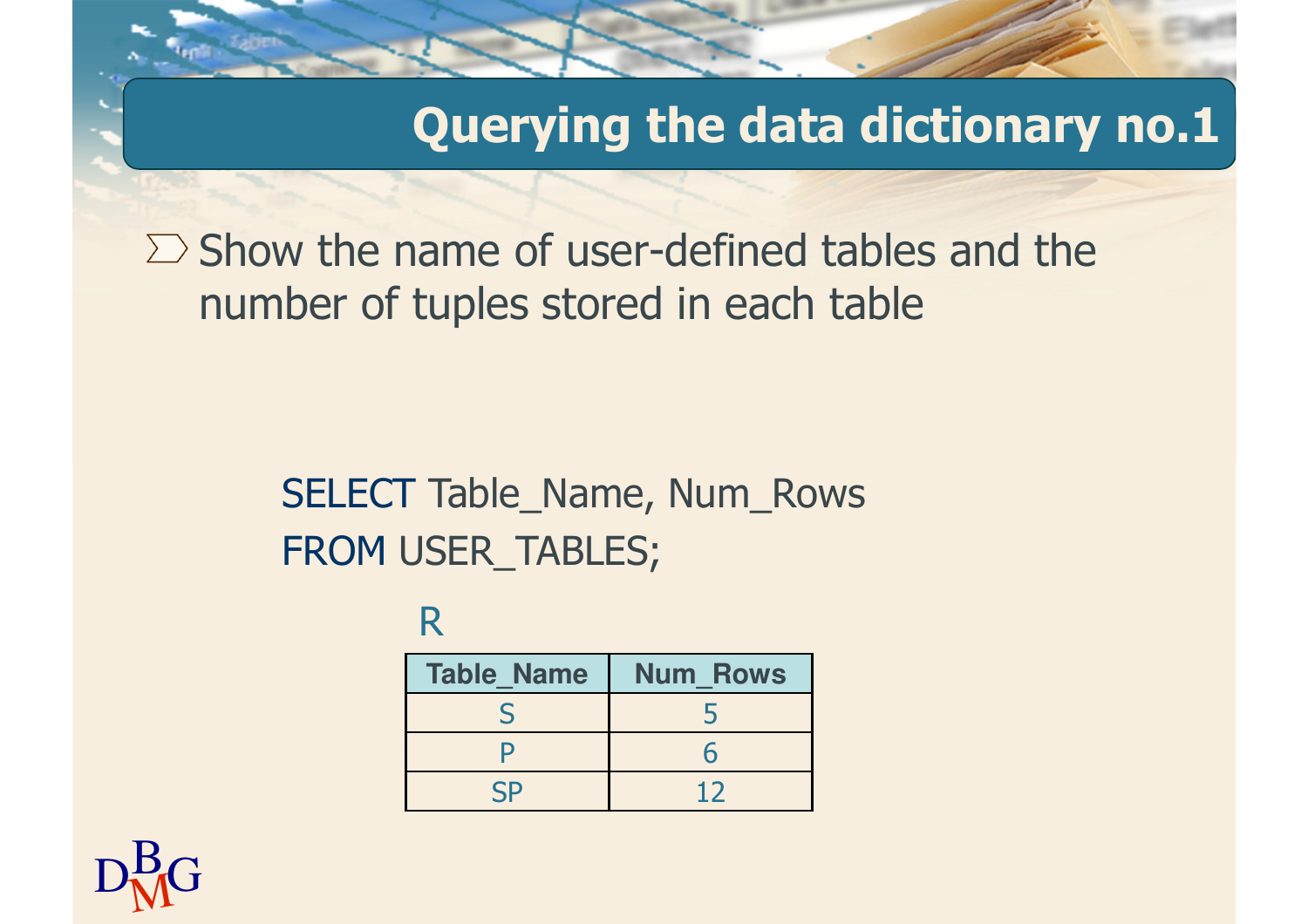### **Querying the data dictionary no.2 (1/2)**

 $\sum$  For each attribute in the supplier-product table, show the attribute name, the number of distinct values and the number of tuples with a NULL value

SELECT Column\_Name, Num\_Distinct, Num\_Nulls FROM USER\_TAB\_COL\_STATISTICS WHERE Table\_Name = 'SP' ORDER BY Column\_Name;

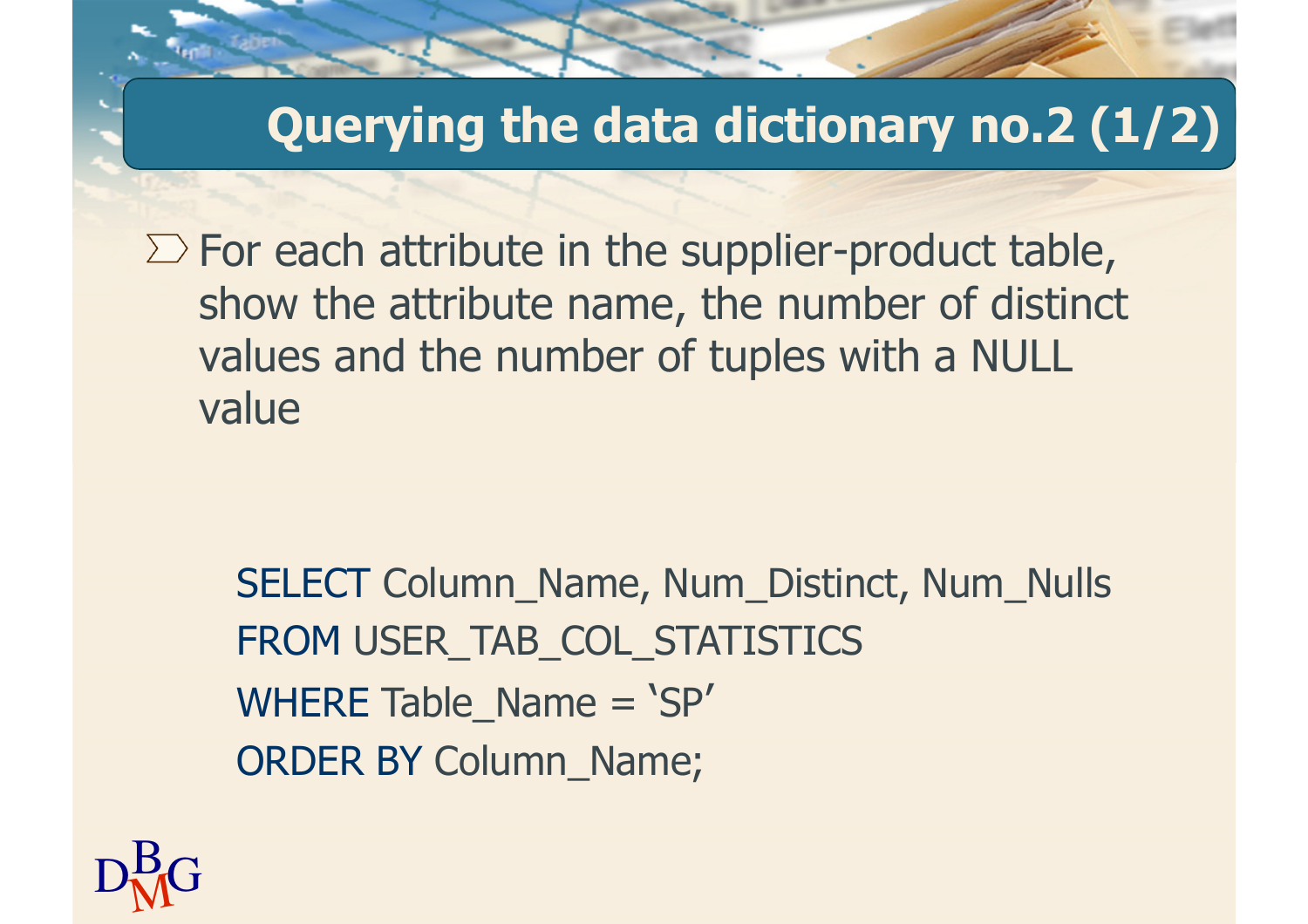### **Querying the data dictionary no.2 (2/2)**

SELECT Column\_Name, Num\_Distinct, Num\_Nulls FROM USER\_TAB\_COL\_STATISTICS WHERE Table\_Name = 'SP' ORDER BY Column\_Name;

### R

| <b>Column Name</b> | <b>Num Distinct</b> | <b>Num Nulls</b> |
|--------------------|---------------------|------------------|
| SId                |                     |                  |
| PId                |                     |                  |
|                    |                     |                  |
|                    |                     |                  |

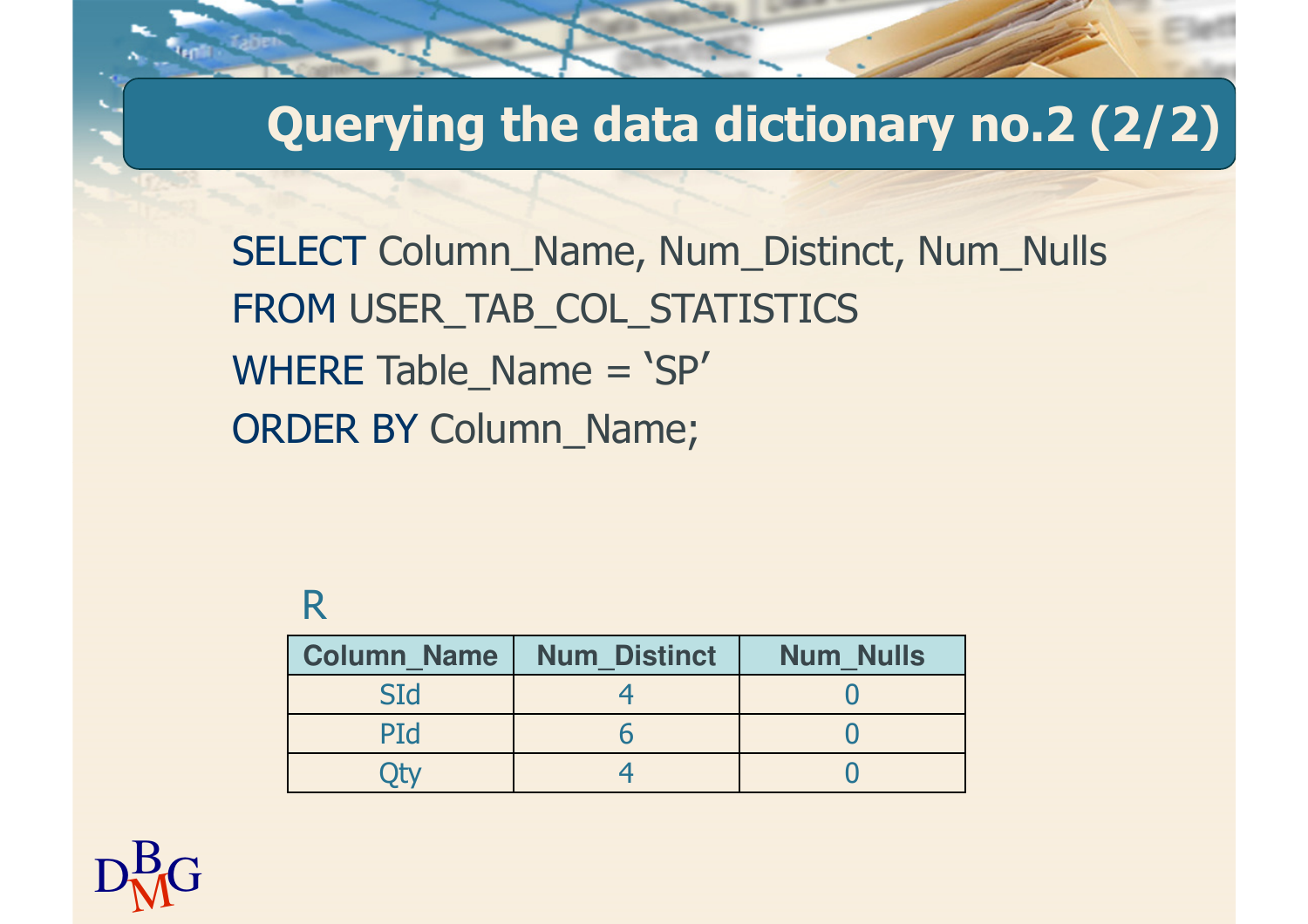

# **Managing tables**

### **Data integrity**

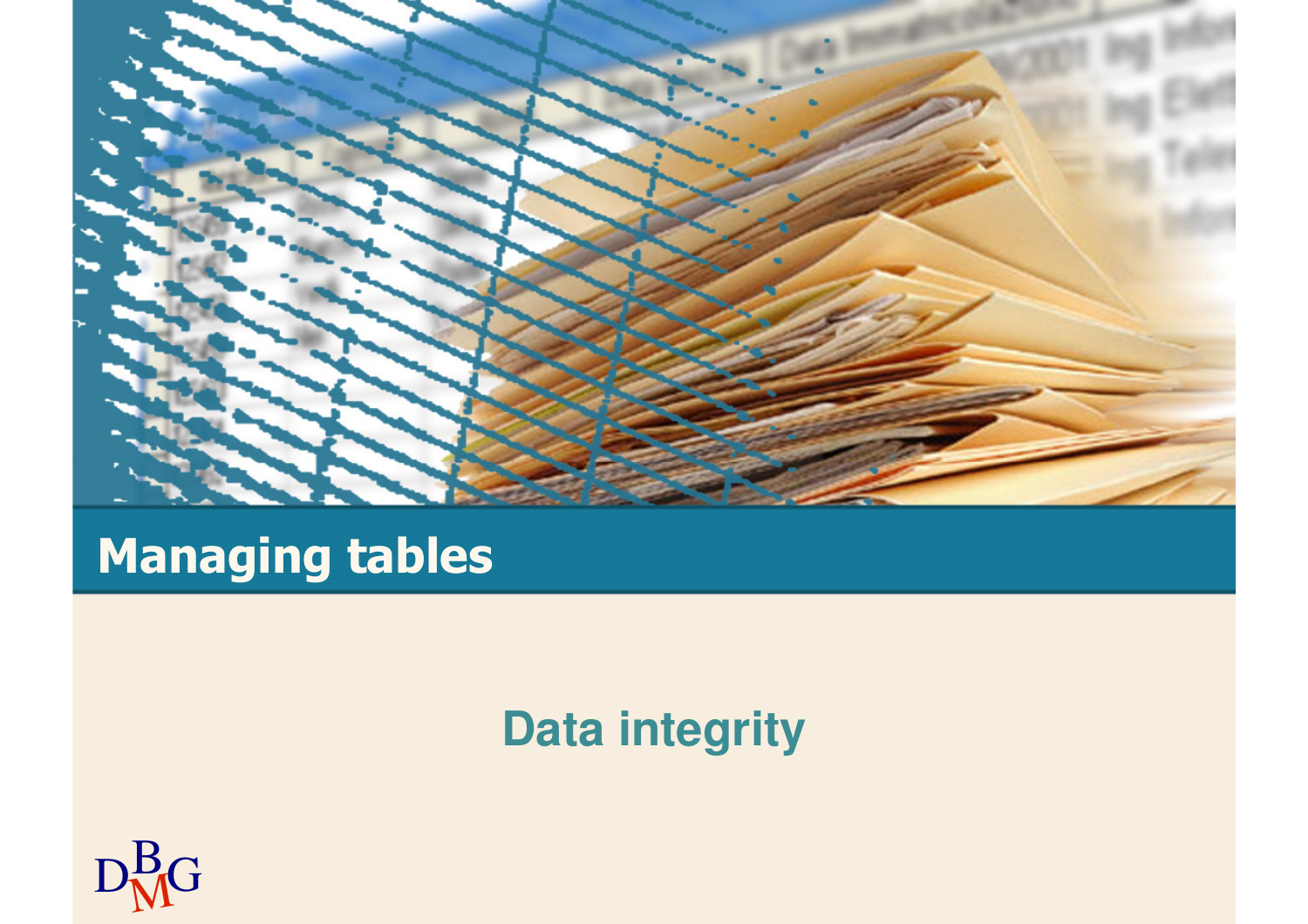## **Integrity constraints**

 $\Sigma$  Data in a database are correct if they satisfy a set of correctness rules

- rules are called *integrity constraints*
- example:  $Qty >= 0$
- $\Sigma$  Data update operations define a new state for the database, which may not necessarily be correct

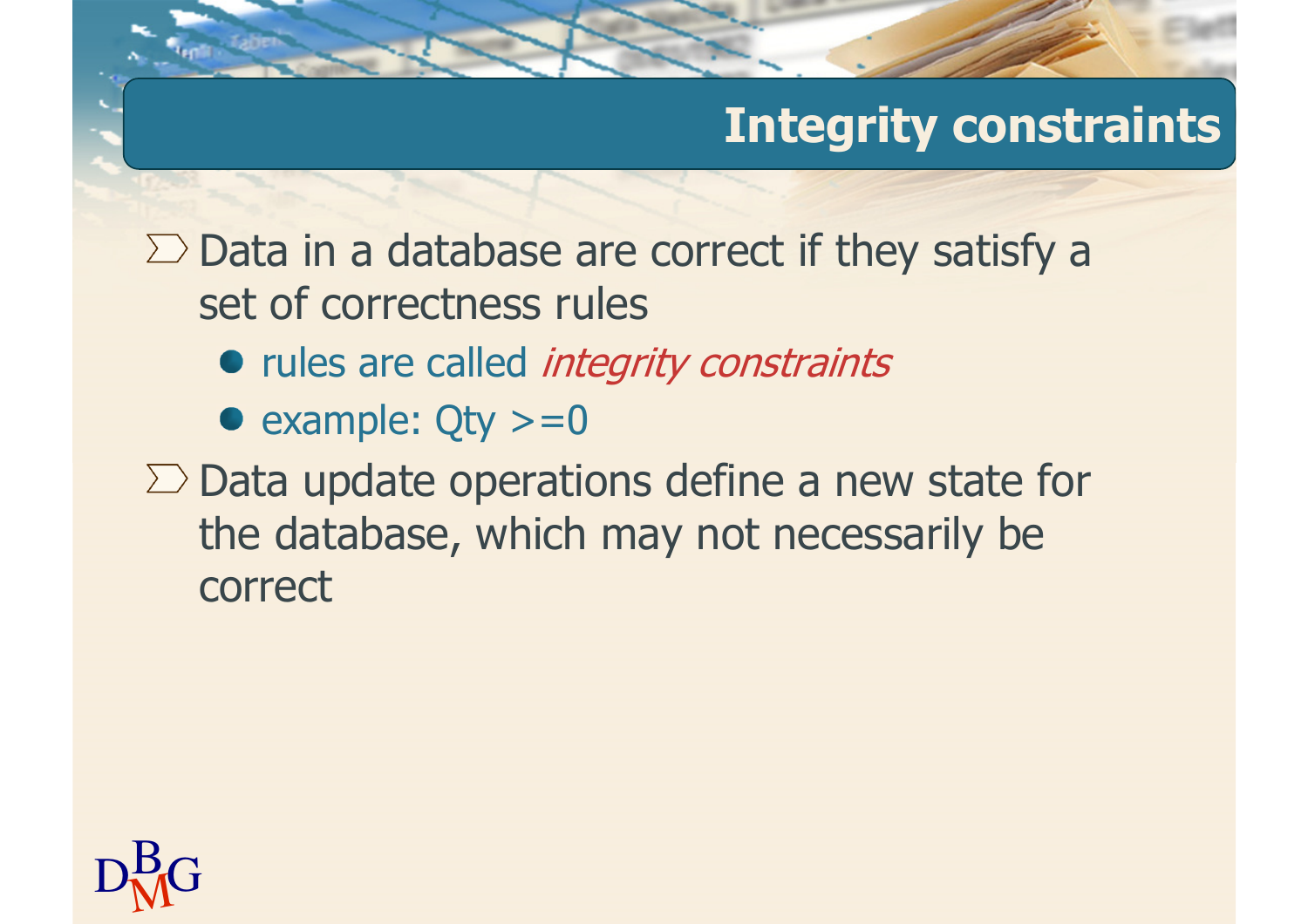# **Integrity checks**

 $\Sigma$  Checking the correctness of a database state may be done

- by *application procedures*, performing all required checks
- through the definition of *integrity constraints* on the tables
- through the definition of *triggers*

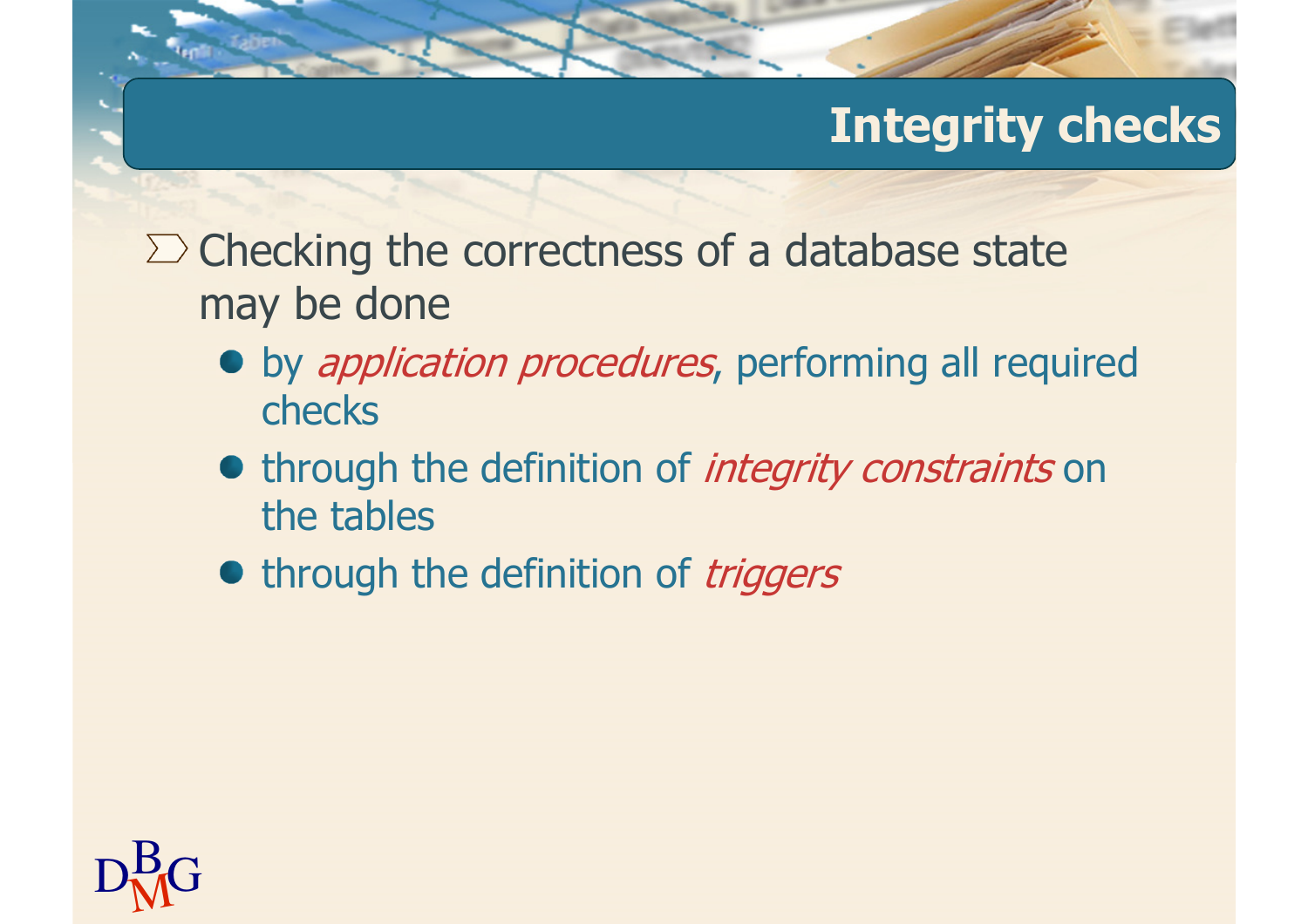# **Application procedures**

 $\Sigma$  Each application includes all required correctness checks

- $\sum$  Pros
	- **e** efficient approach
- $\sum$  Cons
	- checks may be circumvented by interacting directly with the DBMS
	- a coding error may have significant outcomes on the database
	- the knowledge of correctness rules is typically "hidden" inside applications

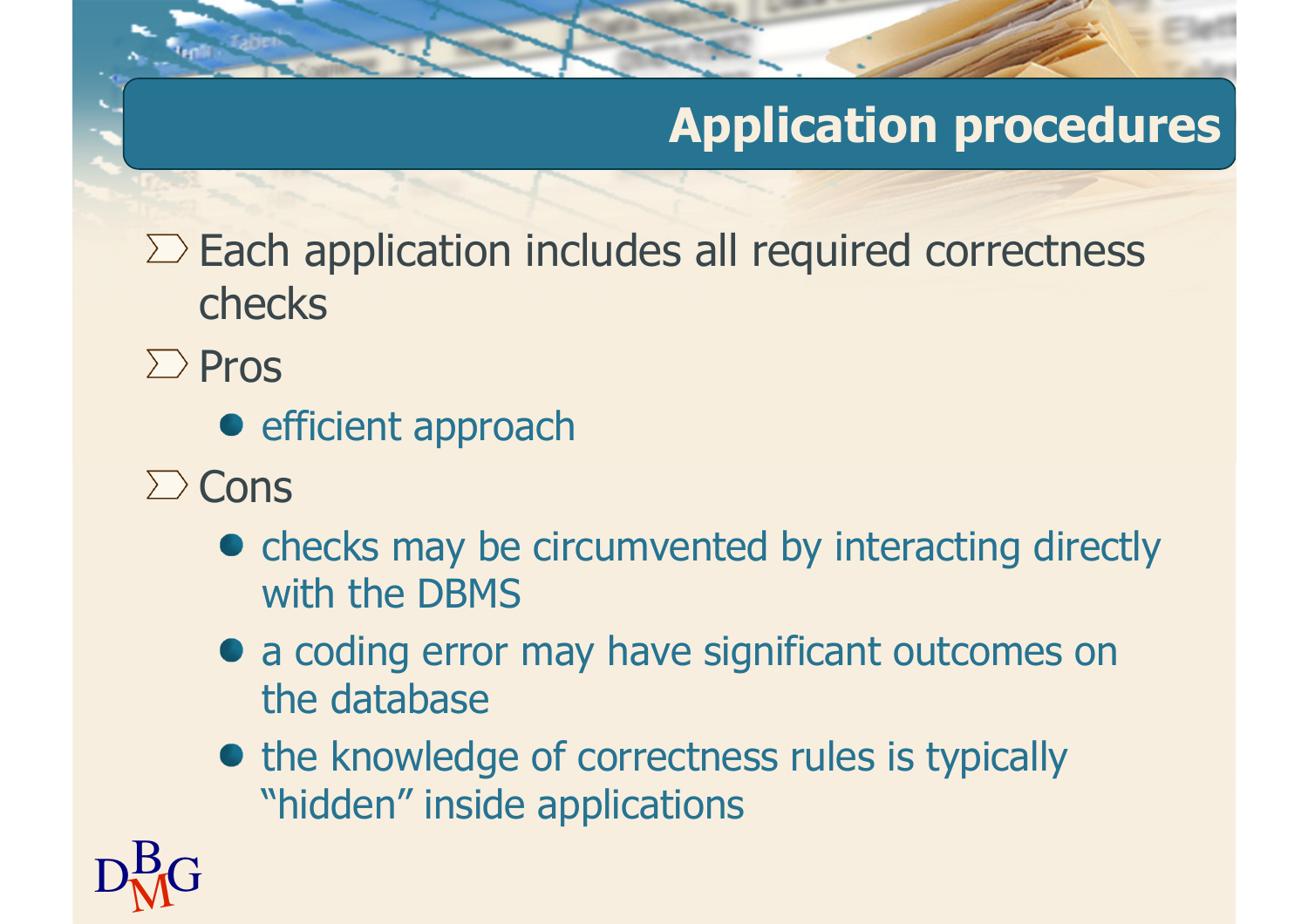## **Table integrity constraints (1/2)**

 $\Sigma$  Integrity constraints are

- defined in the CREATE or ALTER TABLE statements
- **•** stored in the system data dictionary
- $\Sigma$  Each time data are updated, the DBMS automatically verifies that the constraints are satisfied

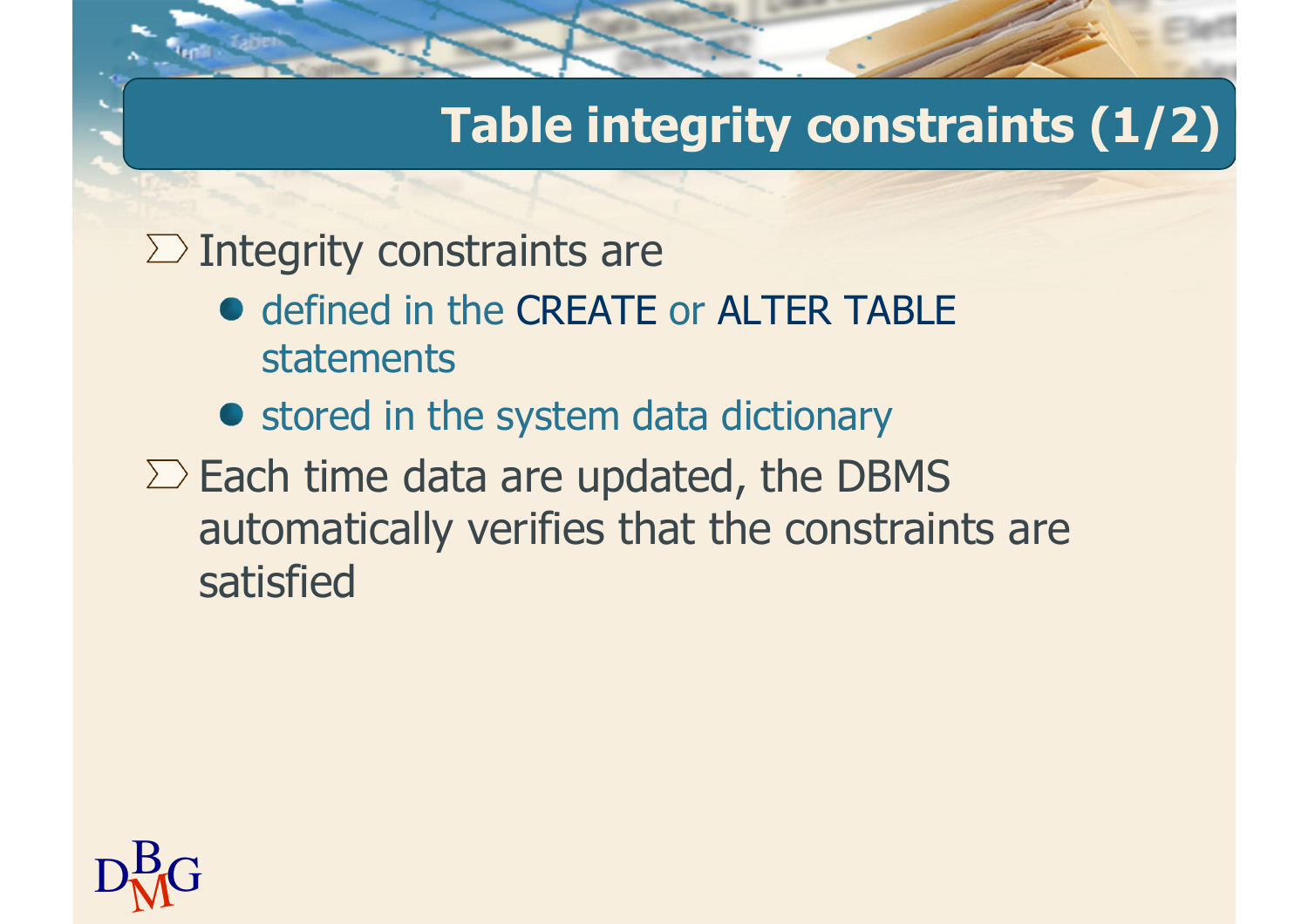# **Table integrity constraints (2/2)**

### $\sum$  Pros

- declarative definition of constraints, whose verification is delegated to the system
	- the data dictionary describes all of the constraints in in the system
- unique centralized check point
	- constraint verification may not be circumvented

### $\sum$  Cons

- $\bullet$  they may slow down application execution
- $\bullet$  it is not possible to define constraints of an arbitrary type
- $\mathrm{D}^\mathrm{B}_\mathrm{M}$ G
- example: constraints on aggregated data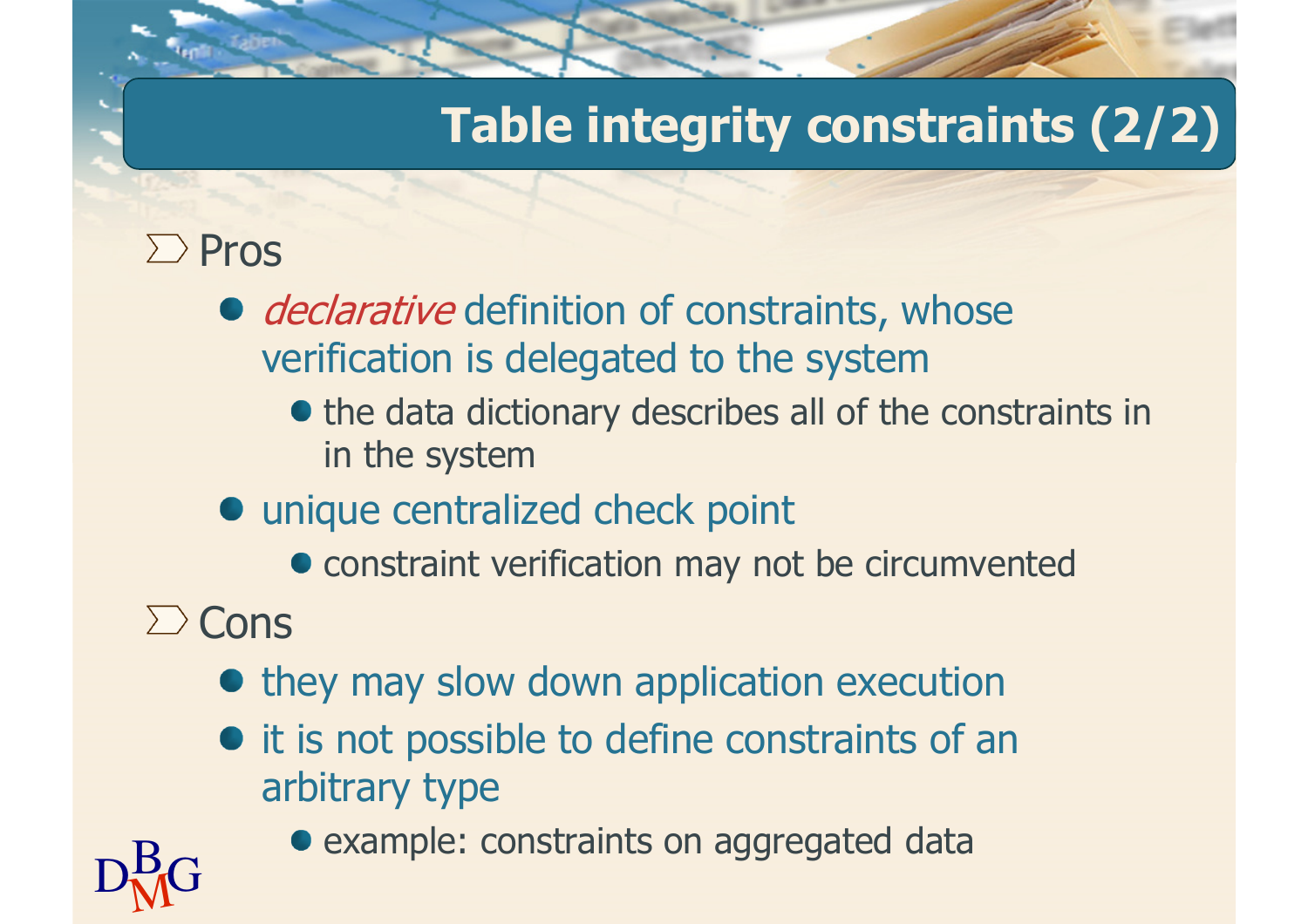# **Triggers (1/2)**

 $\Sigma$  Triggers are procedures executed automatically when specific data updates are performed

- defined through the CREATE TRIGGER command
- stored in the system data dictionary
- $\Sigma$  When a modification event occurs on data under the trigger's control, the procedure is automatically executed

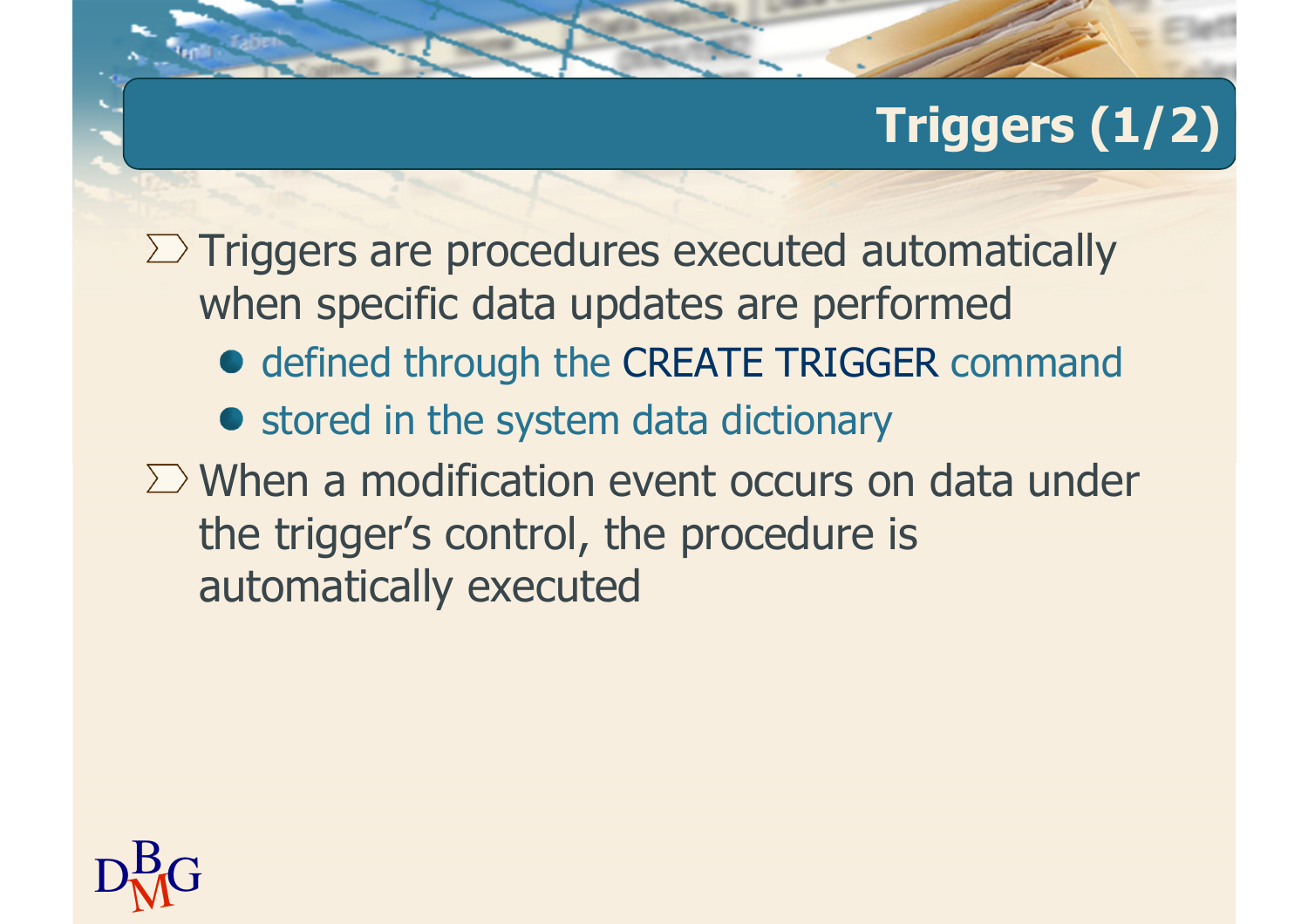# **Triggers (2/2)**

### $\sum$  Pros

- $\bullet$  they allow defining complex constraints
	- normally used in combination with constraint definition on the tables

### • unique centralized check point

- $\bullet$  constraint verification may not be circumvented
- $\sum$  Cons
	- complex
	- $\bullet$  they may slow down application execution

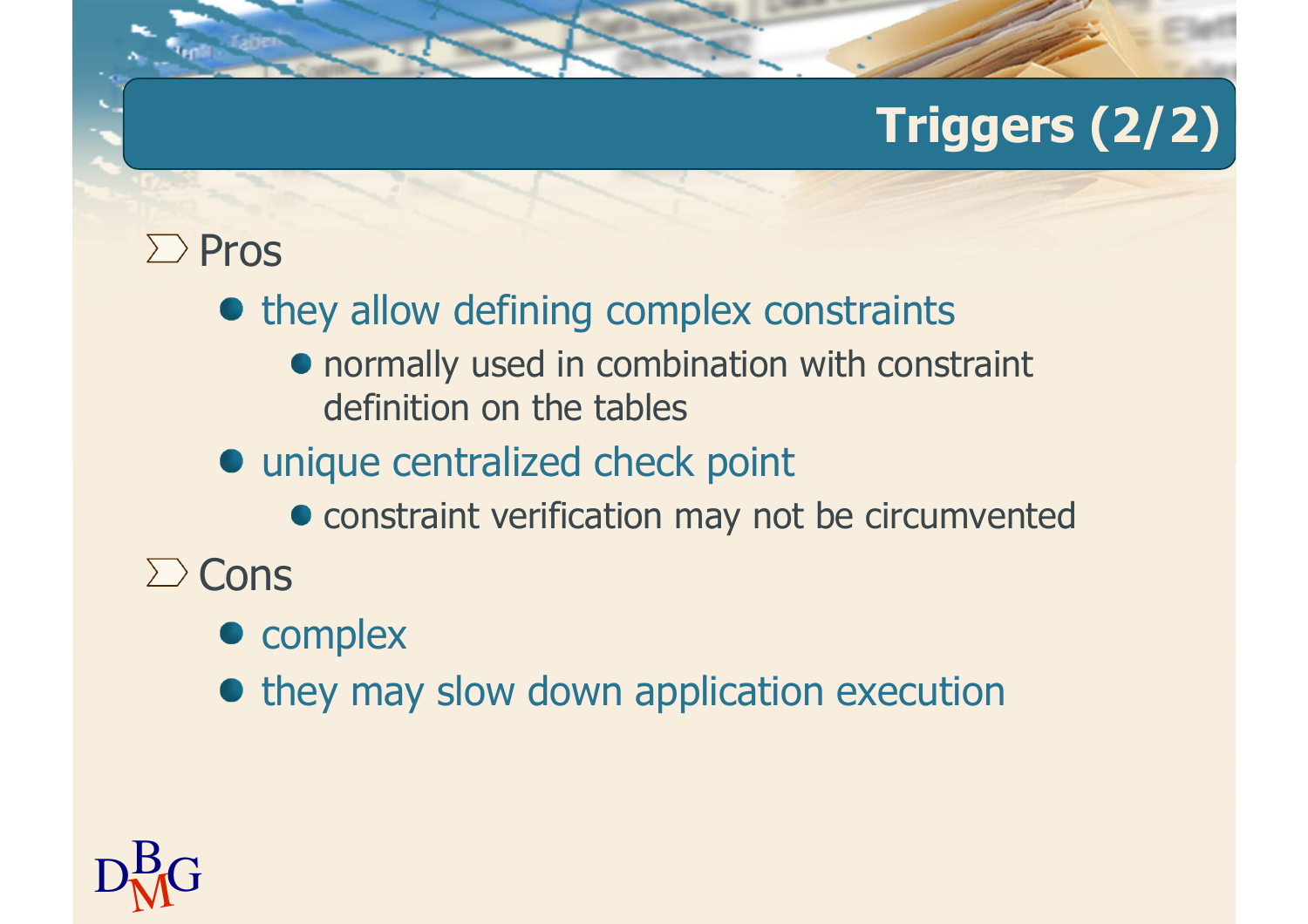# **Fixing violations**

 $\Sigma$  If an application tries to execute an operation that causes a constraint violation, the system may

- block the operation, causing an error in the application execution
- execute a compensating action so that a new correct state is reached
	- example: when a supplier is deleted, also delete its supplies

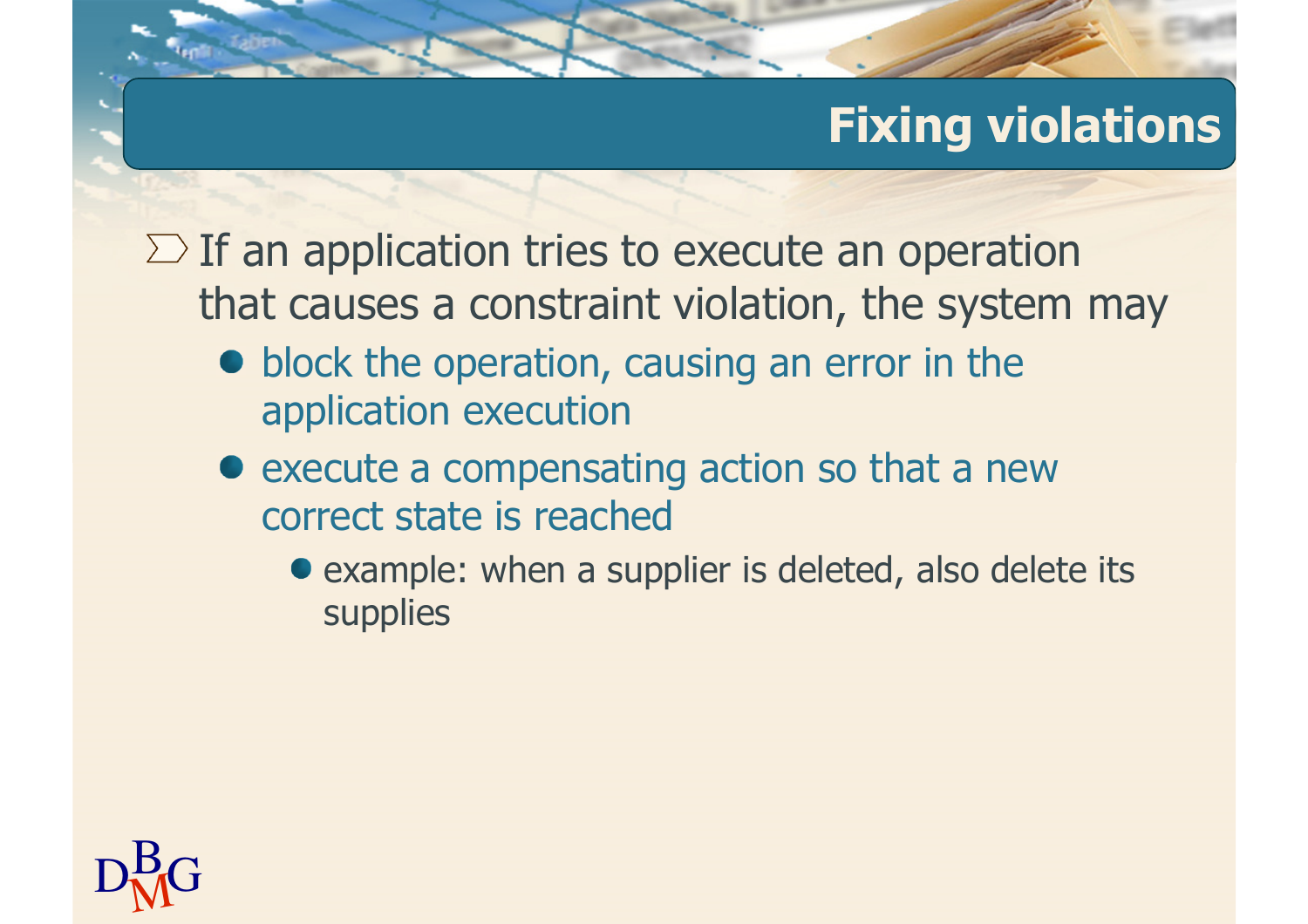### **Integrity constraints in SQL-92**

 $\Sigma$  The SQL-92 standard introduced the possibility to specify integrity constraints in a declarative way,delegating to the system the verification of their consistency

- table constraints
	- restrictions on the data allowed in table columns
- referential integrity constraints
	- manage references among different tables
		- based on the concept of foreign key

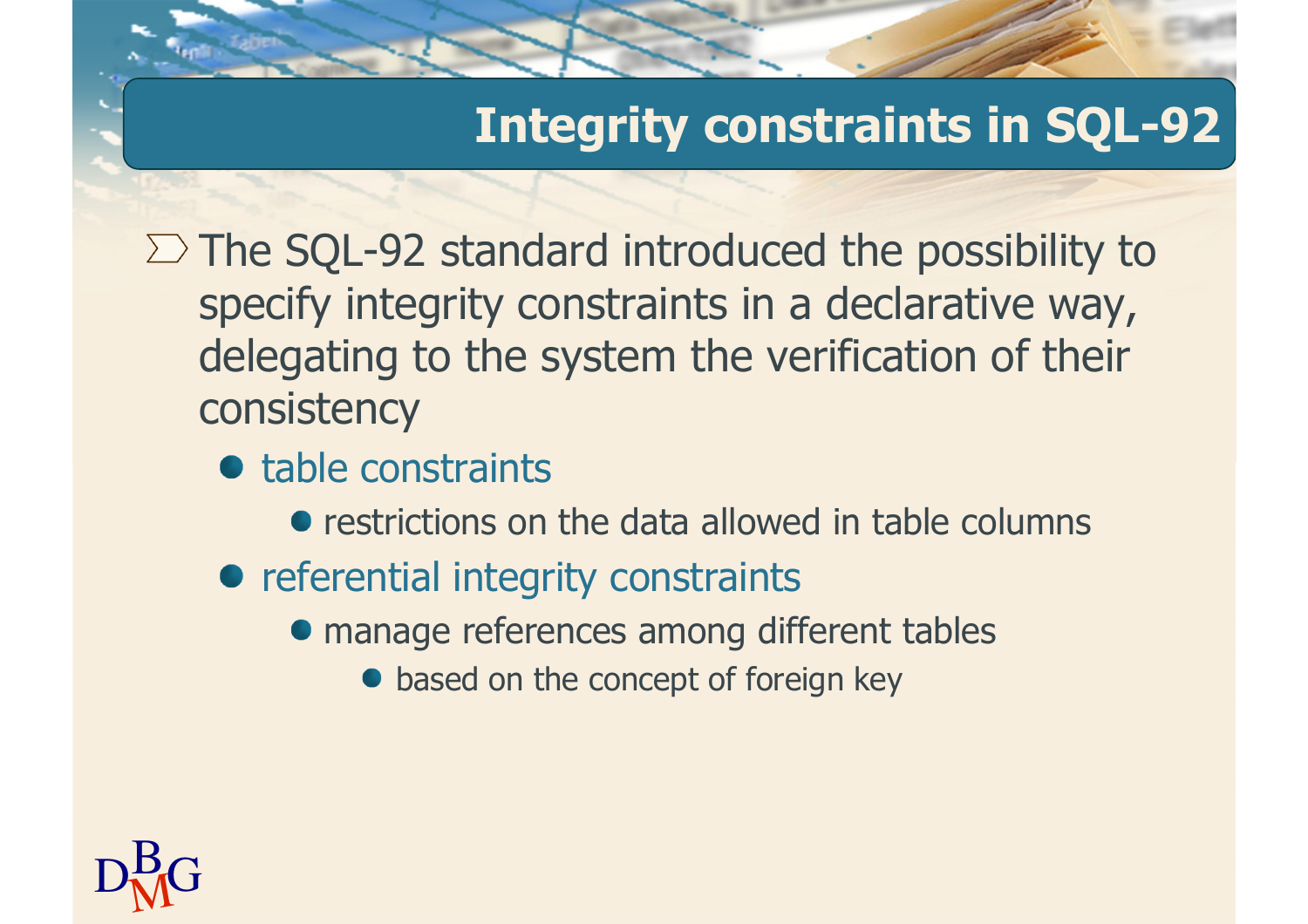# **Table constraints (1/2)**

- $\Sigma$  They may be defined on one or more table columns
- $\Sigma$  They are specified in the commands for creating
	- tables
	- **•** domains
- $\Sigma$  Types of constraints
	- **•** primary key
	- admissibility of the NULL value
	- $\bullet$  uniqueness
	- general tuple constraints

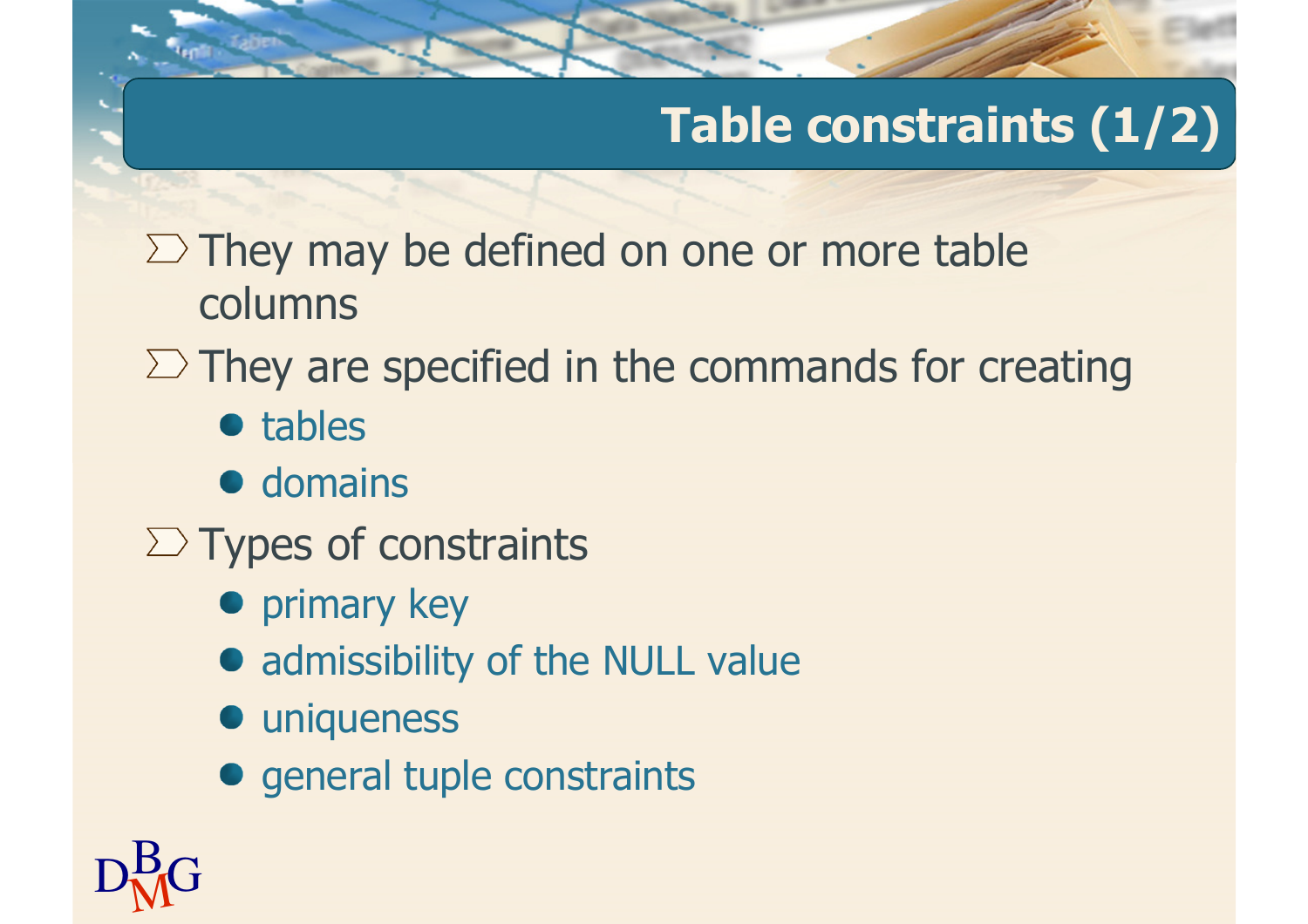# **Table constraints (2/2)**

 $\Sigma$  They are verified after each SQL command operating on the table subject to the constraint

- $\bullet$  inserting new data
- updating values in the columns subject to the constraint
- $\Sigma$  If the constraint is violated, the SQL command causing the violating generates an execution error

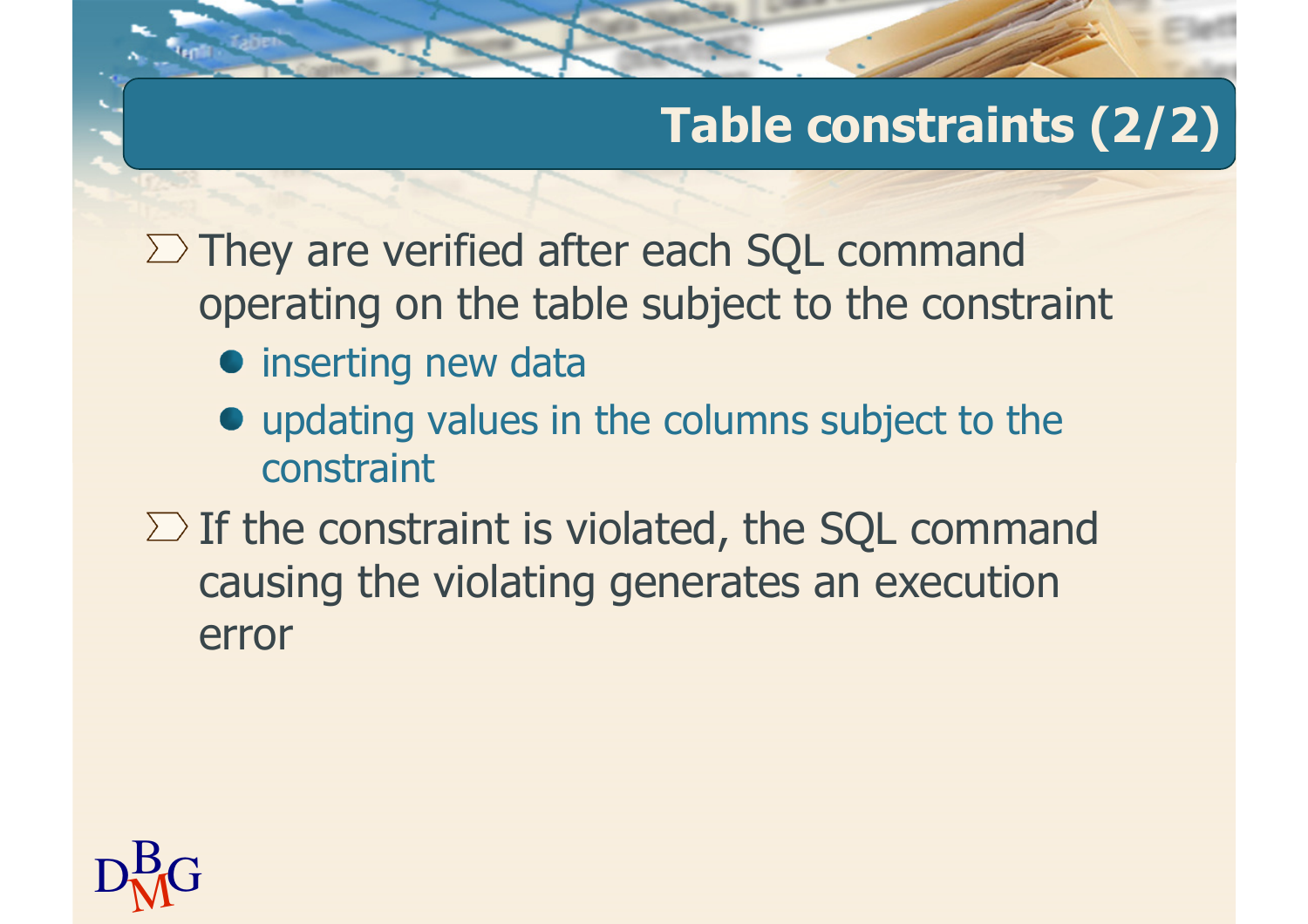### **Primary key**

- $\sum$  A primary key is a set of attributes that uniquely identifies rows in a tables
- $\Sigma$  Only one primary key may be specified for a given table
- $\Sigma$  Primary key definition
	- composed of a single attribute

AttributeName Domain PRIMARY KEY

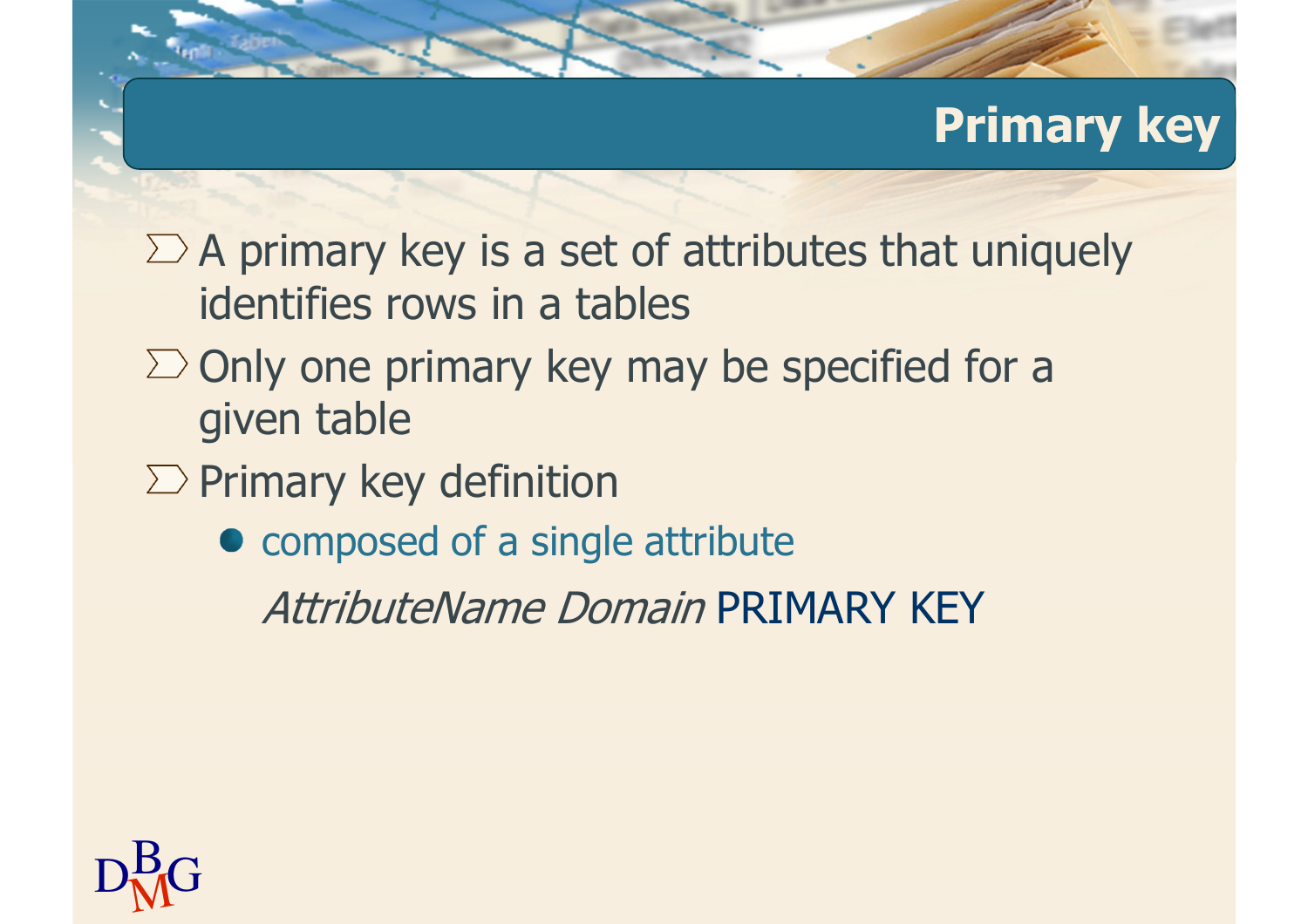### **Primary key: example no. 1**

# **CREATE TABLE S (SId)** SName**City**

CHAR(5) PRIMARY KEY, CHAR(20), #Employees SMALLINT,CHAR(15));

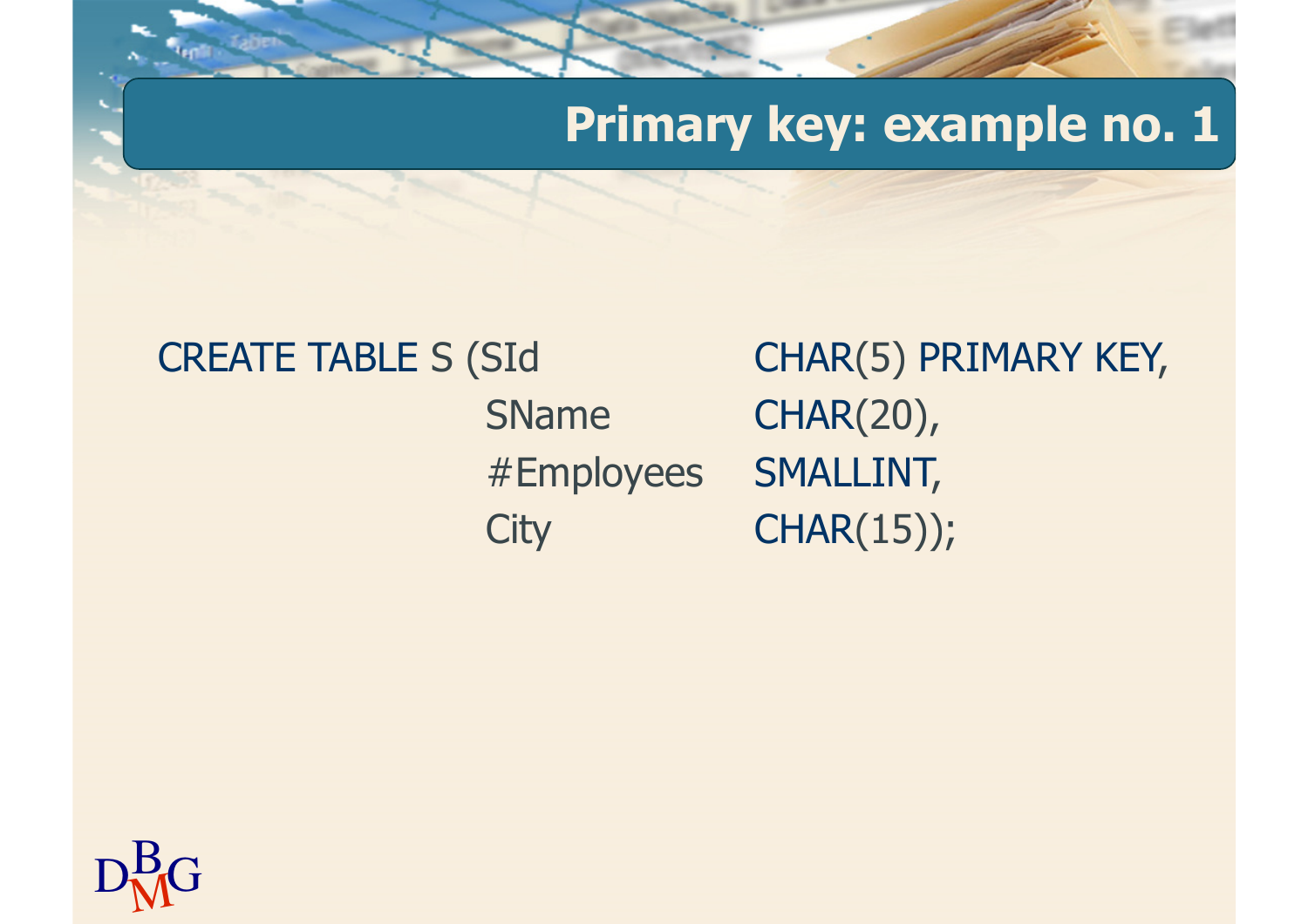### **Primary key**

- $\sum$  A primary key is a set of attributes that uniquely identifies rows in a tables
- $\Sigma$  Only one primary key may be specified for a given table
- $\Sigma$  Primary key definition
	- $\bullet$  composed of one or more attributes

PRIMARY KEY (*AttributeList* )

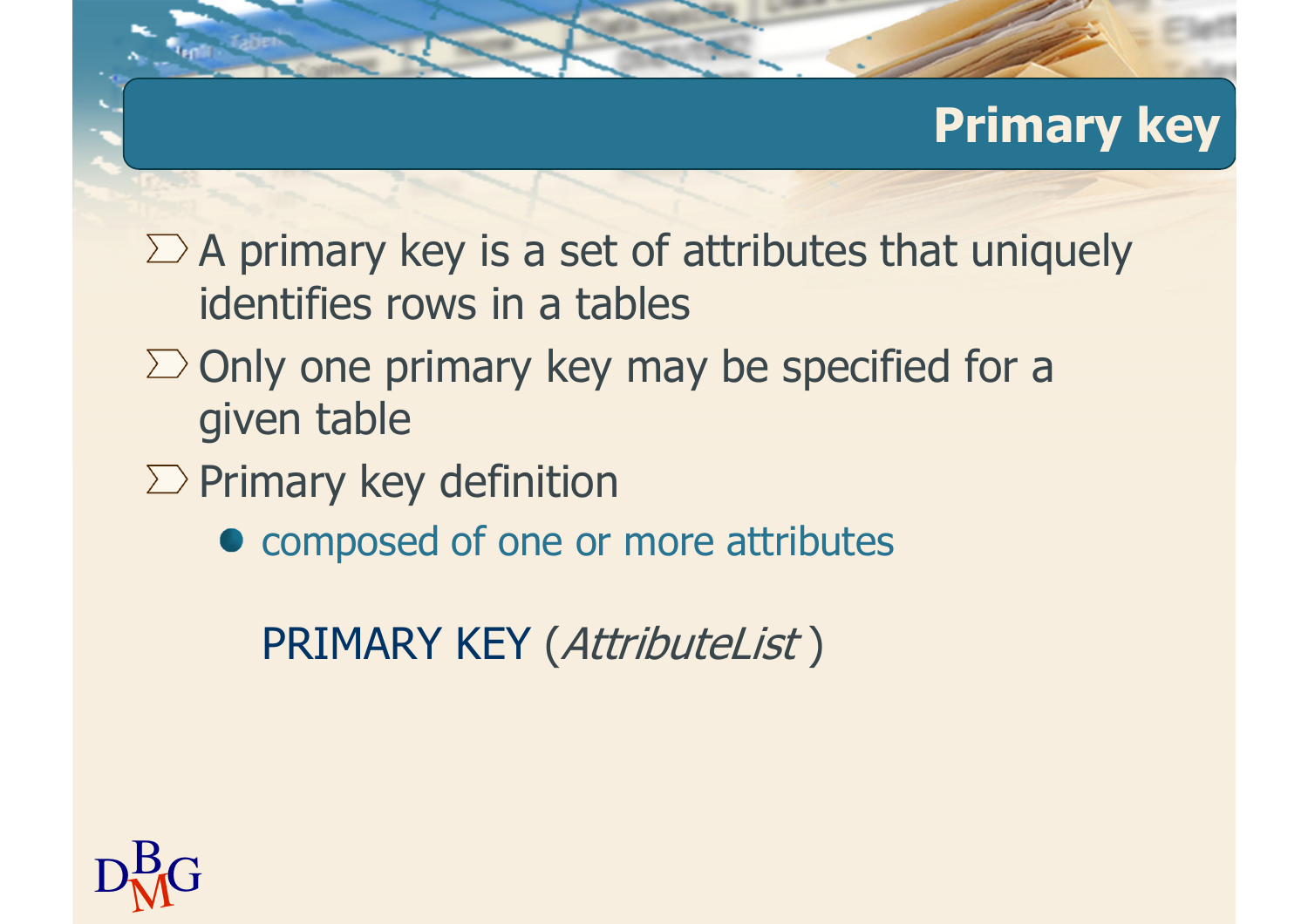### **Primary key: example no. 2**

#### **CREATE TABLE SP (SId)**  $CHAR(5)$ , PId CHAR(6), **Qty**  INTEGERPRIMARY KEY (SId, PId));

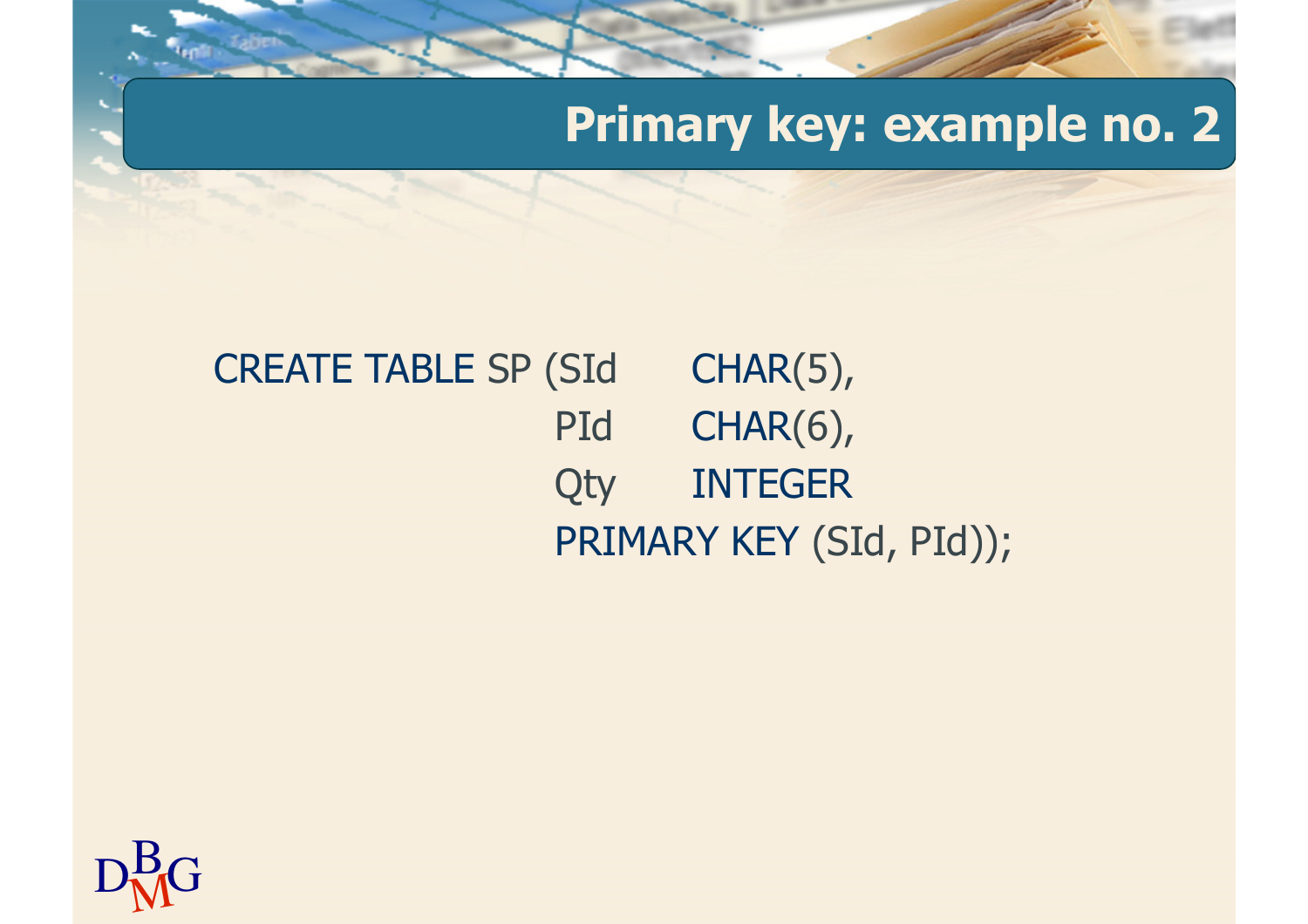### **Admissibility of the NULL value**

The NULL value indicates absence of information $\sum$  When a value must always be specified for a given attribute

AttributeName Domain NOT NULL

• the NULL value is not allowed

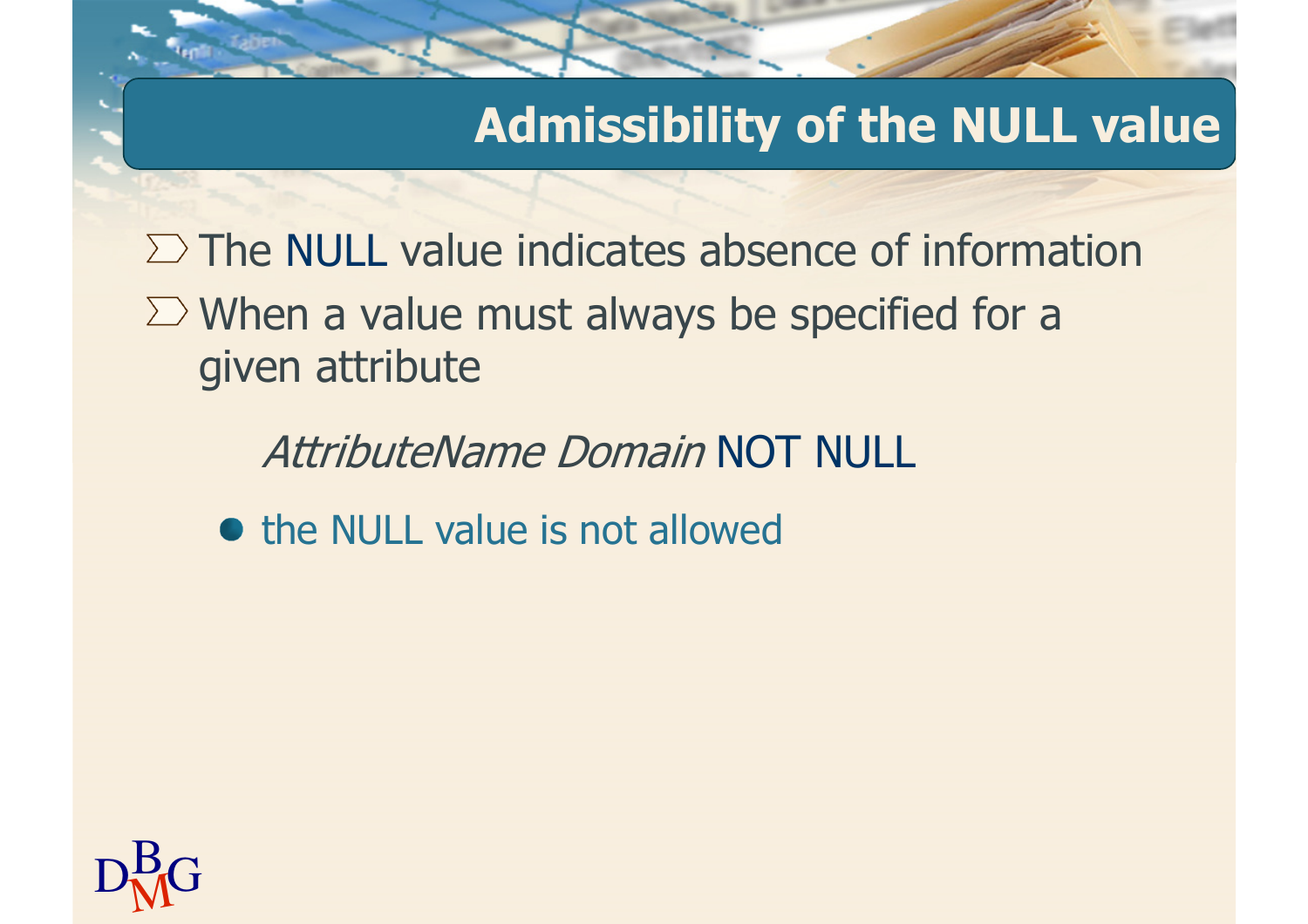### **NOT NULL: example**

# **CREATE TABLE S (SId)** SName**City**

 $CHAR(5)$ , CHAR(20) NOT NULL, #Employees SMALLINT,CHAR(15));

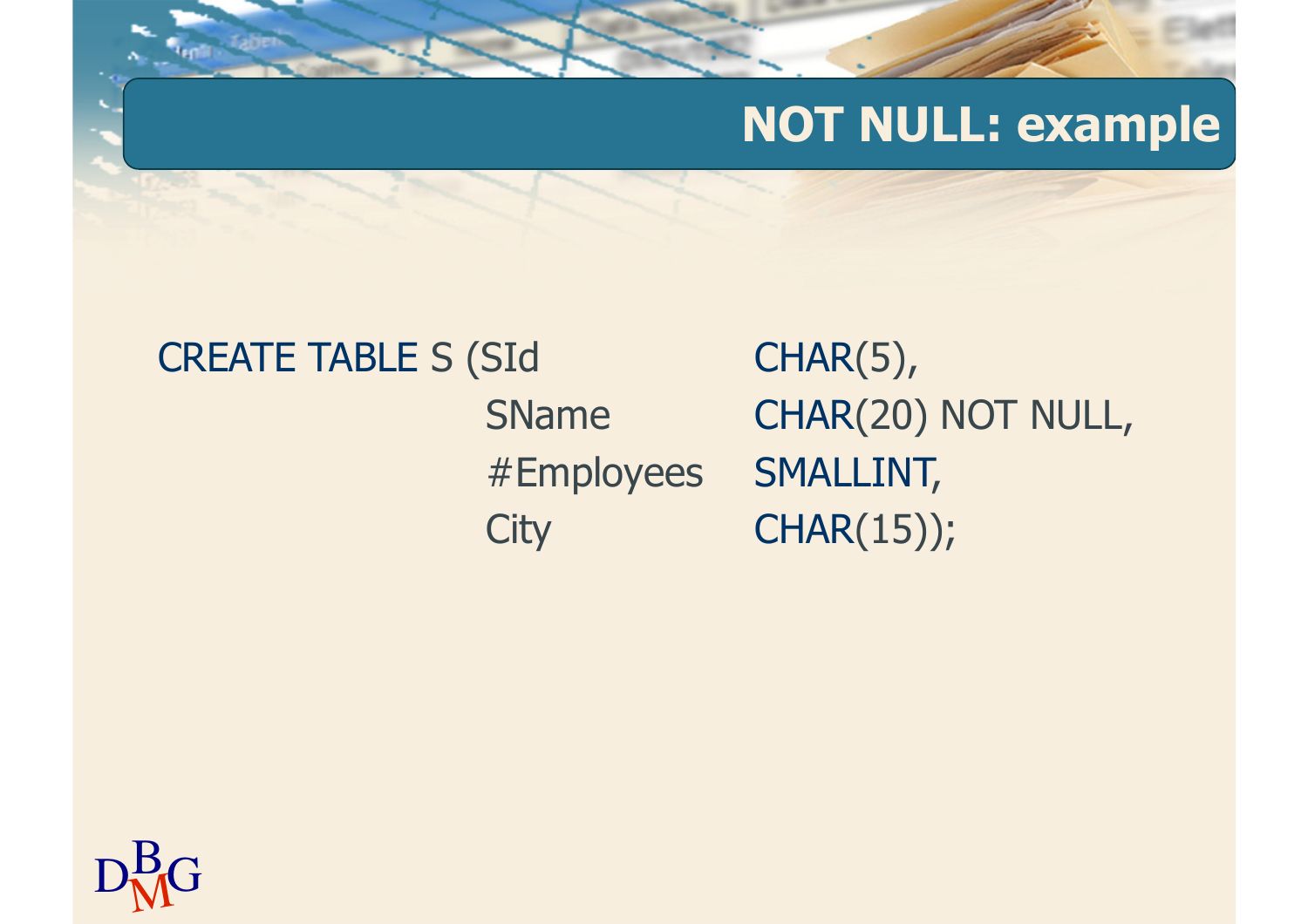### **Uniqueness**

 $\sum$  An attribute or a set of attributes may not take the same value in different rows of the table• for a single attribute

AttributeName Domain UNIQUE

• for one or more attributes

UNIQUE (AttributeList )

 $\mathrm{D}^\mathrm{B}_\mathrm{M}$ G Repetition of the NULL value in multiple rows is allowed (it is seen as a different value in each row)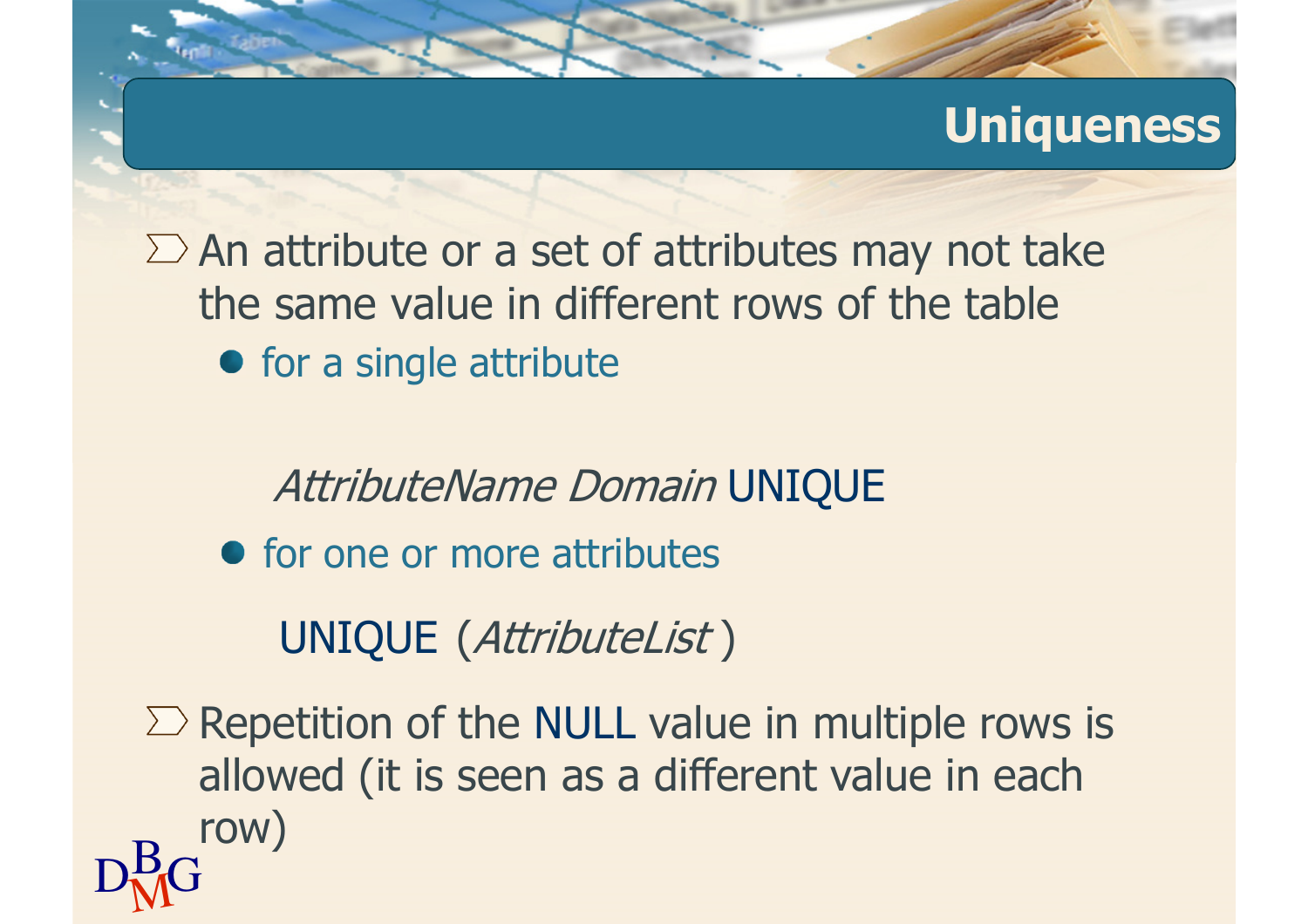### **Candidate key**

 $\Sigma$  A candidate key is a set of attributes that may serve as a primary key

- it is unique
- it might not allow the NULL value
- $\Sigma$  The combination UNIQUE NOT NULL allows defining a candidate key that does not allow null values

AttributeName Domain UNIQUE NOT NULL

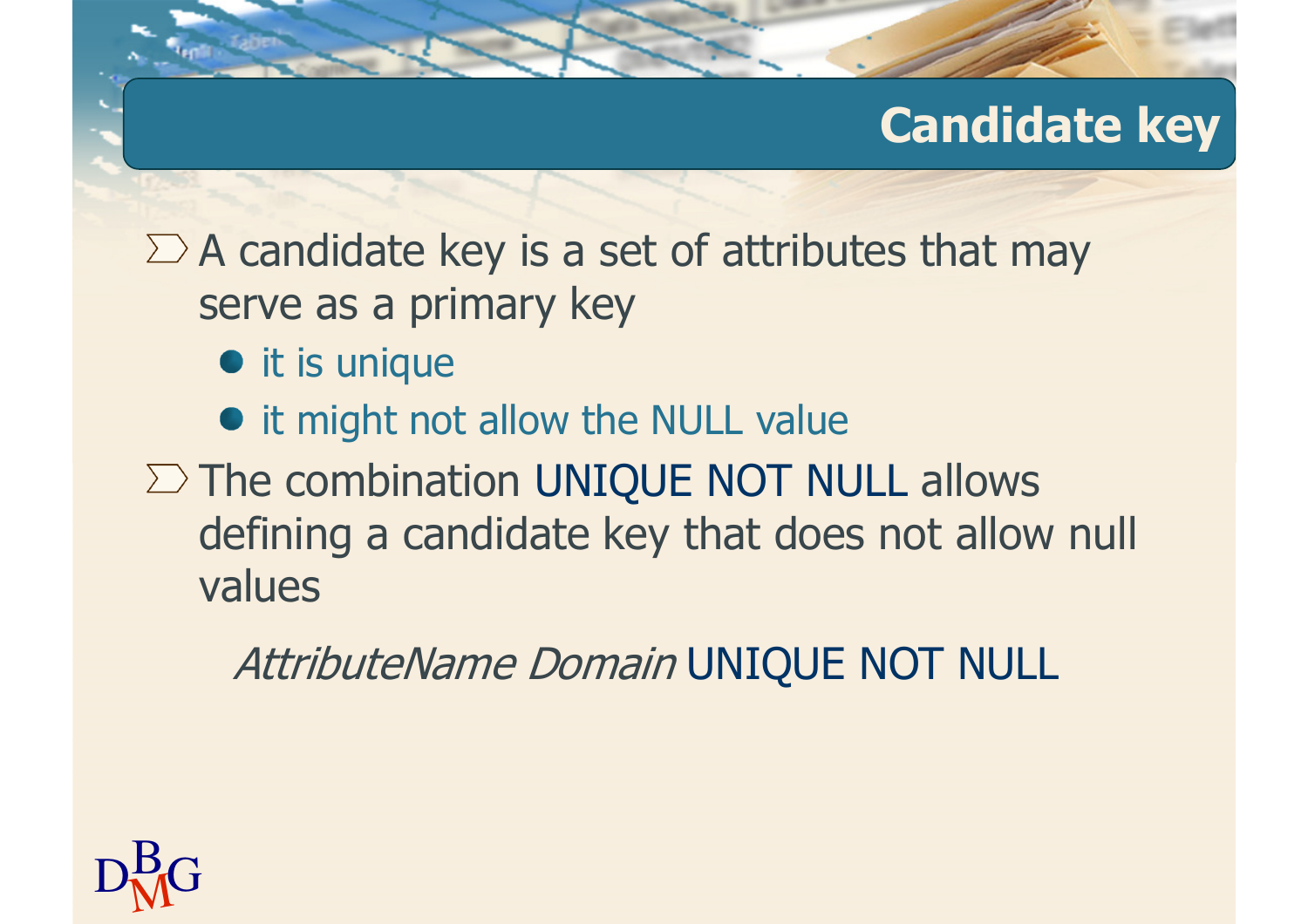### **Uniqueness: example**

#### CREATE TABLE P (PId  $CHAR(6)$ , PName CHAR(20) NOT NULL UNIQUE, **Color**  CHAR(6), **Size**  SMALLINT, **Store** CHAR(15));

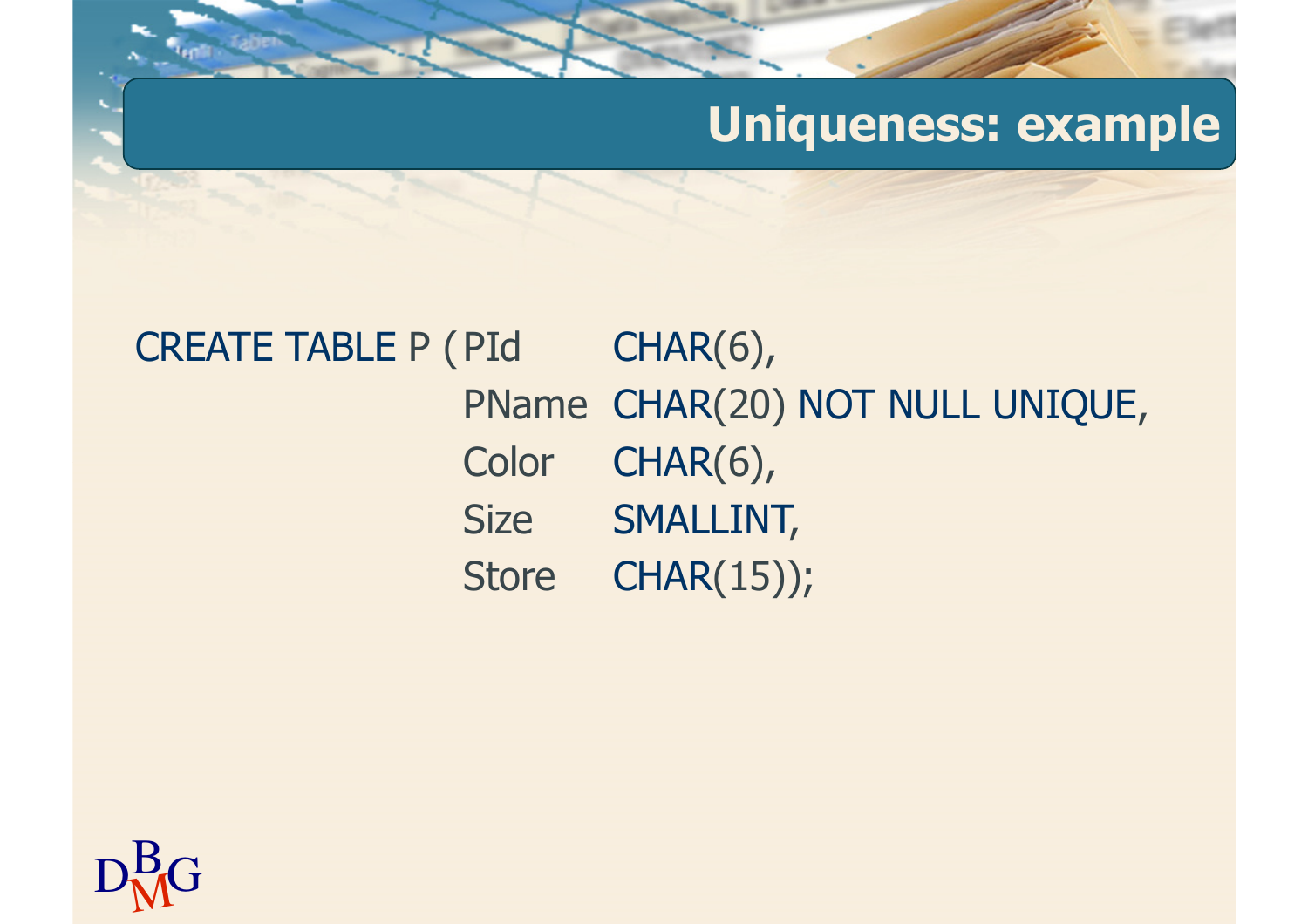### **General tuple constraints**

 $\Sigma$  They allow expressing general conditions on each tuple

 $\bullet$  tuple or domain constraints

AttributeName Domain CHECK (Condition )

**•** predicates allowed in the WHERE clause may be specified as a condition

 $\Sigma$  The database is correct if the condition is true

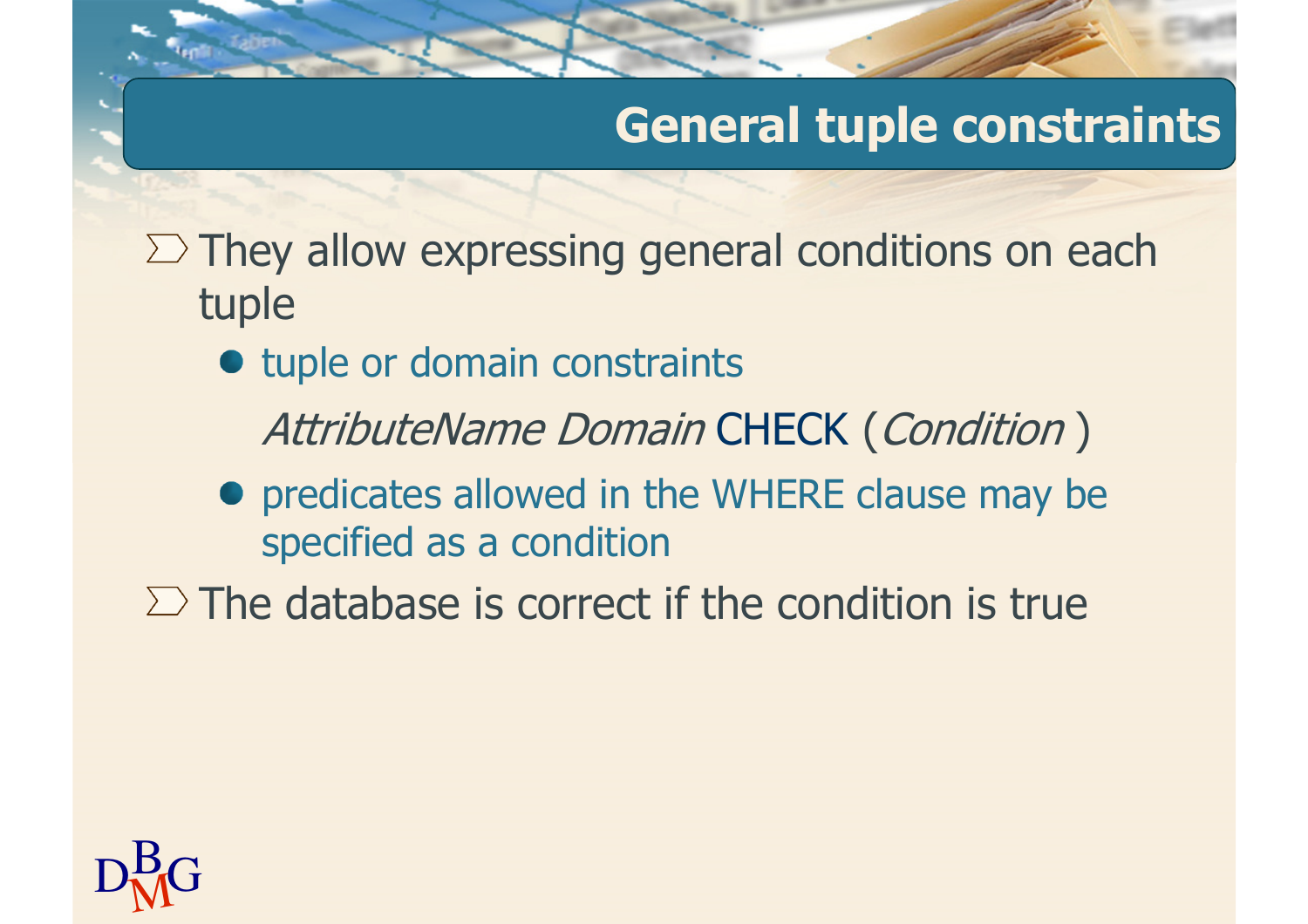**General tuple constraints: example**

### **CREATE TABLE S (SId)** CHAR(5) PRIMARY KEY, SName CHAR(20) NOT NULL, #Employees SMALLINT CHECK (#Employees>0),**City** CHAR(15));

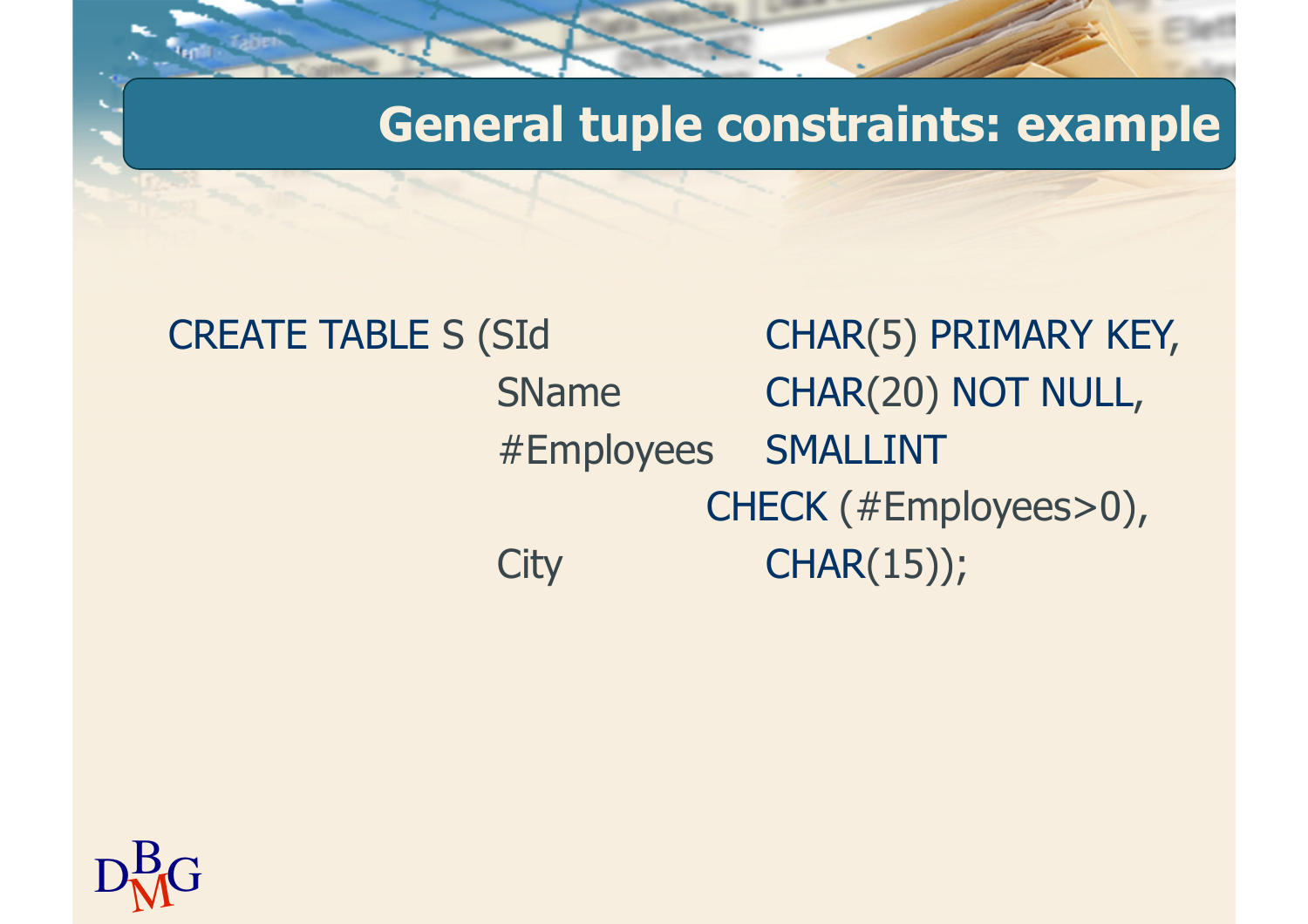## **Referential integrity constraints**

 $\Sigma$  They allow managing relationships among tables through the values of the attributes





- column SId in SP may assume values that are already present in column SId in the S table
	- SId in SP: referencing column (or foreign key)
	- SId in S: referenced column (usually the primary key)

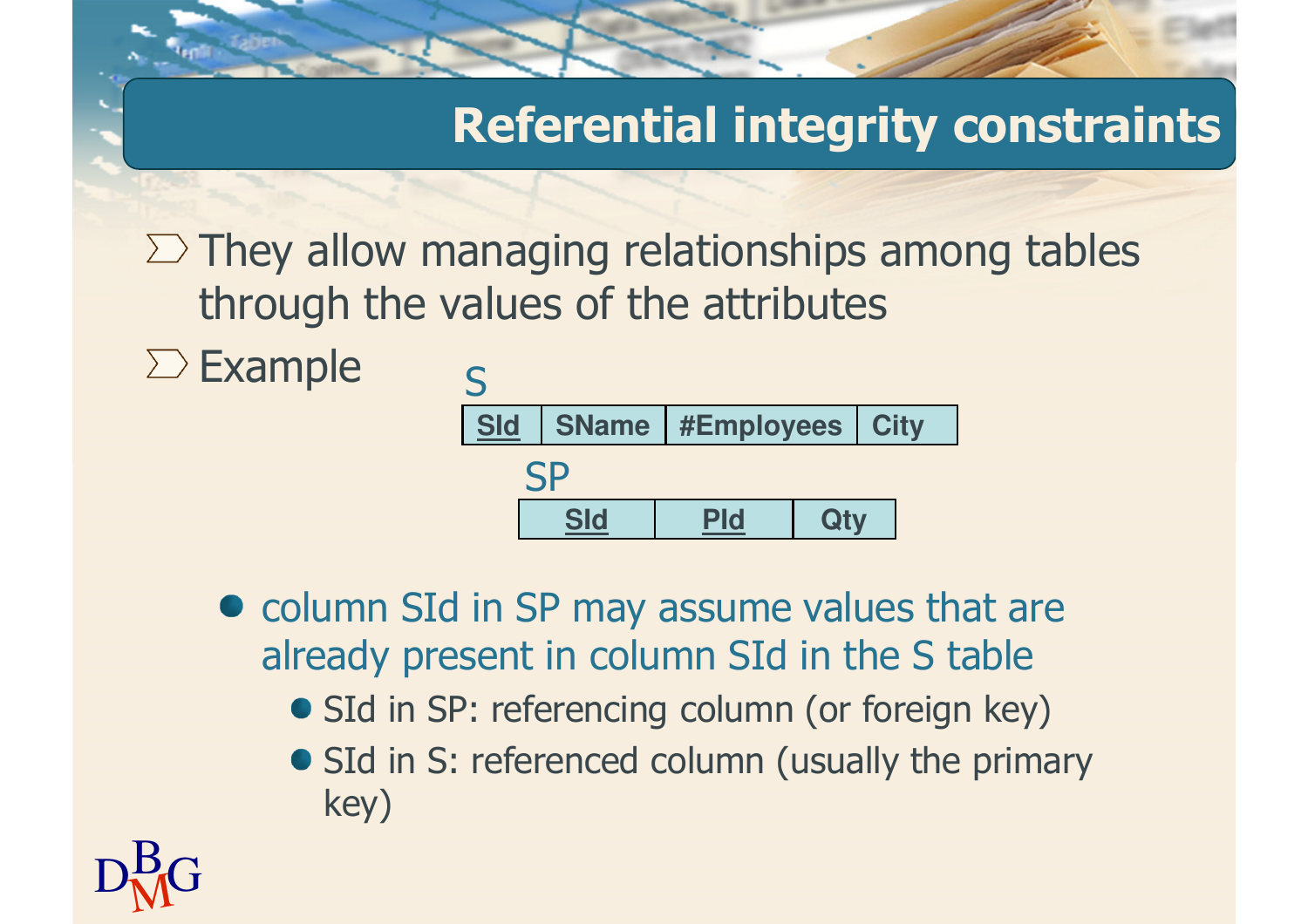### **Foreign key definition**

 $\Sigma$  A foreign key is defined in the CREATE TABLE statement of the referencing table

FOREIGN KEY (*ReferencingAttributeList*) **REFERENCES** TableName [(ReferencedAttributeList )]

 $\Sigma$  If referencing attributes have the same name as the referenced attributes, they may be omitted

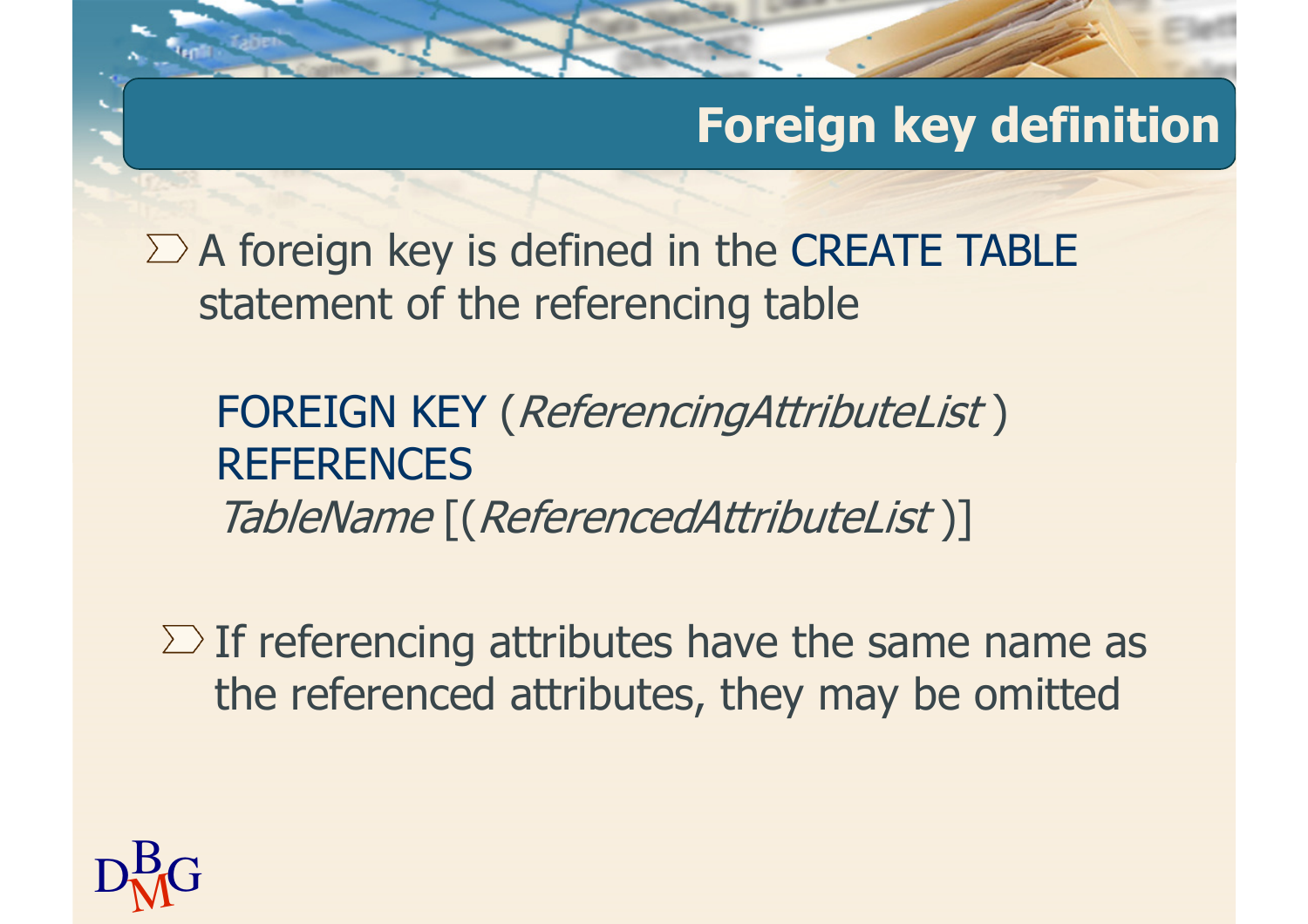### **Foreign key definition: example**

**CREATE TABLE SP (SId)**  $CHAR(5)$ , PId CHAR(6), **Qty**  INTEGER, PRIMARY KEY (SId, PId), FOREIGN KEY (SId) REFERENCES S(SId), FOREIGN KEY (PId) REFERENCES P(PId));

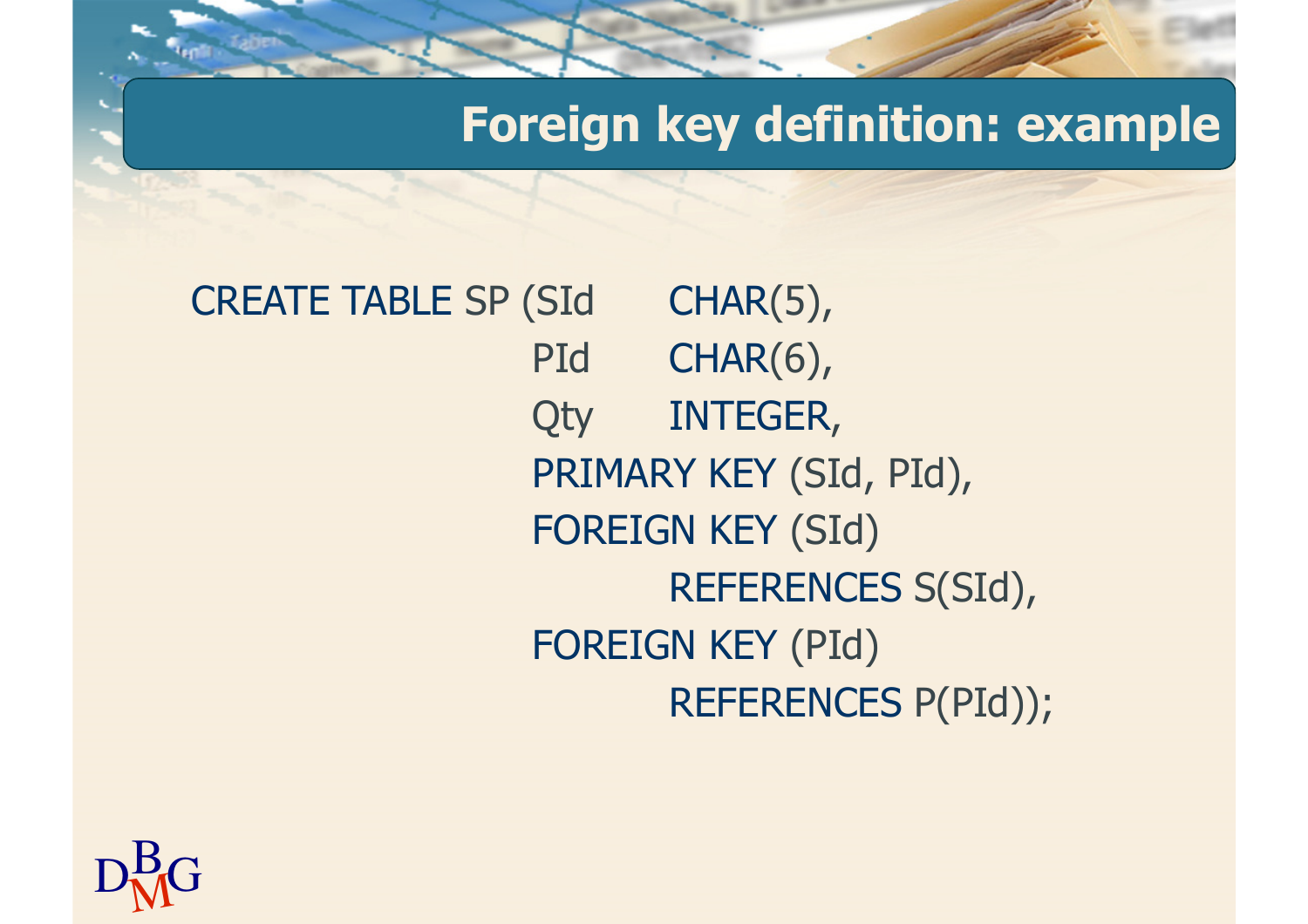### **Constraint management: example no.1**

 $\Sigma$  SP (referencing table)

- insert (new tuple)-> No
- update (SId) -> No
- delete (tuple) -> Ok
- $\Sigma$  S (referenced table)
	- insert (new tuple)-> Ok
	- update (SId) -> cascaded update (cascade)
	- delete (tuple) -> cascaded update (cascade) prevent action (no action)

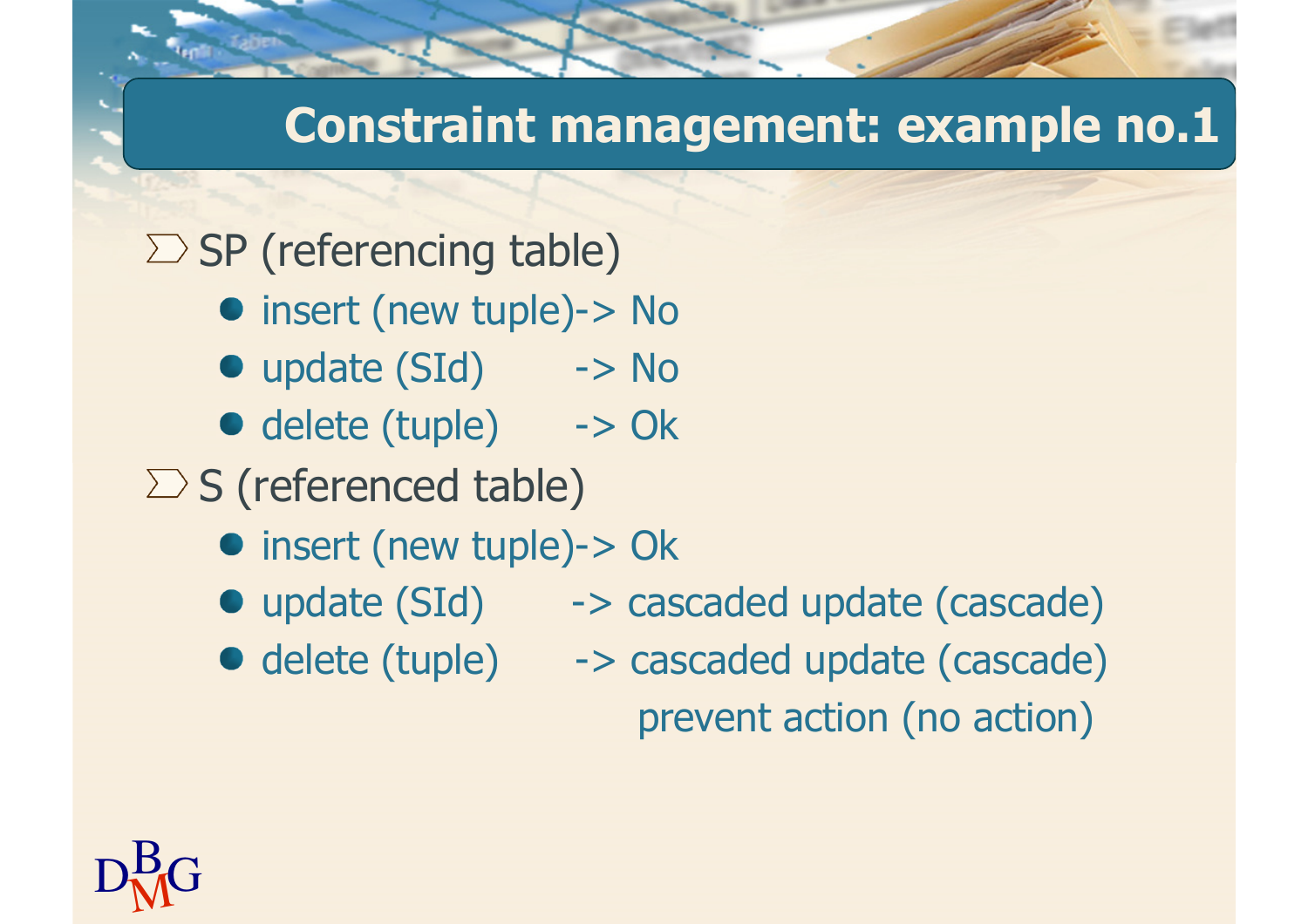**Constraint management: example no.2 (1/3)**

 $\Sigma$  Employees (EId, EName, City, DId)  $\Sigma$  Departments (DId, DName, City)

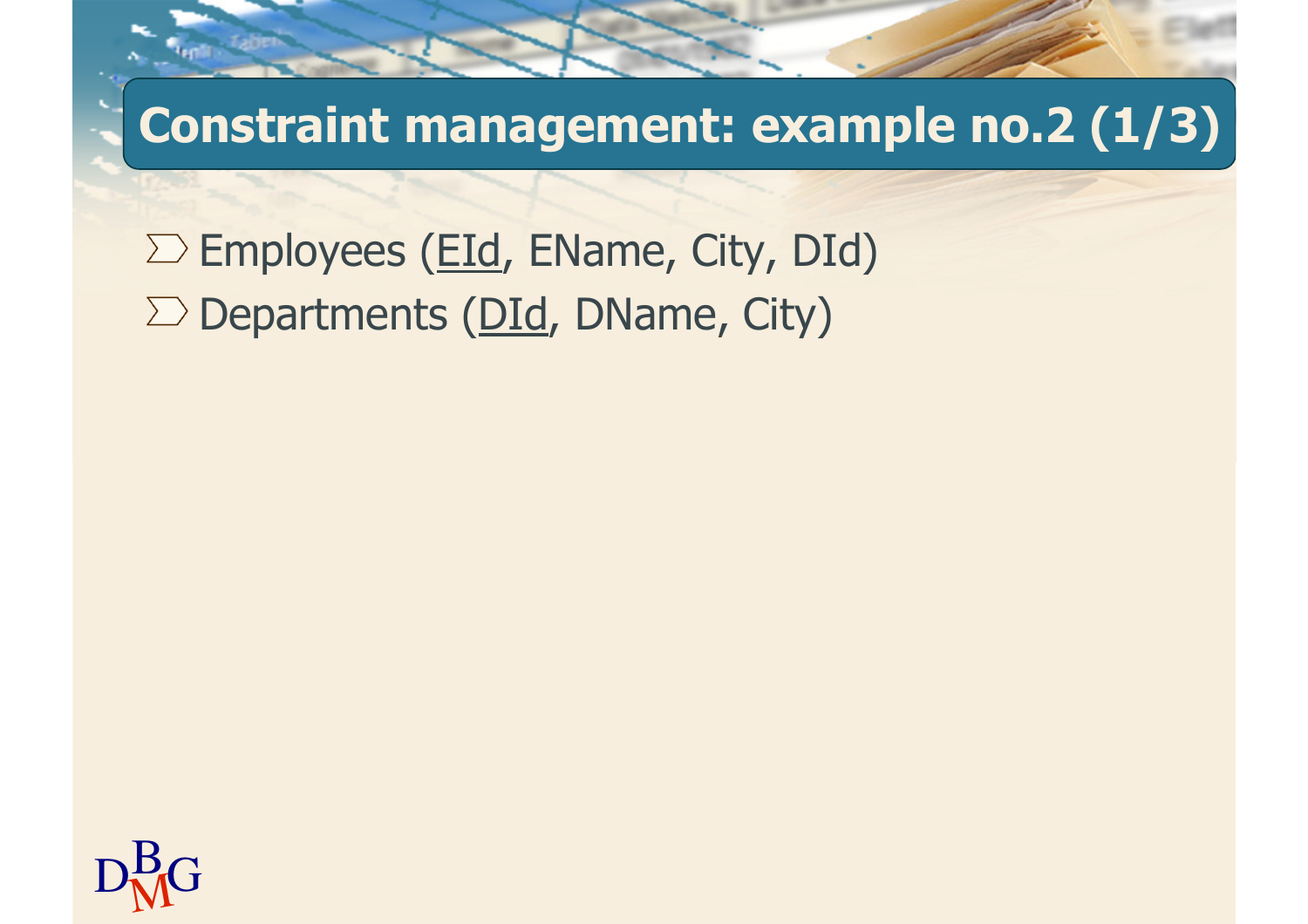# **Constraint management: example no.2 (2/3)**

 $\Sigma$  Employees (referencing table)

- insert (new tuple)-> No
- update (DId) -> No
- delete (tuple) -> Ok

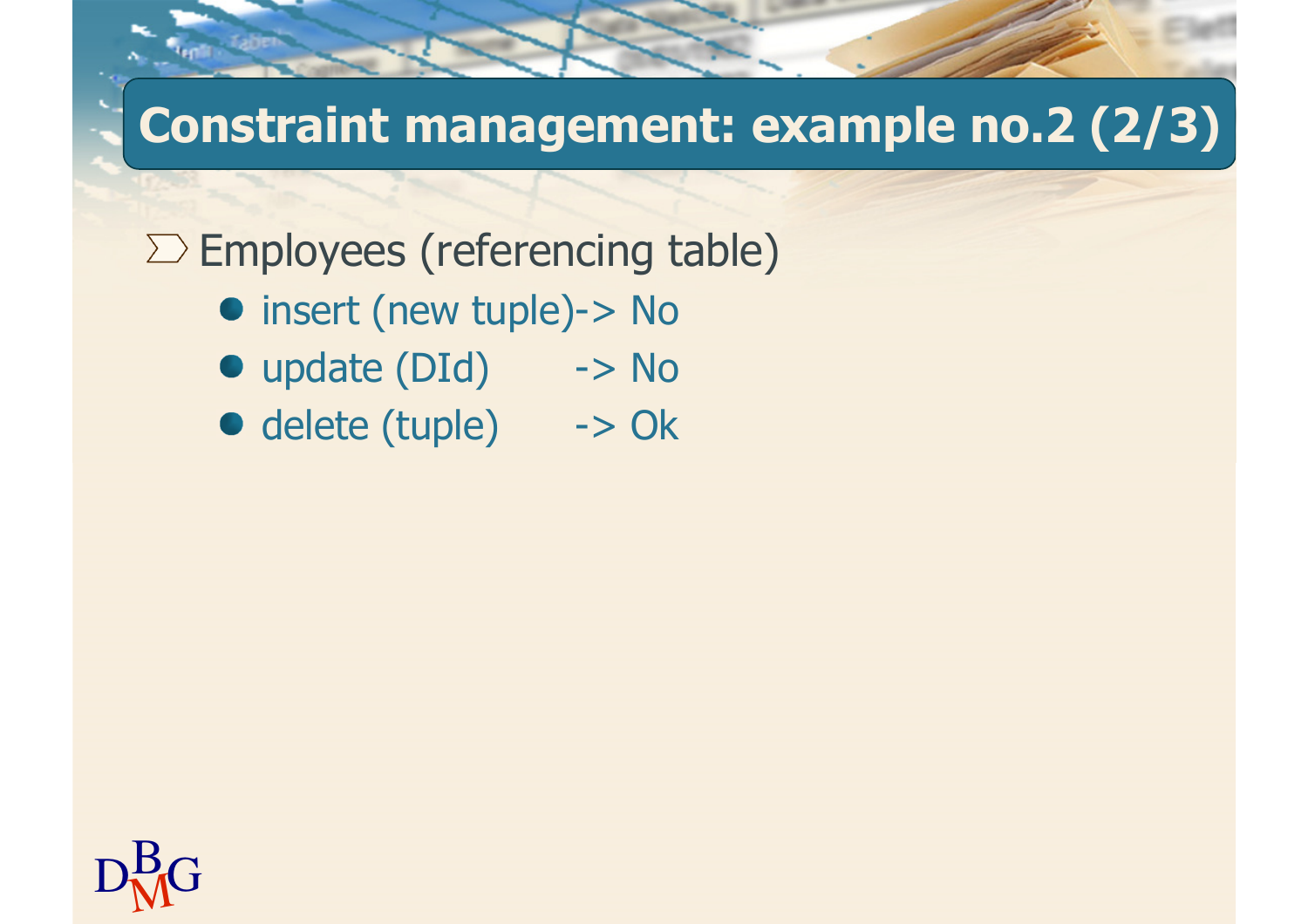# **Constraint management: example no.2 (3/3)**

 $\Sigma$  Departments (referenced table)

- insert (new tuple)-> Ok
- 
- 
- update (DId) -> cascaded update (cascade)
- delete (tuple) -> cascaded update (cascade) prevent action (no action) set to unknown value (set null) set to default value(set default)

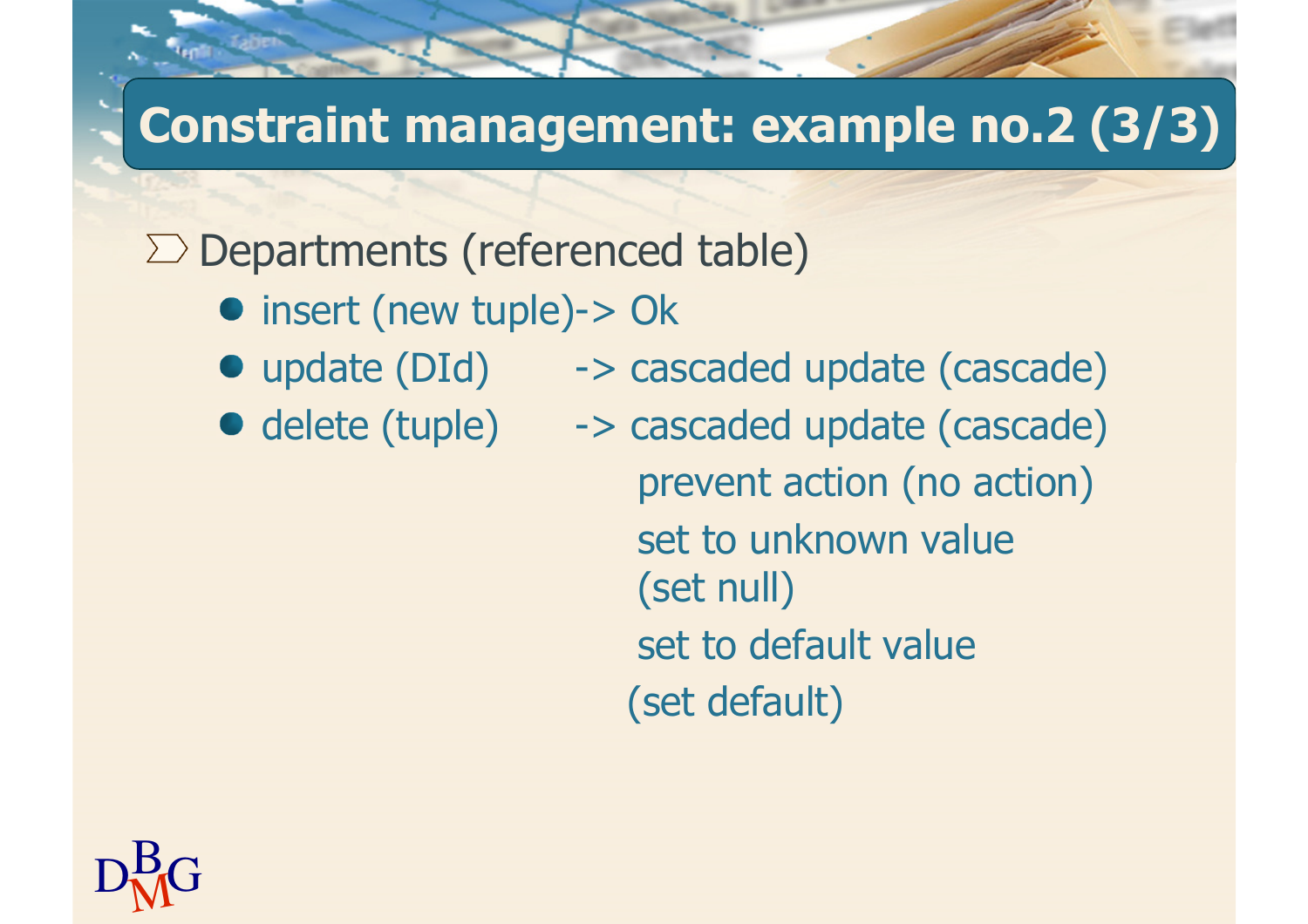### **Constraint management policies (1/3)**

 $\Sigma$  Integrity constraints are checked after each SQL command that may cause their violation $\Sigma$  Insert or update operations on the referencing table that violate the constraints are not allowed

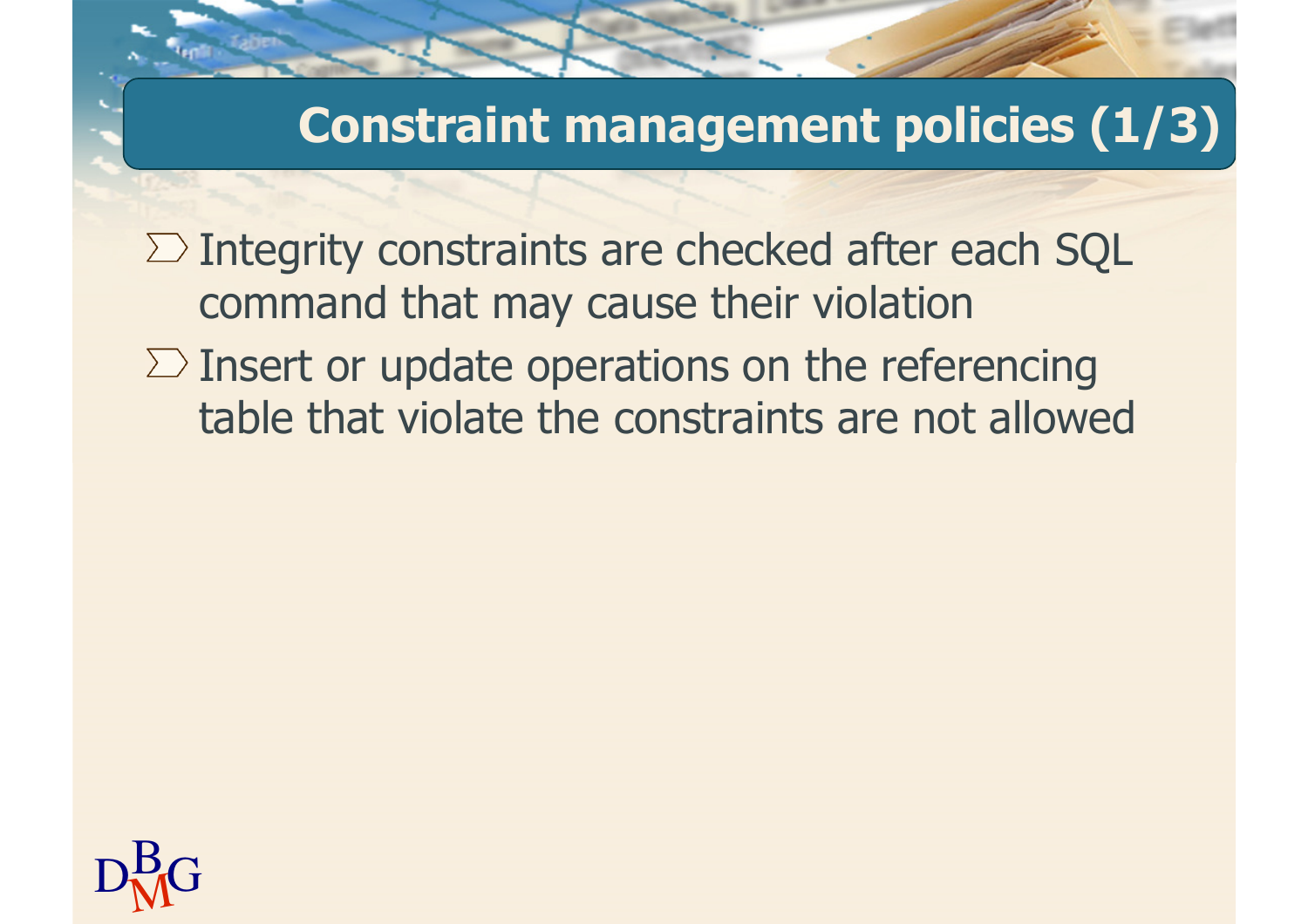### **Constraint management policies (2/3)**

 $\Sigma$  Update or delete operations on the referenced table have the following outcome on the referencing table:

- CASCADE: the update or delete operation is propagated
- SET NULL/DEFAULT: a null or default value is set in the columns for the tuples whose values are no longer present in the referenced table
- NO ACTION: the offending action is not executed

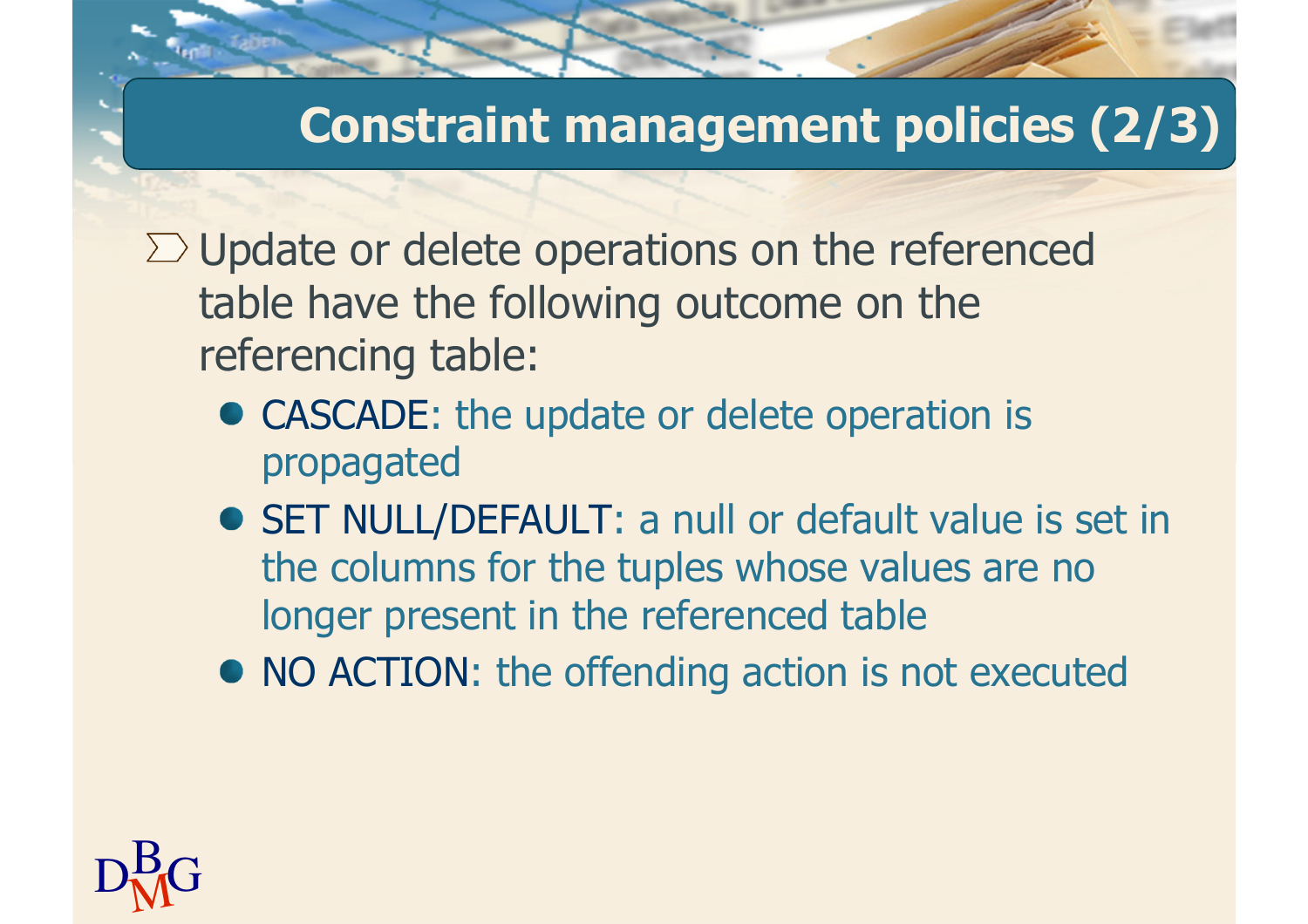**Constraint management policies (3/3)**

 $\Sigma$  In the CREATE TABLE statement of the referencing table

> FOREIGN KEY (*ReferencingAttributeList*) **REFERENCES**  TableName [(ReferencedAttributeList)][ON UPDATE <CASCADE | SET DEFAULT | SET NULL | NO ACTION>][ON DELETE <CASCADE | SET DEFAULT | SET NULL | NO ACTION>]

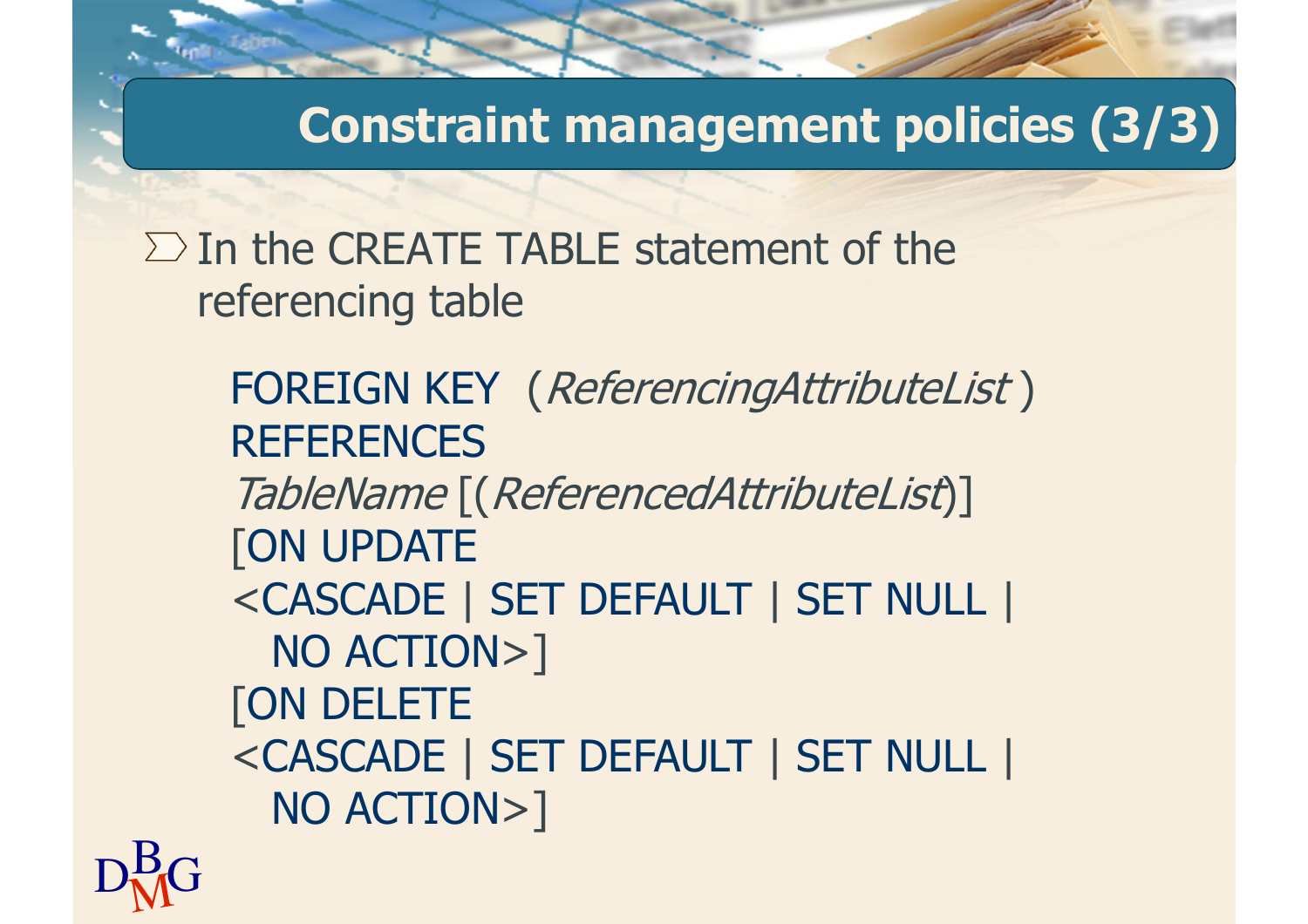# **Example database (1/4)**

 $\sum$  supplier and product DB

- table P: it describes available products
	- **•** primary key: PId
	- the product name may not assume null or duplicate values
	- size is always greater than zero
- table S: it describes suppliers
	- **•** primary key: SId
	- the supplier name may not assume null or duplicate values
	- the number of employees is always greater than zero

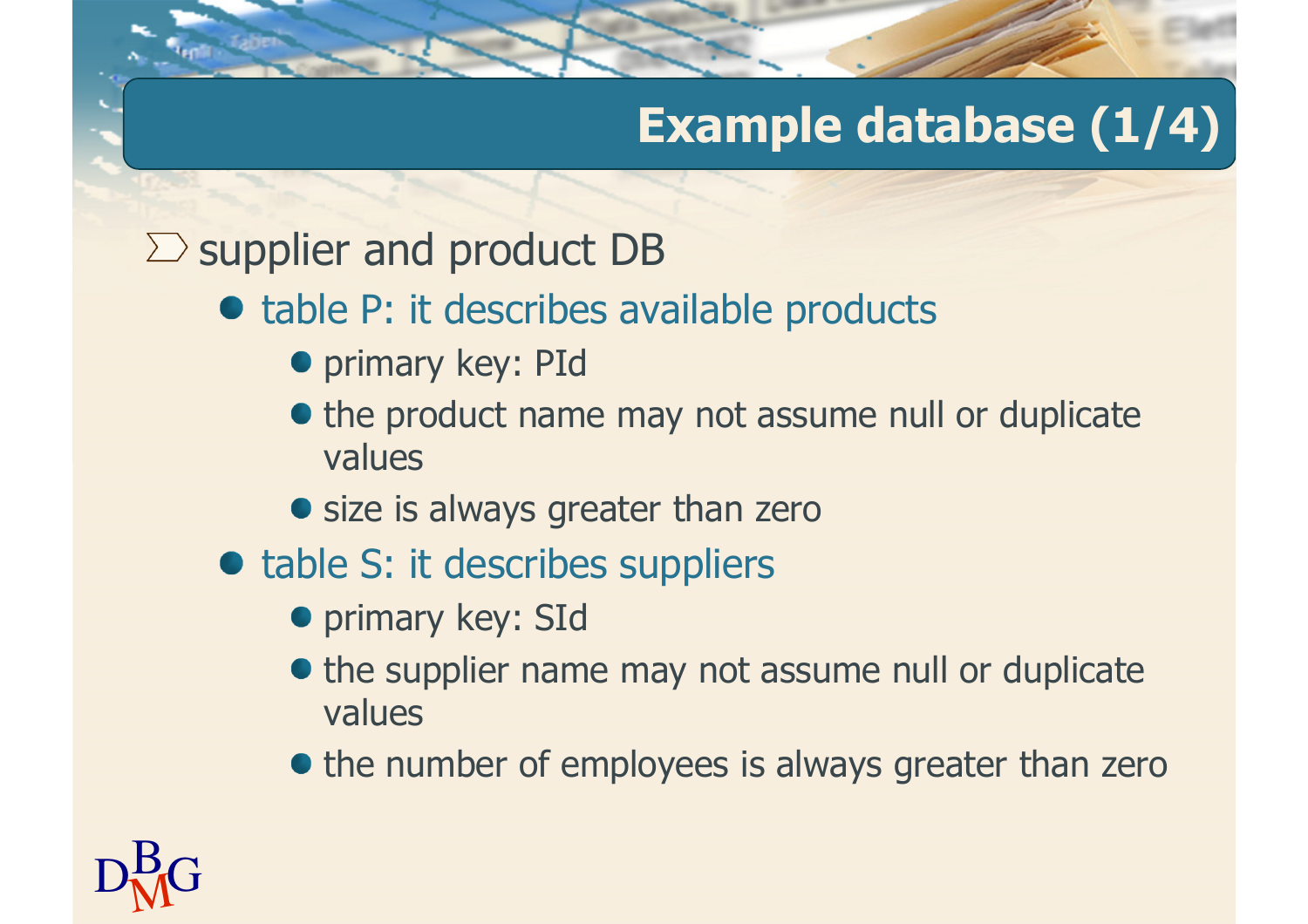## **Example database (1/4)**

 $\sum$  supplier and product DB

- table SP: it describes supplies, by relating products to the suppliers that provide them
	- primary key: (SId, PId)
	- quantity may not assume the null value and is greater than zero
	- referential integrity constraints

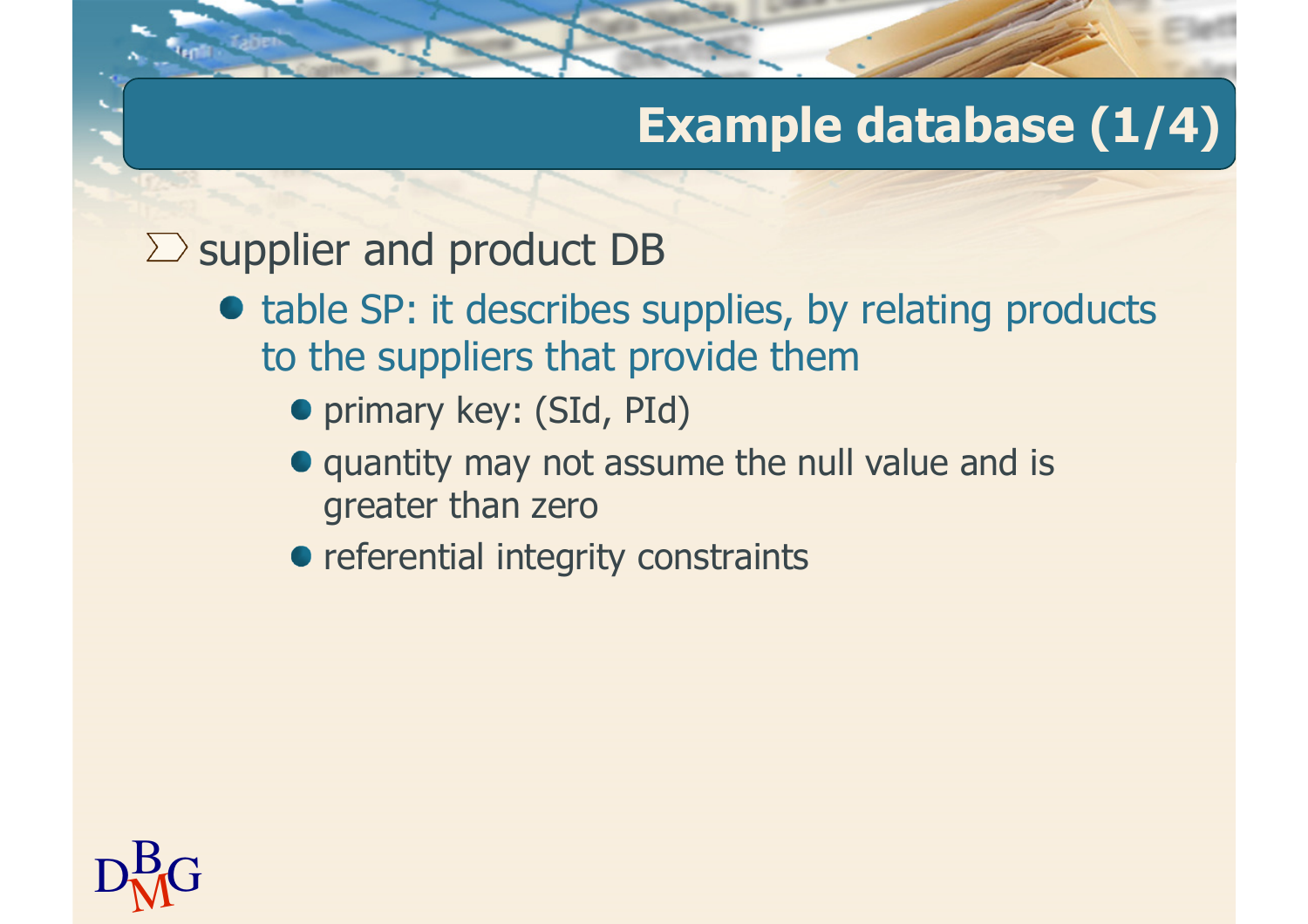### **Example database (2/4)**

CREATE TABLE P (PId PName**Color Size** 

**Store** 

CHAR(6) PRIMARY KEY, CHAR(20) NOT NULL UNIQUE, CHAR(6), SMALLINT CHECK (Size > 0),CHAR(15));

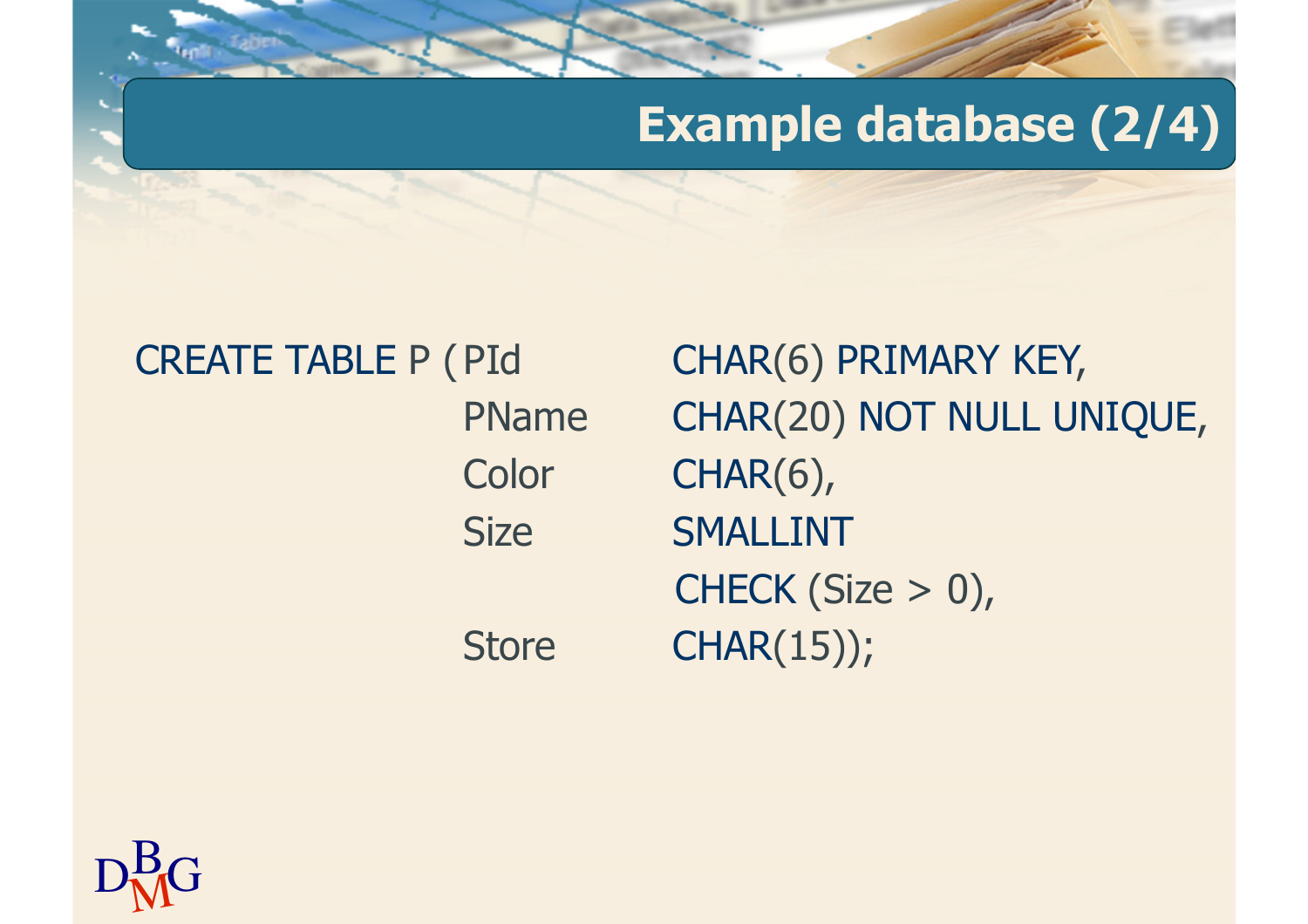### **Example database (3/4)**

#### **CREATE TABLE S (SId)** CHAR(5) PRIMARY KEY, SName CHAR(20) NOT NULL UNIQUE, #Employees SMALLINT CHECK (#Employees>0),**City** CHAR(15));